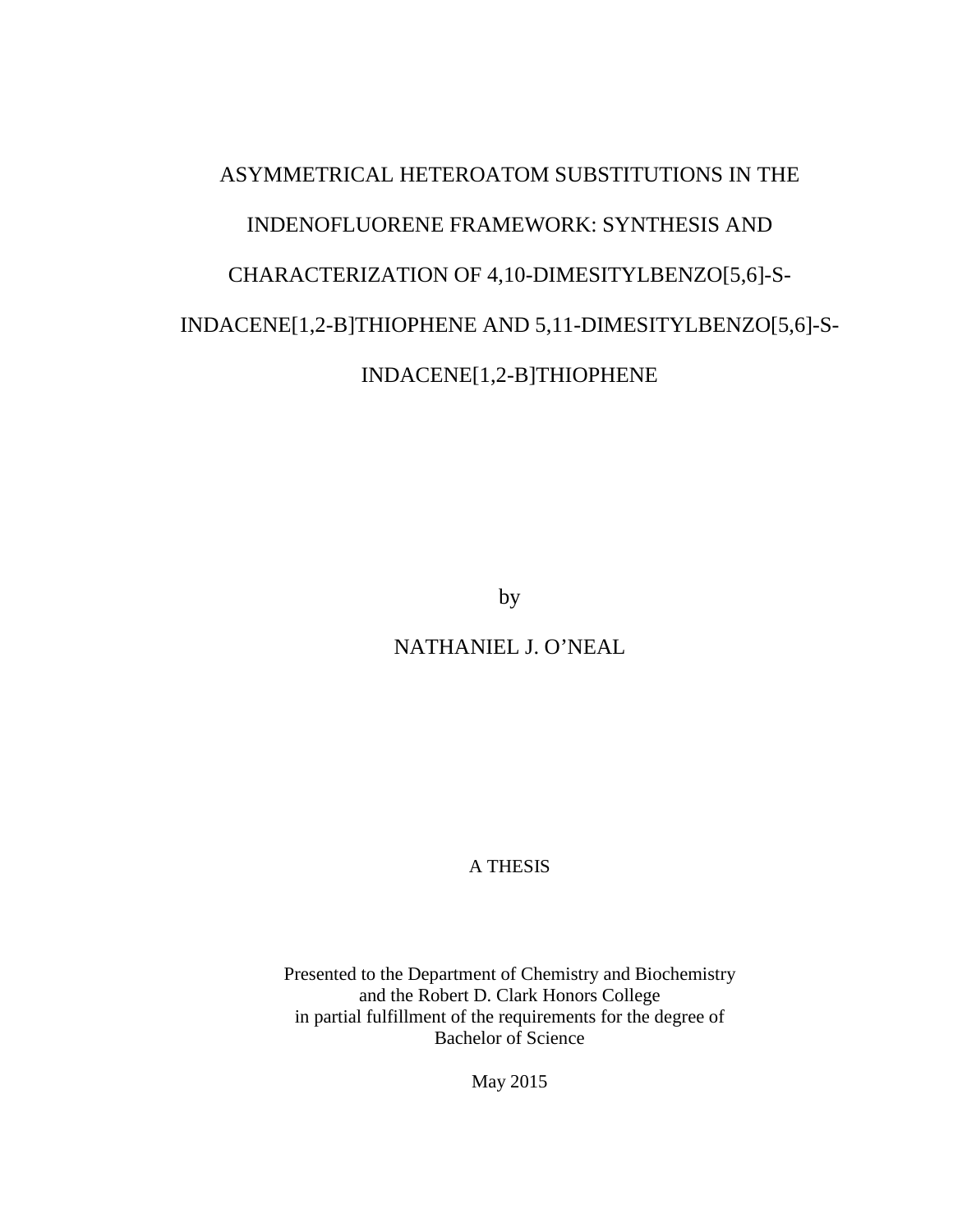#### An Abstract of the Thesis of

Nathaniel J. O'Neal for the degree of Bachelor of Science in the Department of Chemistry and Biochemistry to be taken June 2015

Title: Asymmetrical Heteroatom Substitutions in the Indenofluorene Framework: Synthesis and Characterization of 4,10-Dimesitylbenzo[5,6]-s-indacene[1,2-b]thiophene and 5,11-Dimesitylbenzo[5,6]-s-indacene[1,2-b]thiophene

Approved: Professor Michael M. Haley

This project describes the synthetic method for production of asymmetrical indenofluorenes. The method presented allows for broad yet selective asymmetric substitution on the indenofluorene framework and provides a basis for future asymmetric indenofluorene derivatives. As proof of concept, this project synthesized and characterized 4,10-dimesitylbenzo[5,6]-s-indacene[1,2-b]thiophene and 5,11dimesitylbenzo[5,6]-s-indacene[1,2-b]thiophene. Asymmetrical indenofluorenes have potential use as n-type organic semiconductors. As such, the structural, optical, and electronic properties of these compounds have also been analyzed and reported. Additionally, this project led to the creation of several compounds hitherto undescribed in the literature.

ij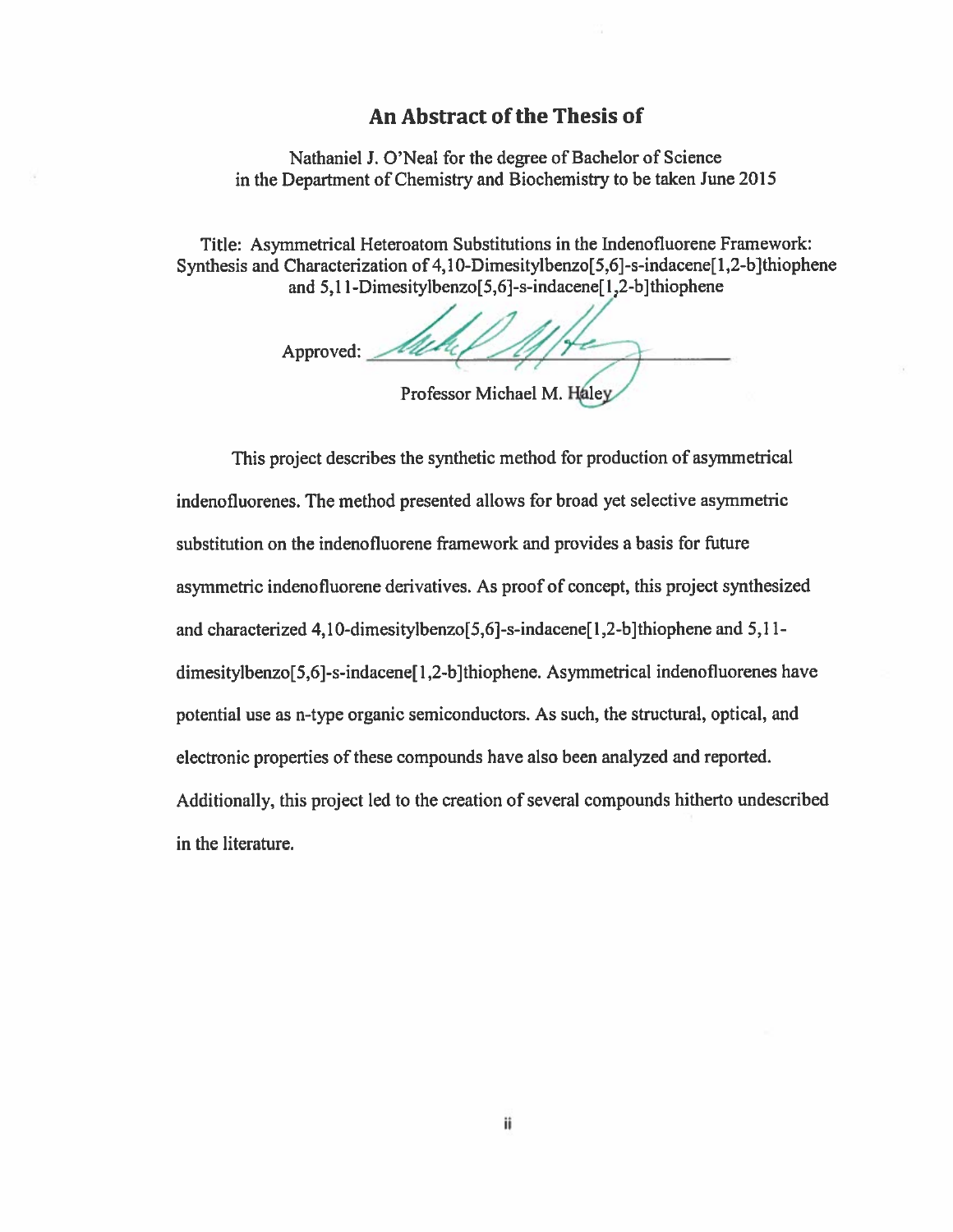#### **Acknowledgements**

This project was supported by Award Number CHE-1301485 from the National Science Foundation.

I would like to thank Professor Michael M. Haley for graciously providing me with the opportunity to perform first hand research. This project would not have been possible without his support, nor would this project have been successful without the help and mentorship of Jonathan L. Marshall, whose help I have greatly appreciated. Gratitude is also owed to Gabriel E. Rudebusch and Conerd K. Frederickson for their aid and support in the laboratory. In addition, I would also like to thank Dr. S. Michael Strain and the CAMCOR staff for support with NMR Spectroscopy for this project, as well as Dr. Lev N. Zahkarov and his masterful use of XRD for this project.

I would also like to thank Professor Terry L. Hunt and Miriam Jordan for their help and guidance through the Robert D. Clark Honor's College thesis process.

My friends and family are also deserving of my thanks, they are the ones who have encouraged me through this project and all its ups and downs.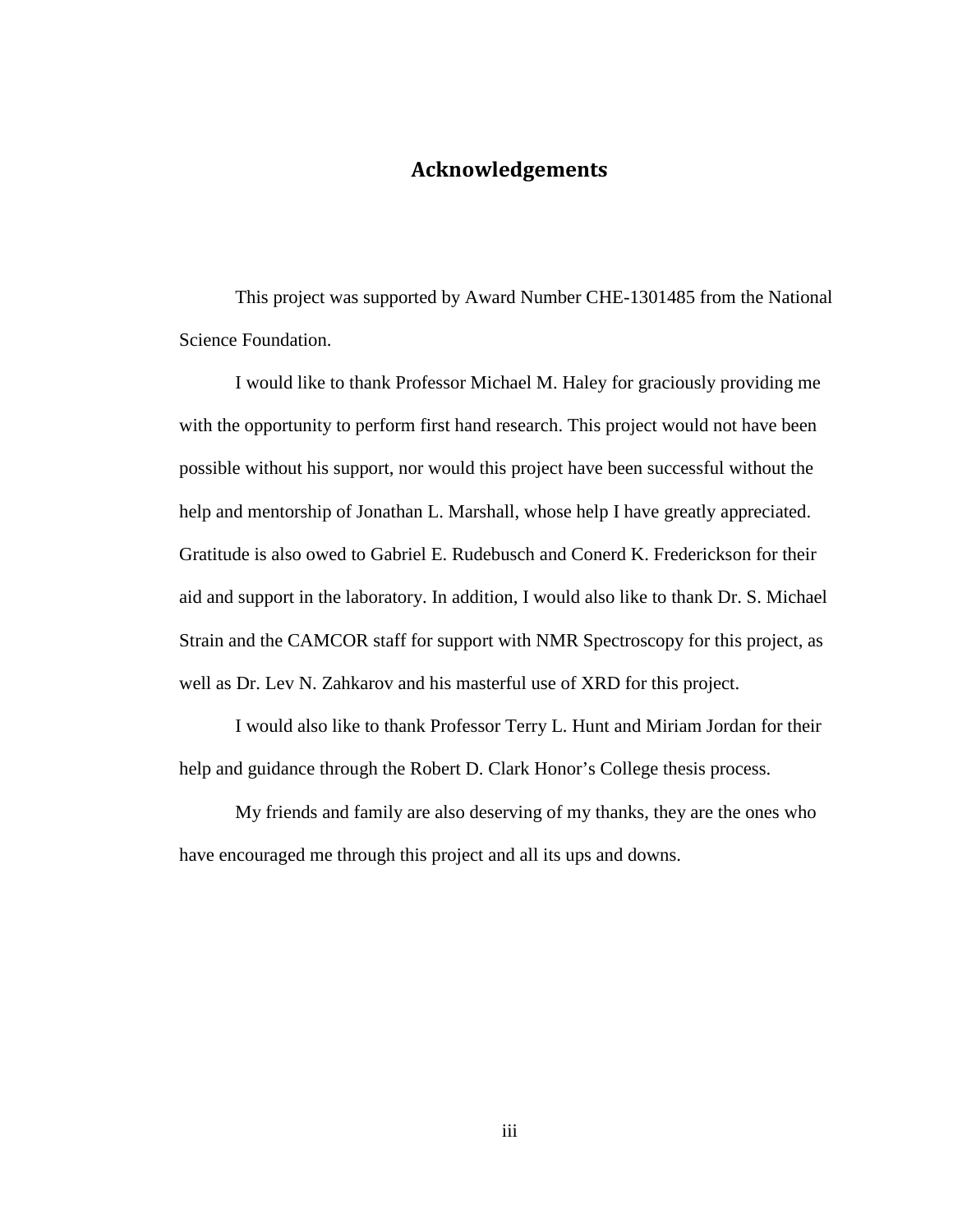### **Table of Contents**

| List of Figures                                   | $\mathbf{V}$   |
|---------------------------------------------------|----------------|
| <b>List of Tables</b>                             | $\mathbf{V}$   |
| Introduction                                      | $\mathbf{1}$   |
| Background                                        | $\overline{2}$ |
| <b>Basic Principles</b>                           | $\overline{2}$ |
| <b>Characterization Techniques</b>                | $\overline{7}$ |
| History                                           | 11             |
| Functionalization                                 | 13             |
| New Approach                                      | 15             |
| Synthesis                                         | 17             |
| <b>Results and Characterization</b>               | 21             |
| <b>Ultraviolet and Visible Light Spectroscopy</b> | 21             |
| <b>Cyclc Voltammetry</b>                          | 22             |
| X-ray Diffraction                                 | 23             |
| <b>Concluding Remakrs</b>                         | 25             |
| <b>Experimental Details</b>                       | 26             |
| Synthesis                                         | 27             |
| Anti-BIT Synthesis                                | 29             |
| Syn-BIT Synthesis                                 | 32             |
| Butyalted Anti-BIT Synthesis                      | 35             |
| Glossary                                          | 37             |
| Bibliography                                      | 40             |
| <b>Image Sources</b>                              | 41             |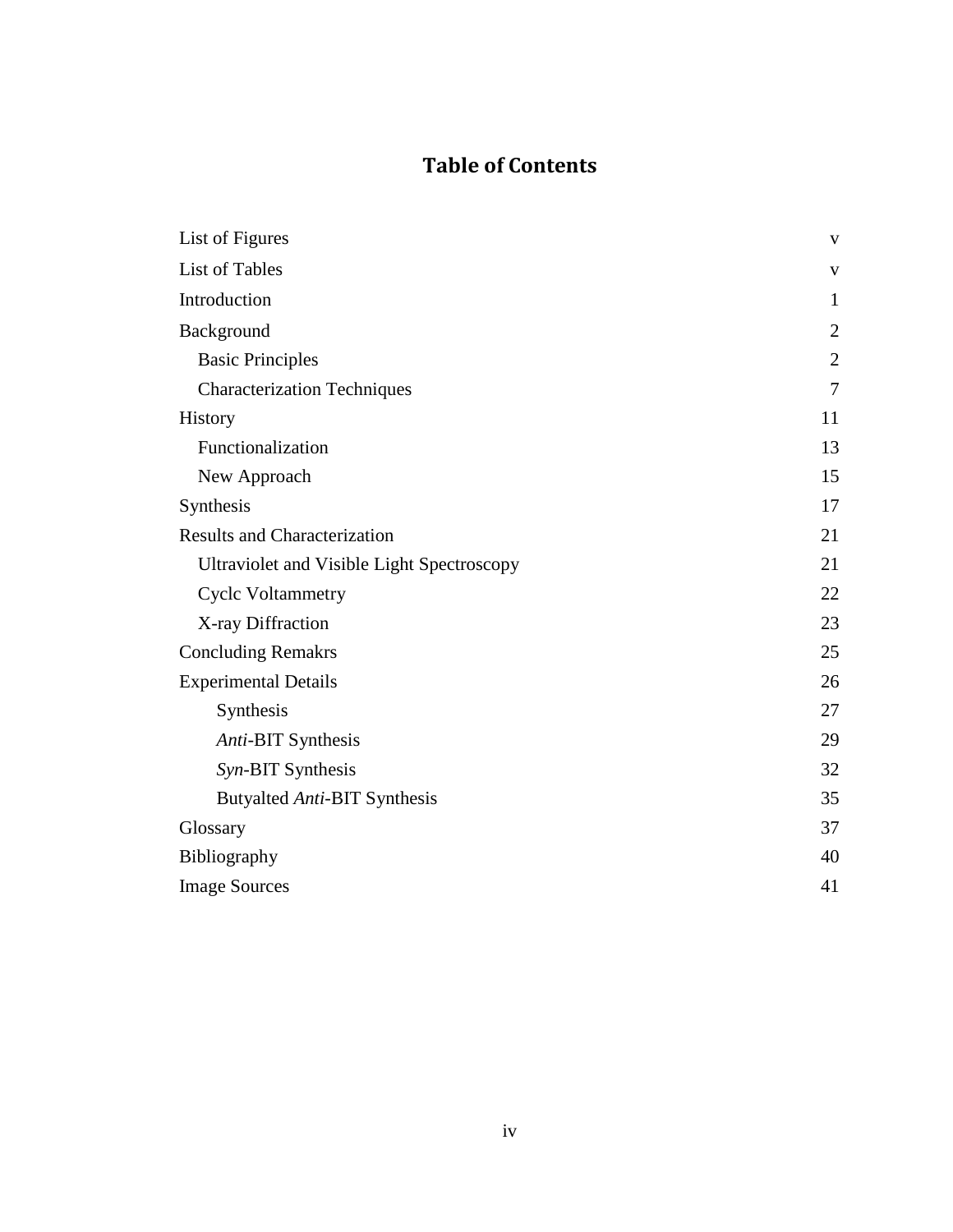# **List of Figures**

| Figure 1: The Periodic Table                                          | 3              |
|-----------------------------------------------------------------------|----------------|
| Figure 2: Representation of Orbitals                                  | $\overline{4}$ |
| Figure 3: Stick Model Chemical Drawing Representation                 | 5              |
| Figure 4: Representation of Conjugation                               | 5              |
| Figure 5: Representation of a Cyclic Organic Molecule                 | 6              |
| Figure 6: Representation of Solid State Packing                       | $\overline{7}$ |
| Figure 7: NMR Spectrum of 2-bromo-5-chloro-1,4dimethylbenzene         | 8              |
| Figure 8: Cyclic Voltammetry Spectrum                                 | 9              |
| Figure 9: Stick Model of Pentacene                                    | 11             |
| Figure 10: Five Indenofluorene Isomers                                | 12             |
| Figure 11: Suzuki Cross-Coupling Reaction Scheme                      | 13             |
| Figure 12: Two Common Degradation Pathways for Pentacene              | 13             |
| Figure 13: Pentacene with Functionalization Sites Marked              | 14             |
| Figure 14: [1,2-b] Indenofluorene with Functionalization Sites Marked | 14             |
| Figure 15: Two Isomers of Inacendetithiophene                         | 15             |
| Figure 16: Two Isomers of Benzo-indaceno-thiophenes                   | 16             |
| Figure 17: Stille Cross-Coupling Reaction Scheme                      | 18             |
| Figure 18: Full Synthesis for the <i>Anti</i> -BIT                    | 19             |
| Figure 19: Ultraviolet & Visible Light Spectroscopy Data              | 21             |
| Figure 20: Cyclic Voltaemmetry Data                                   | 23             |
| Figure 21: X-ray Diffraction data/Crystal Structures                  | 24             |

## **List of Tables**

| Table 1: Electrochemical and Optical Data |  |
|-------------------------------------------|--|
| Table 2: Select Bond Lengths, XRD         |  |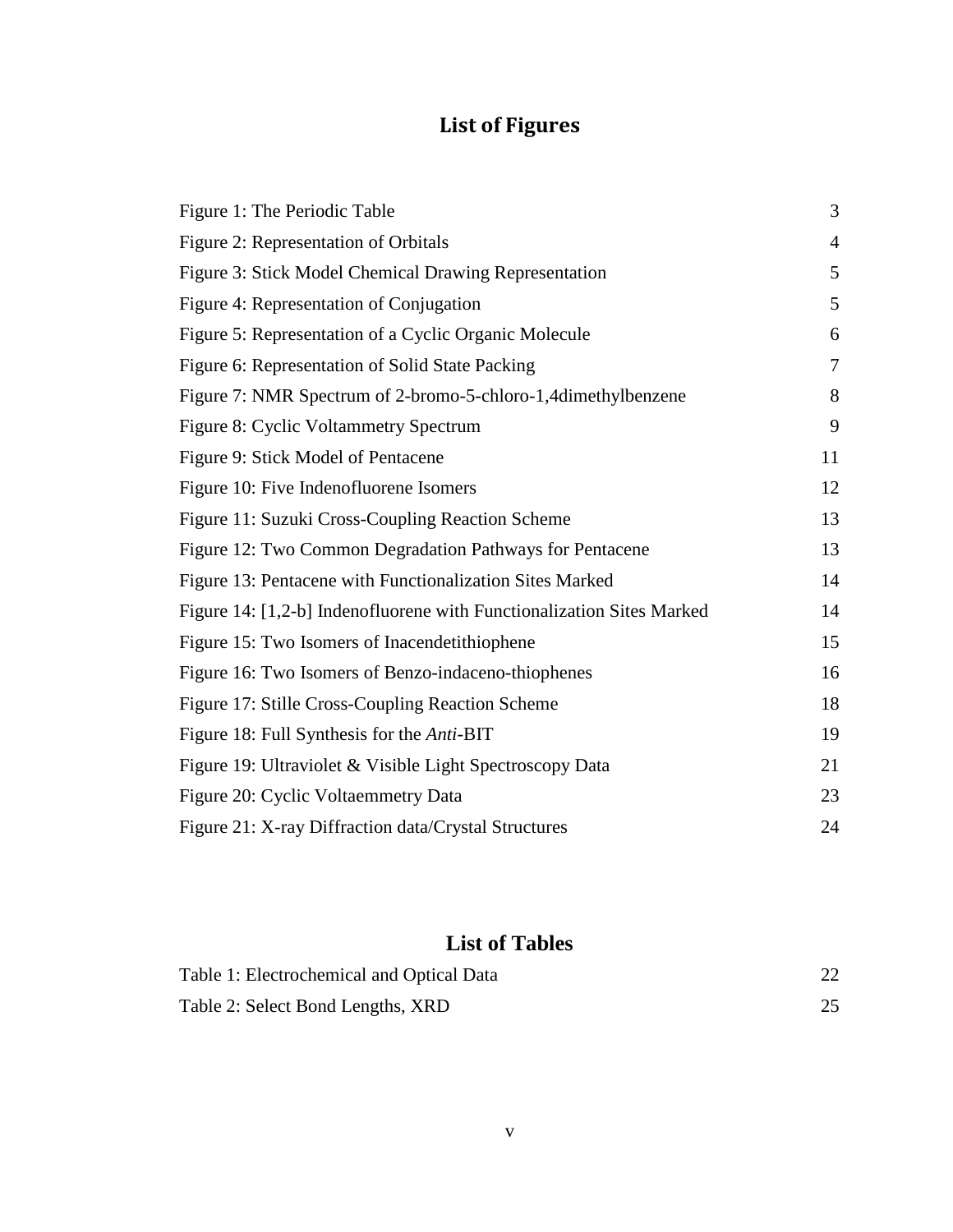#### **Introduction**

Technology is always looking for the next best thing. In today's economy, riddled with electronics, that means the search for more efficient devices. Whatever the device— light emitting diodes, field effect transistors, or photovoltaics — they are all made possible using semiconductors. This has turned the gaze of many towards the search for more efficient semiconductors.

Semiconductors can be used in a variety of ways, all of which revolve around electron transfer. Removal of electrons generates a positive charge on the semiconductor that is known as a "hole"; these are appropriately named p-type semiconductors. The addition of electrons places a negative charge on the semiconductor; these are called n-type semiconductors (1). The majority charge carrier, "holes" or electrons, determines if a compound is p-type or n-type (1).

Historically, most semiconductors are made using silicon. These are doped to produce p-type or n-type characteristics. Doping involves the addition of elements that are either electron rich or electron poor into the silicon structure (2). Silicon semiconductor synthesis, however, is an energy intense process that involves the heating of silicon to extremely high temperatures, usually in excess of 1450 °C for extended periods of time (3).

These harsh conditions and high costs have resulted in a lot of focus towards organic semiconductors (OSCs). Compared to silicon, OSCs are much easier to solvate, which opens up less energy intensive reactions for both compound synthesis and device fabrication (1, 4)**.** Many organic synthesis steps never exceed 150 °C and often reactions can be performed at room temperature (5, 6). These differences make OSC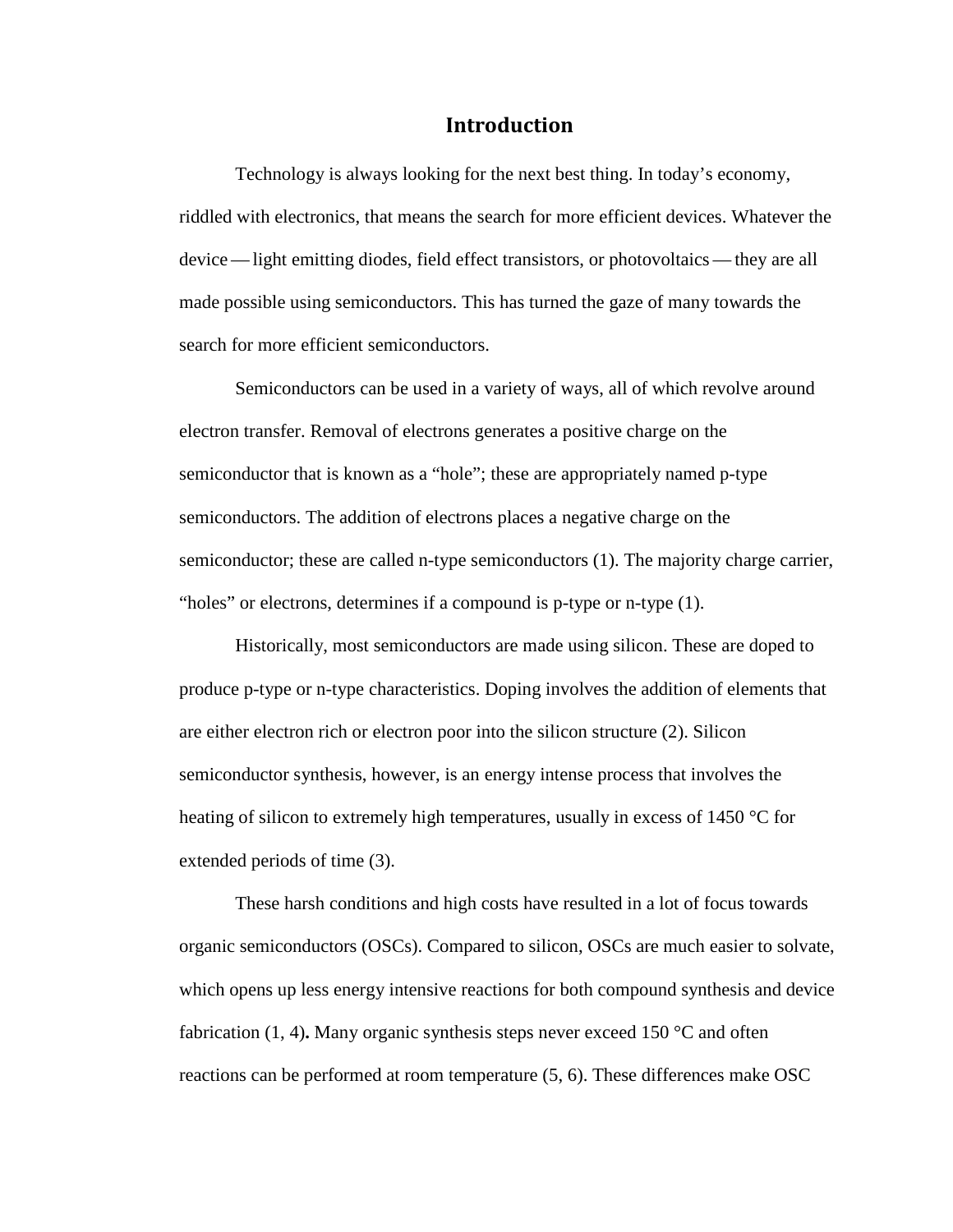synthesis and device production a potentially simpler and more cost effective alternative to inorganic semiconductors.

#### **Background**

#### *Basic Principles*

Before we can understand OSC design, we first need to understand electrons. Electrons inhabit orbitals around the nucleus of atoms. Each of these orbitals has a designated energy level. When two atoms bond together, these orbitals interact to essentially "share" electrons (4). During this electron sharing, the electrons occupy the lowest energy orbitals available. This is because the lower in energy the orbital, the more stable the electrons are in that position (7). We can easily understand differences in orbital energies by looking at the periodic table (Figure 1). When moving down a column in the periodic table, each element's electrons are filling orbitals of a higher energy than the element above it (4); therefore, when elements bond together, their orbitals mix and their electrons fill the lowest energy orbitals available.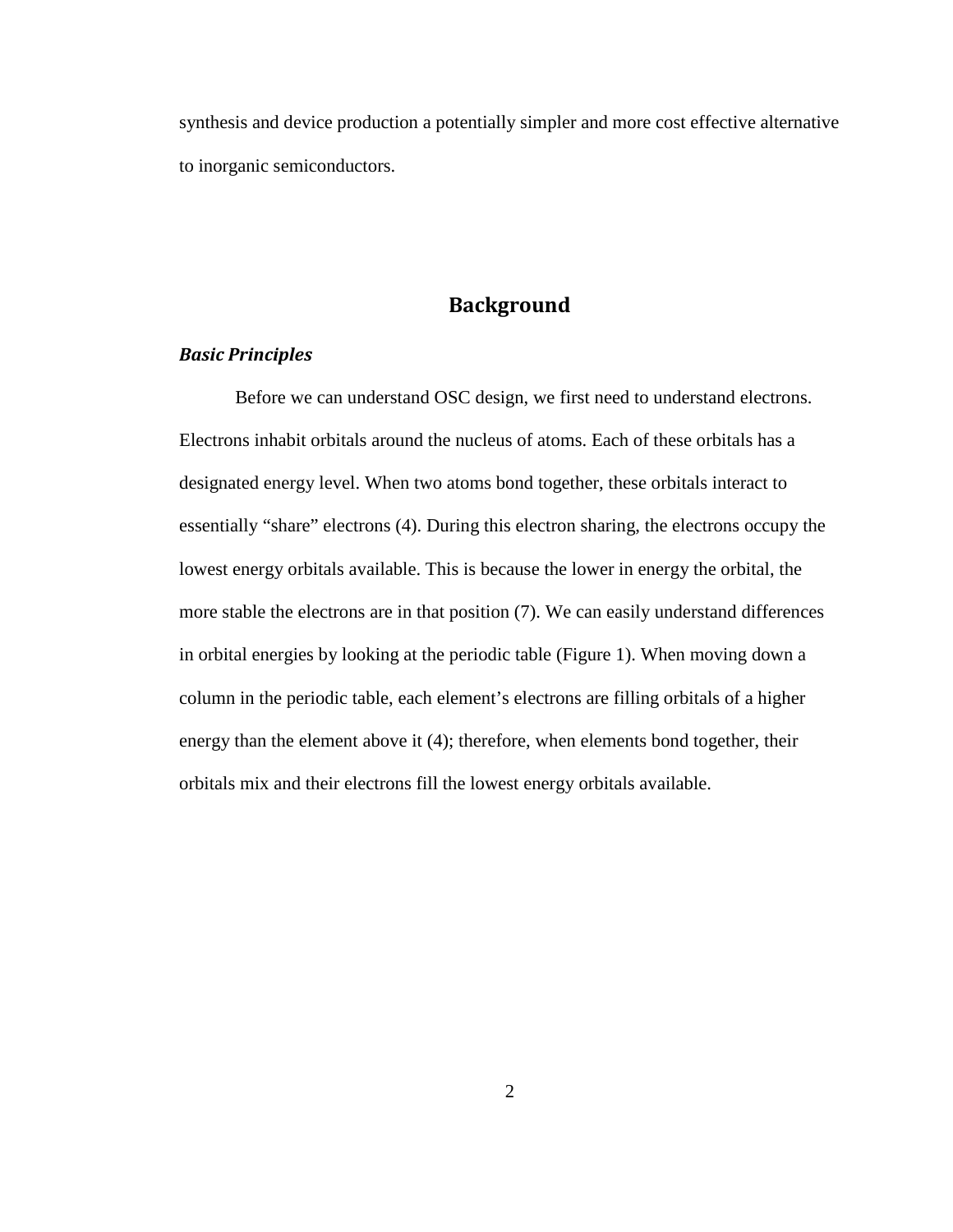| hydrogen<br>1                                                                           |                                                                                                             |                                                                             |                                                                                     | helium<br>$\overline{2}$ |
|-----------------------------------------------------------------------------------------|-------------------------------------------------------------------------------------------------------------|-----------------------------------------------------------------------------|-------------------------------------------------------------------------------------|--------------------------|
| н                                                                                       |                                                                                                             |                                                                             |                                                                                     | He                       |
|                                                                                         |                                                                                                             |                                                                             |                                                                                     |                          |
| 1.0079<br>Ethium<br>beryllium                                                           |                                                                                                             | boron                                                                       | carbon<br>nitrogen<br>oxygen<br>fluorine                                            | 4.0026<br>neon           |
| 4<br>3                                                                                  |                                                                                                             | 5                                                                           | 6<br>$\overline{7}$<br>8<br>9                                                       | 10                       |
| Be<br>Li                                                                                |                                                                                                             | В                                                                           | F<br>N<br>O                                                                         | Ne                       |
| 9.0122<br>6.941                                                                         |                                                                                                             | 10.811                                                                      | 12.011<br>14.007<br>15,999<br>18.998                                                | 20.180                   |
| sodium<br>magnesium<br>12<br>11                                                         |                                                                                                             | aluminium<br>13                                                             | silicon<br>phosphorus<br>suitur<br>chlorine<br>14<br>15<br>16<br>17                 | argon<br>18              |
| Na                                                                                      |                                                                                                             |                                                                             | Si<br>S<br>c<br>P                                                                   |                          |
| Mg                                                                                      |                                                                                                             | Al                                                                          |                                                                                     | Αr                       |
| 22,990<br>24.305<br>calcium<br>potassium<br>scandium<br>titanium                        | vanadium<br>chromium<br>manganese<br>cobalt<br>iron                                                         | 26.982<br>gallium<br>nickel<br>copper<br>zinc                               | 28.096<br>30.974<br>32.065<br>35.453<br>selenium<br>bromine<br>germanium<br>arsenic | 39,948<br>krypton        |
| 20<br>21<br>22<br>19                                                                    | 26<br>27<br>23<br>24<br>25                                                                                  | 29<br>28<br>30<br>31                                                        | 32<br>33<br>34<br>35                                                                | 36                       |
| Τi<br>Κ<br>Sc<br>Cа                                                                     | v<br>Fe<br>Cr<br>Mn<br>Co                                                                                   | Ni<br>Zn<br>Ga<br>Cu                                                        | Br<br>Se<br>Ge<br>As                                                                | Κr                       |
| 44.956<br>39.098<br>40.078<br>47.867                                                    | 50.942<br>51,996<br>54.938<br>55.845<br>58.933                                                              | 69.723<br>58,693<br>63.546<br>65.39                                         | 72.61<br>74.922<br>78.96<br>79.904                                                  | 83.80                    |
| rubidium<br>strontium<br>vttrium<br>zirconium<br>37<br>38<br>39<br>40                   | molybdenur<br>technetium<br>nicbium<br>ruthenium<br>rhodium<br>42<br>43<br>45<br>41<br>44                   | palladium<br>cadmium<br>silver<br>indium<br>47<br>48<br>46<br>49            | antimony<br>tellurium<br>iodine<br>tin<br>50<br>51<br>52<br>53                      | nonex<br>54              |
| Υ<br><b>Rb</b><br>Sr<br>Ζr                                                              | Nb<br>Mo<br>Rh<br>Ru<br>Tс                                                                                  | Pd<br>Cd<br>In                                                              | Sb<br>Sn<br>Tе                                                                      | Хe                       |
| 87.62<br>88,906<br>85.468<br>91.224                                                     | 92.906<br>95.94<br>[98]<br>101.07<br>102.91                                                                 | Ag<br>106.42<br>107.87<br>112.41<br>114.82                                  | 118.71<br>121.76<br>127.60<br>126.90                                                | 131.29                   |
| hafnium<br>caesium<br>barium<br>lutetium                                                | tantalum<br>tungsten<br>rhenium<br>osmium<br>iridium                                                        | gold<br>platinum<br>mercury<br>thallium                                     | lead<br>bismuth<br>polonium<br>astatine                                             | mdon                     |
| 55<br>57-70<br>56<br>71<br>72                                                           | 76<br>73<br>74<br>75<br>77                                                                                  | 79<br>78<br>80<br>81                                                        | 82<br>83<br>84<br>85                                                                | 86                       |
| Hf<br>$\ast$<br>Ba<br>Cs<br>Lu                                                          | w<br>Re<br>Тa<br>Os<br>Ir                                                                                   | Τl<br>Hg<br>Pt<br>Au                                                        | Bi<br>Pb<br>Po<br>At                                                                | Rn                       |
| 132.91<br>137.33<br>174.97<br>178.49<br>francium<br>radium<br>lawrencium<br>utherfordiu | 190.23<br>180.95<br>186.21<br>192.22<br>183.84<br>hassium<br>dubnium<br>seaborgium<br>bohrium<br>meitnerium | 195.08<br>200.59<br>196.97<br>204.38<br>ununnillum<br>unununlum<br>ununbium | 208.98<br>207.2<br>12098<br>1210<br>ununquadium                                     | [222]                    |
| 89-102<br>87<br>88<br>103<br>104                                                        | 109<br>105<br>106<br>107<br>108                                                                             | 110<br>111<br>112                                                           | 114                                                                                 |                          |
| Rf<br>Fr<br>Ra<br>$* *$<br>Lr                                                           | Hs<br>Mt<br>Db<br>Bh<br>Sg                                                                                  | Uuu<br>Uub<br>Uuni                                                          | Uuq                                                                                 |                          |
| [223]<br>226<br>12621<br>[261]                                                          | [269]<br>[268]<br>[262]<br>[266]<br>[264]                                                                   | [271]<br>[272]<br>12771                                                     | [289]                                                                               |                          |
|                                                                                         |                                                                                                             |                                                                             |                                                                                     |                          |
|                                                                                         |                                                                                                             |                                                                             |                                                                                     |                          |
|                                                                                         |                                                                                                             |                                                                             |                                                                                     |                          |
| lanthanum<br>cerium<br>57<br>58                                                         | praseodymium<br>neodymium<br>promethium<br>samarium<br>europium<br>63<br>60<br>62<br>59<br>61               | gadolinium<br>terbium<br>dysprosium<br>holmium<br>64<br>65<br>66<br>67      | erbium<br>thulium<br>ytterbium<br>68<br>69<br>70                                    |                          |
| *Lanthanide series<br>Сe<br>La                                                          | Nd<br>Eu<br>Pr<br>Pm<br>Sm                                                                                  | Ho<br>Gd<br>Tb<br>Dy                                                        | Yb<br>Er<br>Τm                                                                      |                          |
| 138.91<br>140.12                                                                        | 144.24<br>150.36<br>140.91<br>[145]<br>151.96                                                               | 157.25<br>158.93<br>162.50<br>164.93                                        | 173.04<br>167.26<br>168.93                                                          |                          |
| actinium<br>thorium                                                                     | plutonium<br>americium<br>protactiniun<br>uranium<br>neptunium                                              | berkelium<br>californium<br>einsteinium<br>curium                           | nobelium<br>mendelevium<br>fermium                                                  |                          |
| ** Actinide series<br>89<br>90                                                          | 91<br>92<br>93<br>94<br>95                                                                                  | 96<br>97<br>98<br>99                                                        | 100<br>101<br>102                                                                   |                          |
| Th<br>Ac                                                                                | U<br>Pa<br><b>Np</b><br>Pu<br>Am                                                                            | Bk<br>Сf<br>Es<br>Cm                                                        | No<br>Fm<br>Md                                                                      |                          |
| 12271<br>232.04                                                                         | 231.04<br>238.03<br>[244]<br>[243]<br>12371                                                                 | 12511<br>[252]<br>12471<br>12471                                            | 12571<br>[258]<br>12598                                                             |                          |

**Figure 1: Periodic Table of the Elements (1').**

Furthermore, only valence electrons participate in bonding. These are the electrons that inhabit the outermost orbitals of a given atom. In Figure 1, we can count valence electrons by counting from the beginning of an element's row until we arrive at the desired element (4). Depending on how many valence electrons atoms have when bonding, there might not be enough to fill an orbital. When this occurs, it becomes very easy for a compound to conduct electrons through that partially filled orbital. This is known as being metallic and is what occurs in conducting compounds (8). When electrons fill an orbital and there are not enough to partially fill the next orbital, then a band gap is created. This is the energy difference between the highest occupied molecular orbital (HOMO) and the lowest unoccupied molecular orbital (LUMO). These levels are also known as the valence band and the conduction band, respectively (9). The level of this energy gap determines if a compound is a semiconductor or not. If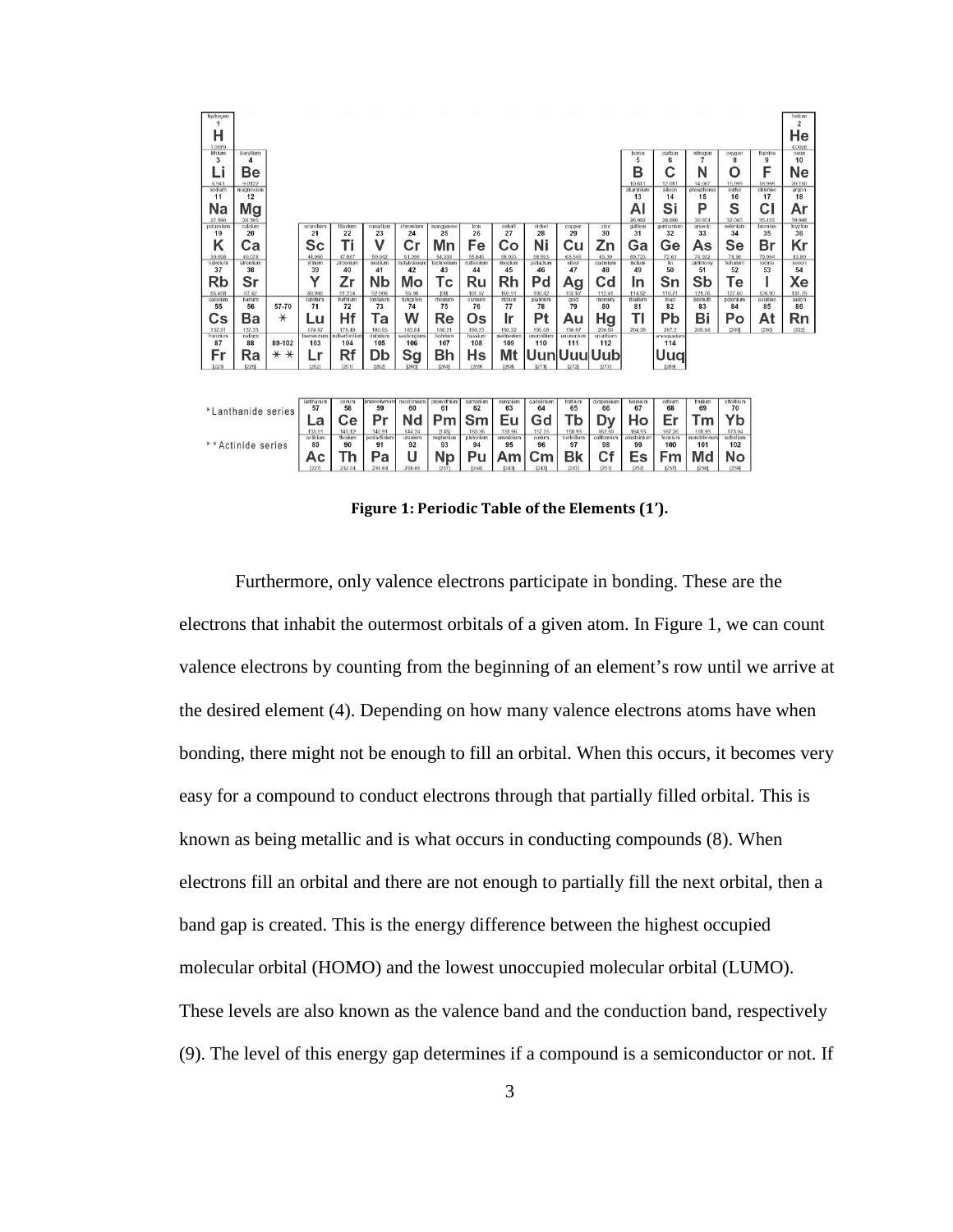a compound has a band gap greater than  $0 \text{ eV}$  to approximately 4.0 eV in energy, then it can be considered a semiconductor. When the band gap exceeds 4.0 eV, it becomes too impractical to get electrons into the conduction band; these compounds are known as insulators (8).

For silicon semiconductors, electrons are transferred across the band gap through the electron rich or deficient dopants that have been added (2). OSCs do not conduct electrons through the same process. Instead, organic molecules conduct electrons through a secondary set of orbitals that lie perpendicular to the bonding orbitals (Figure 2) (9).



**Figure 2: Bonding scheme of two atoms interacting to achieve orbital overlap for both single and double bonds.**

When bonded, two atoms are sharing electrons between them. The amount of electron density being shared between the two atoms determines the strength and length of that bond (4). When only one orbital from each atom are interacting, the resulting bond is known as a single bond. If two atoms are in the right orientation, then their porbitals can also have some interaction. In this interaction, a small amount of electron density can be added to the bond between the atoms. This generates more electron density and results in a shorter and stronger bond (10). Colloquially, we refer to this as a double bond or pi bond and represent it with doubled lines (Figure 3).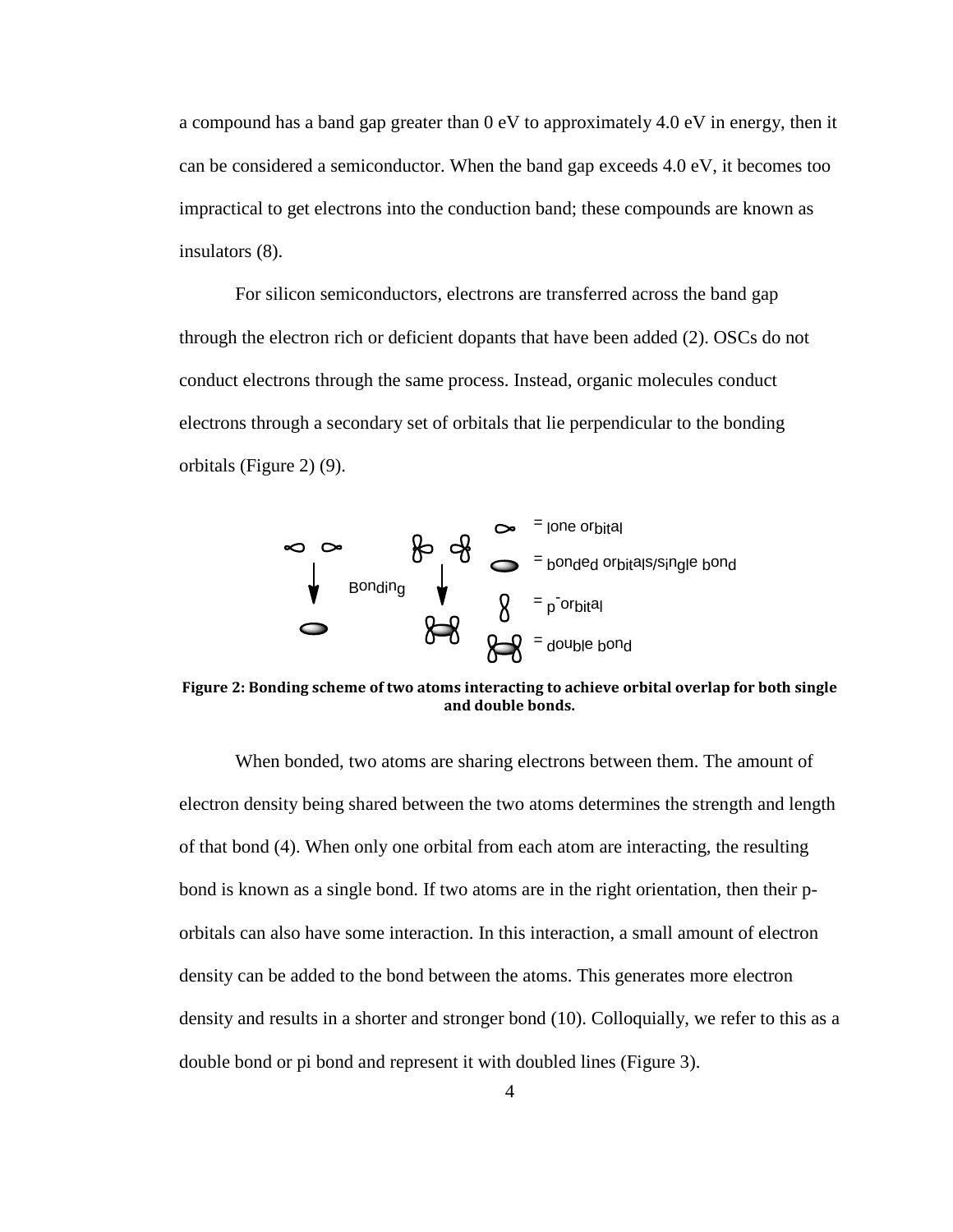$\overline{\mathcal{N}}$ 

#### **Figure 3: Stick model of 2-butene. Each line depicts a single bond. Each end of a connected line segment represents a carbon. The double line is indicative of a double bond. Every carbon has a total of four bonds. The bonds not shown are hydrogens and they are omitted in these diagrams for clarity, but assumed present.**

Organic molecules can transfer electrons across these double bonds, through their p-orbitals; therefore, in order to transfer electrons, OSCs need to have these double bonds throughout their molecular structure. When these double bonds are linked it is known as conjugation (10). Traditionally, we represent conjugation by the separation of double bonds (Figure 4).



**Figure 4: Axis for orientation (left) Stick model of 1,3,5-heptatriene depicting the conjugation of double bonds in organics (right).**

1,3,5-Heptatriene (shown in Figure 4), however, is not necessarily efficient at transferring electrons throughout its conjugated pi system. This is because even if a molecule has conjugation, the orbitals also have to be in alignment with one another in order to transfer electrons between compounds. In this molecule, there is free rotation around the single bonds. Since the p-orbitals are perpendicular to the single bonds, it is unlikely that they will all be aligned properly (10). For example, the p-orbitals at site 1 could be along the x-axis while the p-orbitals at site 2 could be along the y-axis. In some OSCs, these p-orbitals are forced into alignment via formation of a cyclic molecule (Figure 5).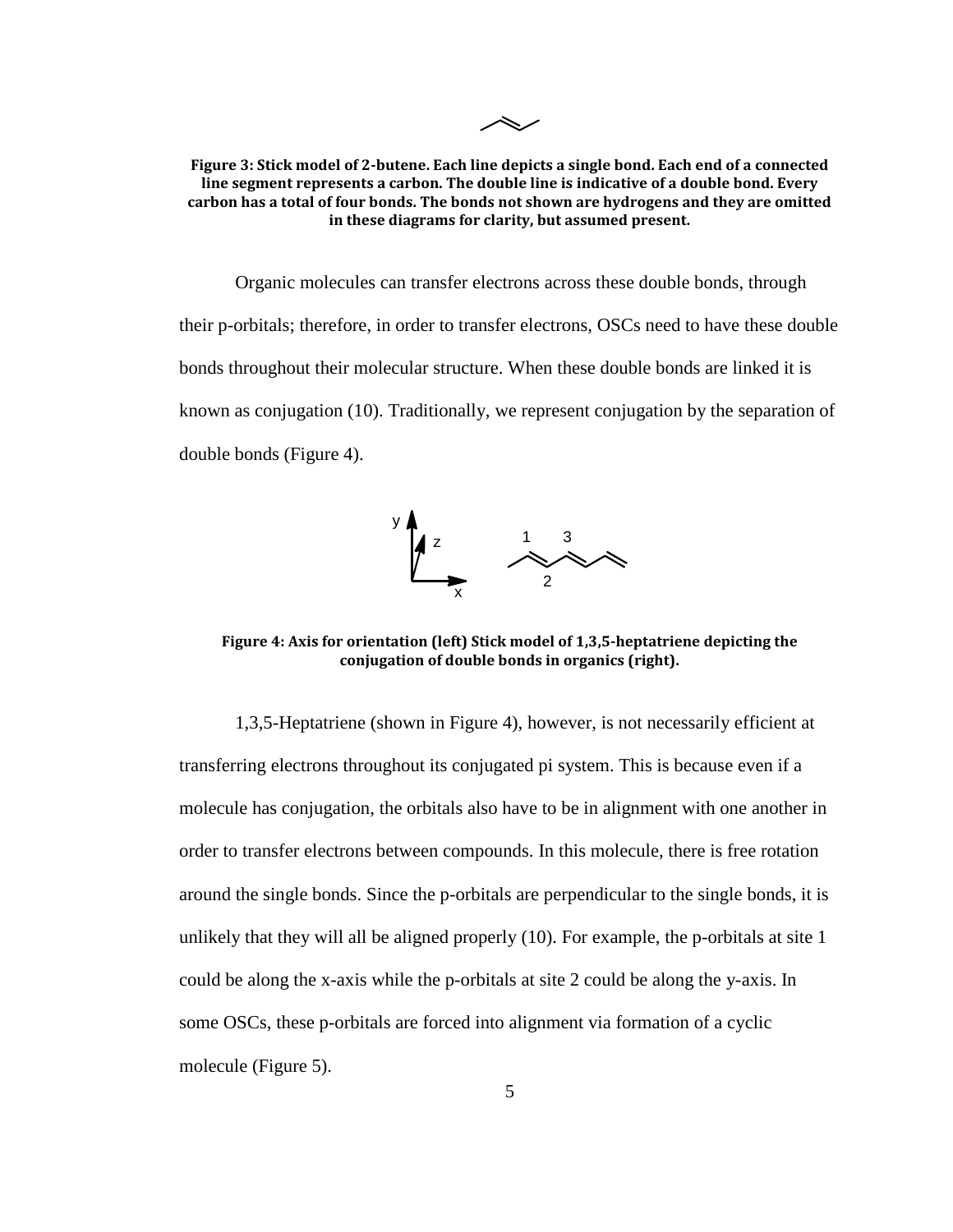

#### **Figure 5: Stick model of benzene (left) with p-orbitals shown (right). Given the angle of the benzene ring the p-orbitals would be protruding through the page.**

With this model, we can transfer electrons through the pi system (the conjugated porbitals) of the compound.

Aligned p-orbitals and a HOMO–LUMO gap of less than 4 eV, however, are still not enough for a successful OSC. To be successful, an individual molecule needs to be able to not only transfer electrons intra-molecularly, but also inter-molecularly through a network of its neighboring molecules. This can only occur if the p-orbitals of nearby molecules are within the Van der Waal's radius (9). Once inside this radius, the p-orbitals of two neighboring molecules become close enough to be able to interact and transfer electrons. For carbon–carbon p-orbital interactions, the Van der Waal's radius is 3.4 angstroms  $(\hat{A})$ , or 0.34 nm (9). For two benzene rings to pass electrons intermolecularly through their pi systems, they would have to be within 3.4  $\AA$  and in the right orientation.

Because of these interactions, we are interested in how potential OSC compounds stack in 3-dimensional space. Since these cyclic organic molecules have their p-orbitals perpendicular to the plane of the molecule, we are mostly interested in face-to-face stacking arrangements (Figure 6). Through this stacking motif, we get maximum potential for p-orbital interaction of neighboring molecules. Although there are a variety of stacking motifs, some of the most prevalent are the "herringbone" and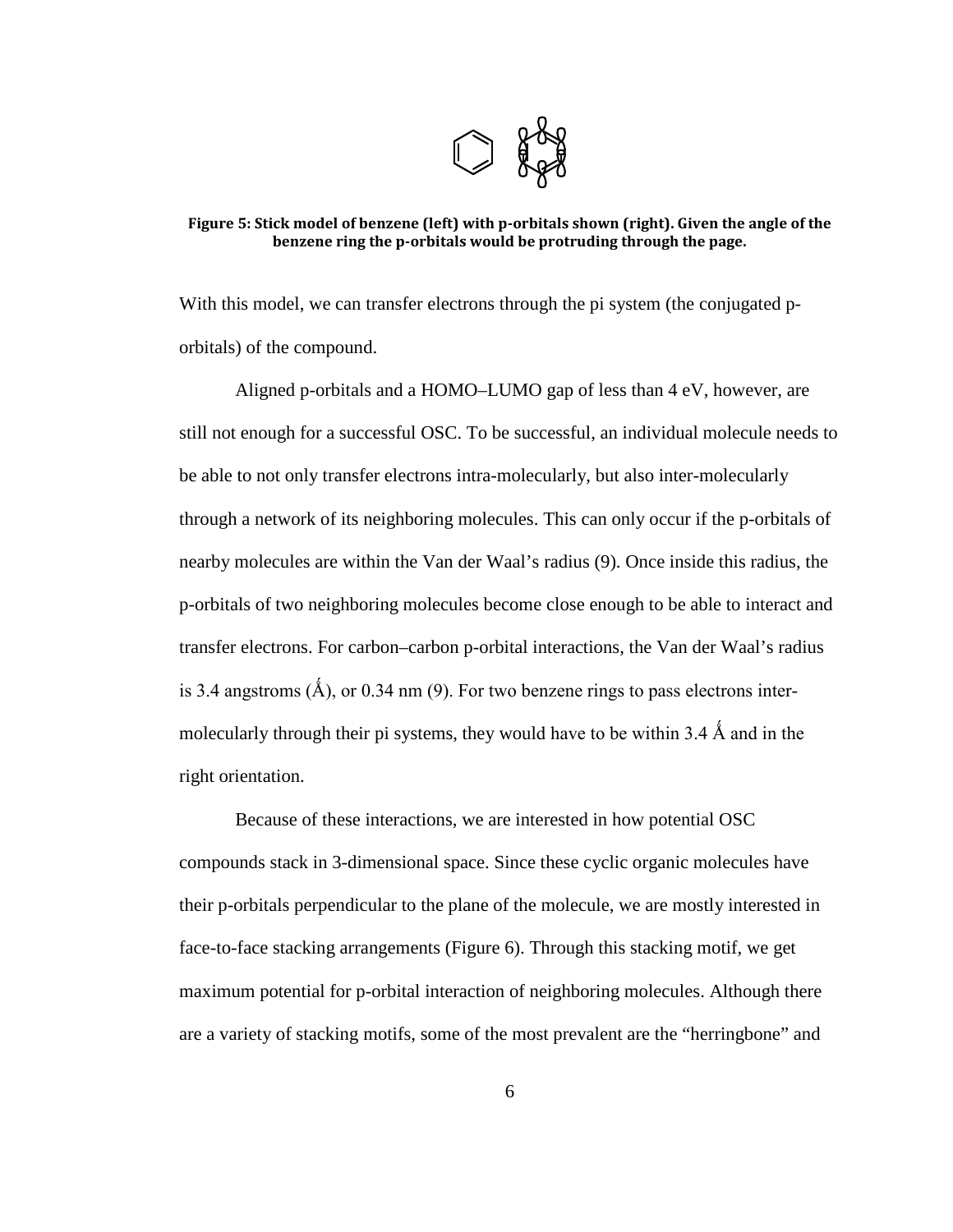the "brick and mortar" style packing (Figure 6) (11). Of these two motifs, the most efficient for electron transfer is the "brick and mortar".



**Figure 6: Desired orientation for p-orbitals of cyclic organics during stacking (left). "Brick and mortar" style packing (middle). "Herringbone" style packing (right). The p-orbitals are not shown in the stacking models for clarity but would be perpendicular to the line segments.** 

#### *Characterization Techniques*

During synthesis of a molecule, a variety of techniques are used to definitively characterize the compound and analyze its optical and electronic properties. The most common technique for structural characterization of organic compounds is  ${}^{1}H$  nuclear magnetic resonance spectroscopy (NMR). NMR uses a magnetic field to align the nuclear spins of the hydrogen atoms in a molecule. This magnetic field is then perturbed using radio wave pulses. Depending on where the hydrogens are in a molecule, they will behave differently in the magnetic field and produce unique resonance frequencies (12). Each distinct signal is measured and relayed onto a spectrum. A Fourier transform can be used to interpret these signals by "decomposing" a signal into its constituent frequencies (12). Using this technique, we can interpret the frequencies of the chemically distinct hydrogens and determine the location and number of hydrogens in a compound (Figure 7) (10).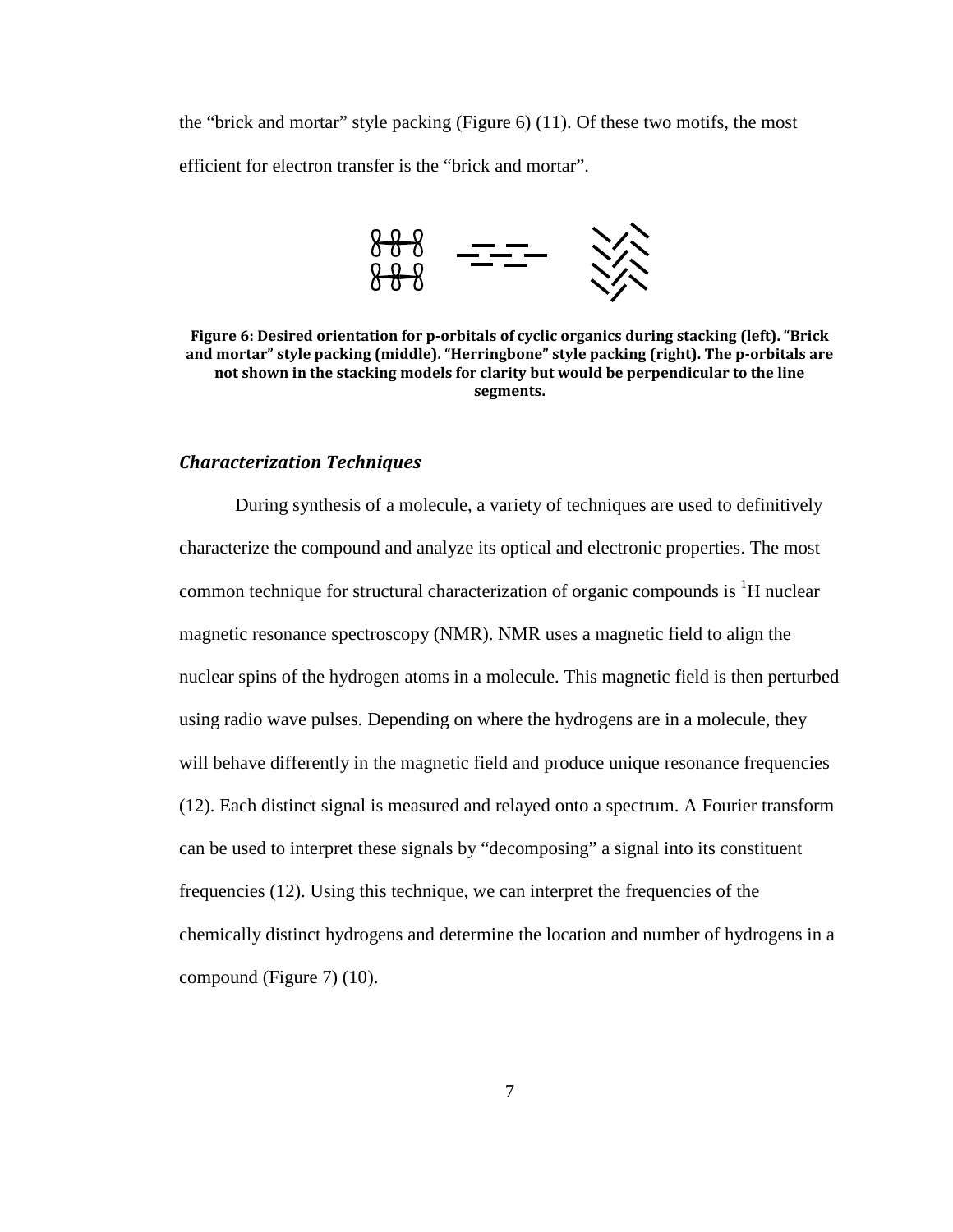

**Figure 7: 1H NMR spectrum of 2-bromo-5-chloro-1,4-xylene. Chemical shift is along the x-axis (ppm) and signal intensity along the y. Each peak represents a chemically unique hydrogen. The larger the peak the more hydrogens are in that position. Three peaks on the left represent the hydrogens on the center ring and the solvent peak. The large two peaks show the methyl hydrogens. The peak at the right is residual water.** 

When characterizing a new compound, <sup>13</sup>C NMR analysis is also used. <sup>13</sup>C NMR determines the chemical environment of the carbons present in the structure. Like <sup>1</sup>H NMR, this technique can be used to determine chemical structure. <sup>13</sup>C NMR collection is still ongoing for the compounds presented in this thesis.

When compounds require physical and optoelectronic property readings, x-ray crystallography, ultraviolet and visible light spectroscopy (UV/Vis), and cyclic voltammetry (CV) are used. X-ray crystallography uses x-ray diffraction (XRD). In this method, a single crystal of a compound is placed onto a diffractometer which shoots a beam of x-rays at the crystal. The electrons in the compound diffract the x-rays,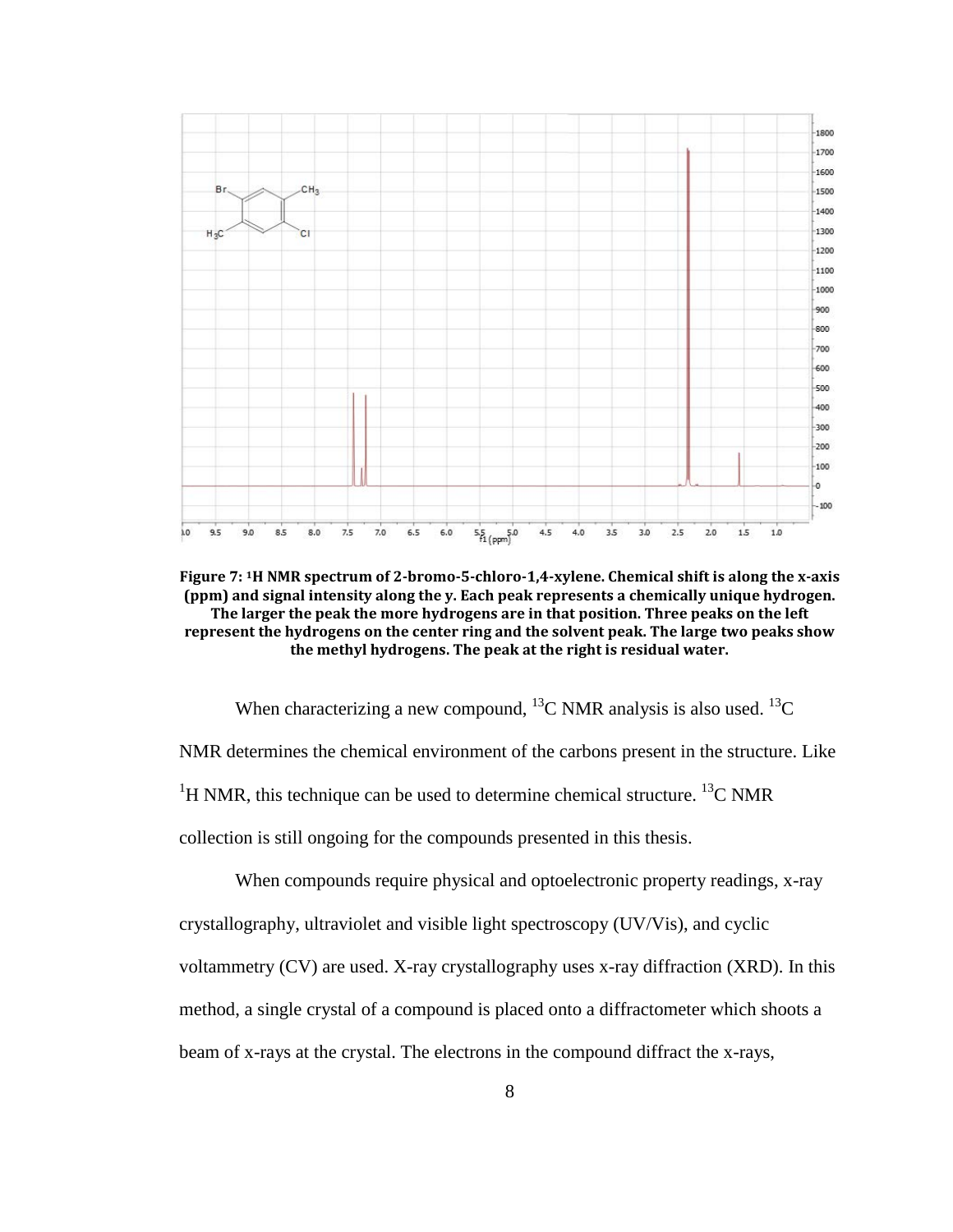allowing for a diffraction measurement. Based off of the angles and intensities of the diffracted beams, the average positions of atoms and bonds within the crystal can be determined (8). This provides an understanding of how the atoms in the molecules are interacting. It gives evidence of bond distances as well as how the molecules pack together. XRD for organic compounds allows us to determine if a compound's molecules are in the right orientation and if they are stacked close enough together have inter-molecular electron transfer.

CV measures the oxidation and reduction potential of a compound in solution. In other words, this tells us how a compound gains and loses electrons. This is performed through a process in which an electrode's voltage is increased linearly over time. When a set potential is reached, the voltage is turned back down until the system returns to the starting potential (13). The voltage is then plotted as the current through the electrode vs. potential (Figure 8).



**Figure 8: Cyclic voltammetry data showing current vs. potential (2').**

In potential OSC compounds, we expect to see reversible reductions and oxidations. This shows that the compound can reversibly gain and lose electrons (or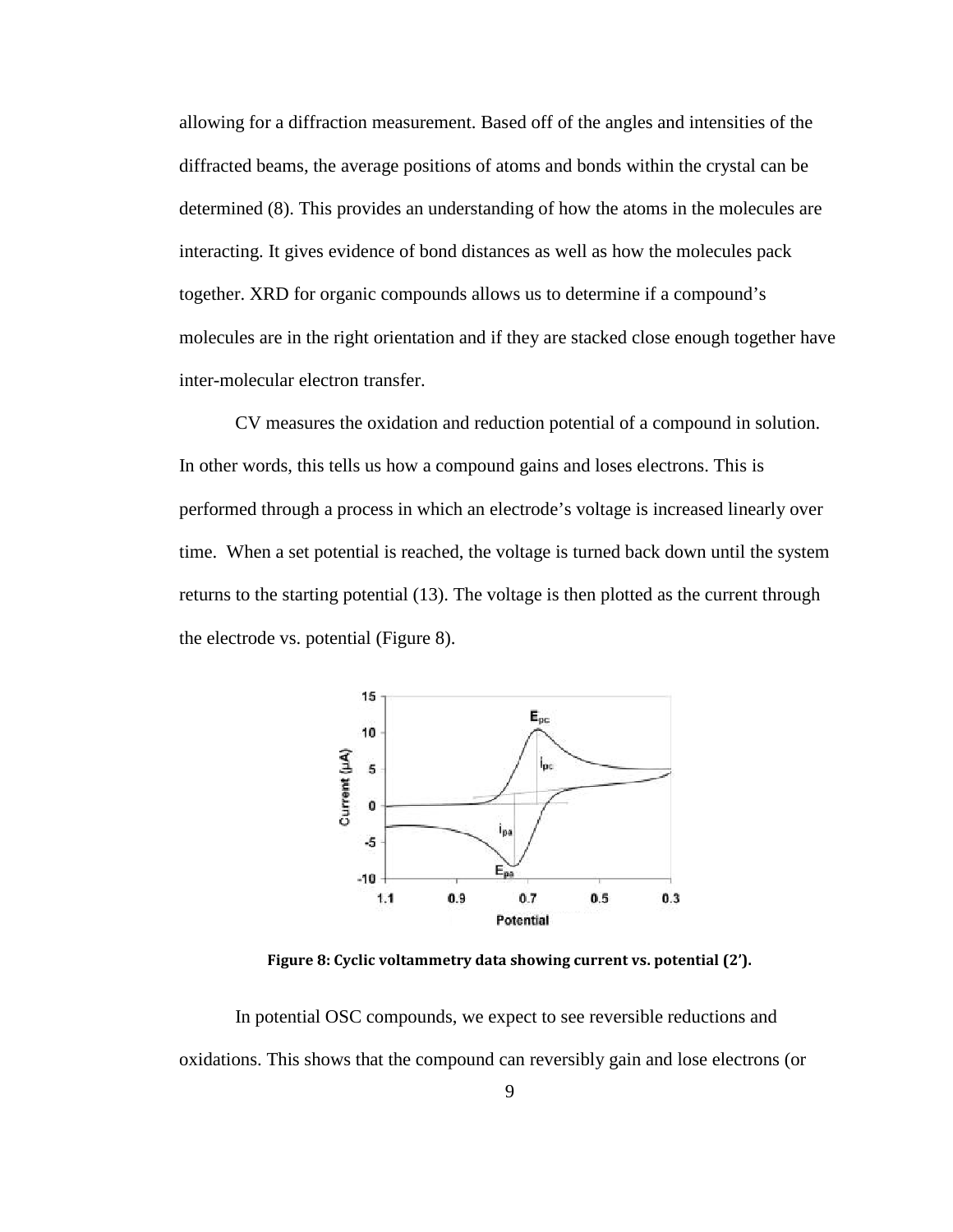vice-versa) without any change to the chemical structure of the molecule. A chemical change would be seen if once a potential was reached, it could not be returned to. Without being reversible, any potential capacity a compound has as an OSC would be lost. A compound that does not show reversibility would have little to no application for use in a device. Furthermore, the oxidation and reduction potentials are used to experimentally determine the HOMO/LUMO levels of a compound (14).

UV/Vis spectroscopy can be used to determine the optical properties of a compound. Normally, electrons are in a resting state. When the proper amount of energy is applied, an electron can "jump" from its orbital into a higher energy orbital before relaxing back down. This occurs when the electrons receive enough energy to cross the band gap, allowing them to enter the orbitals at or above the conduction band (9). UV/Vis spectrometers can measure these energies by shining a spectrum of light at a sample. The light ranges from ultraviolet through the visible light spectrum. The different wavelengths of light all have different energies. Any wavelength of light that can excite an electron will be absorbed by the compound. The light that does not excite any electrons passes through the compound and is read by the spectrometer. From this data, we can produce a graph showing the efficiency of absorption of a compound vs. wavelength (10). The maximum absorbance of a compound is referred to as lambdamax ( $\lambda_{\text{max}}$ ). Using  $\lambda_{\text{max}}$ , we can estimate the amount of energy needed to excite an electron. This energy value can be used to estimate LUMO levels. We can also use the data to calculate the energy gap between the valence and conduction bands (9, 14). Generally, the higher the  $\lambda_{\text{max}}$  the lower the LUMO and the more potential a compound has for semiconducting performance.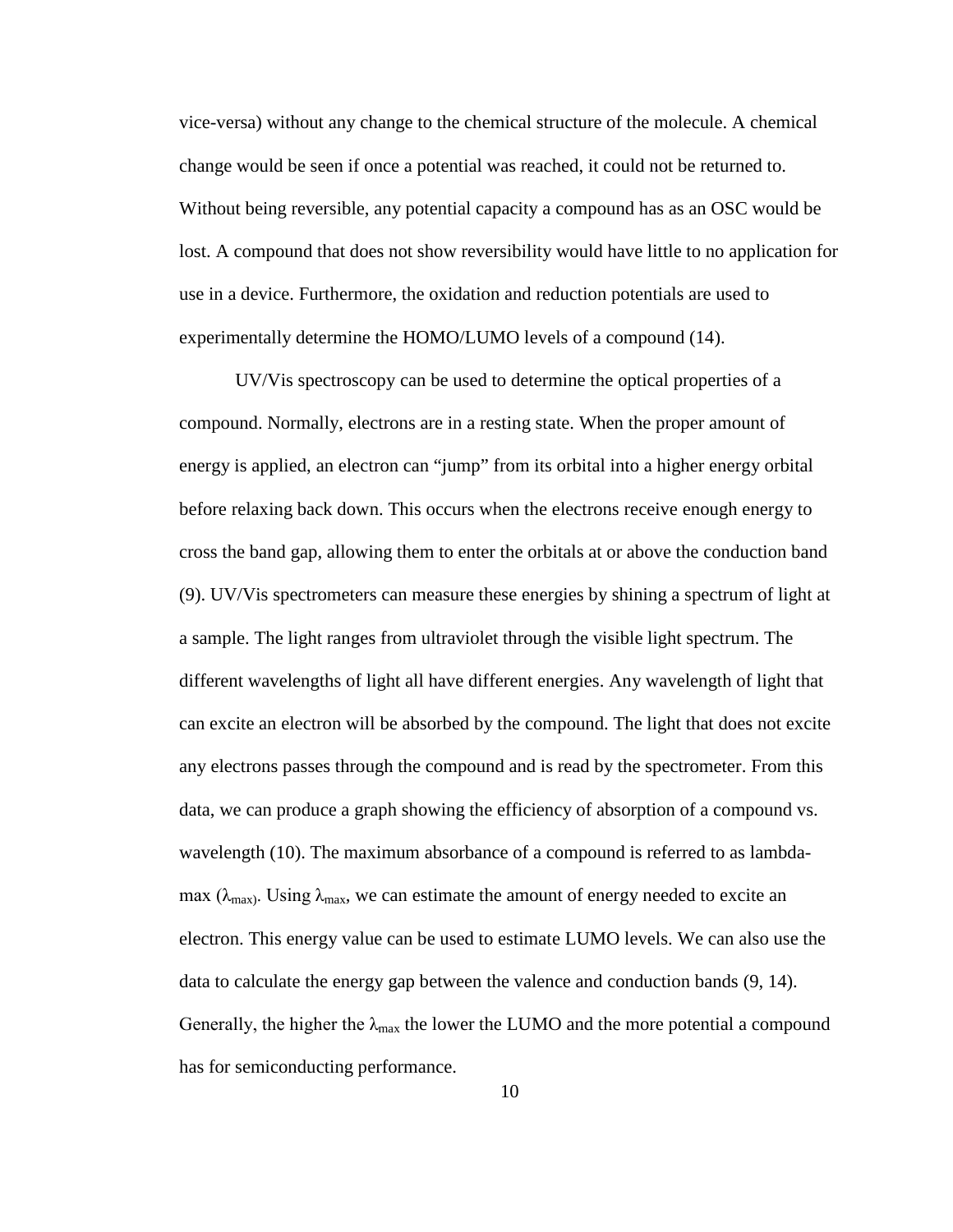Using these analytical techniques, we can characterize a compound and determine its structural, optical, and electronic properties. Although there are methods to predict HOMO–LUMO levels and to align the p-orbitals via cyclization, there are currently no means to predict the stacking pattern of organic compounds. Therefore, it is necessary to produce a variety of molecular scaffolds that offer multiple tuning sites. These sites allow for molecular tweaks in order to adjust the molecule's electronic properties and stacking in the solid state. It is the goal of this thesis to present the synthesis and characterization of a novel scaffold that can be used for future research of potential OSC compounds.

#### **History**

These prerequisites of conjugation and optimal HOMO/LUMO levels have led the majority of OSC research towards polycyclic aromatic hydrocarbons (PAHs) and polyarenes. One of the most widely researched PAHs due to its HOMO/LUMO levels, packing in the solid state, and optoelectronic properties, is pentacene, a fully conjugated five ring fused system (Figure 9) (6, 11).



**Figure 9: Stick model of pentacene.** 

Pentacene as well as many of its derivatives behave as p-type compounds. As a whole, research into pentacene and similar PAHs has furnished a myriad of organic p-type compounds. This research has contributed greatly to our understanding and synthetic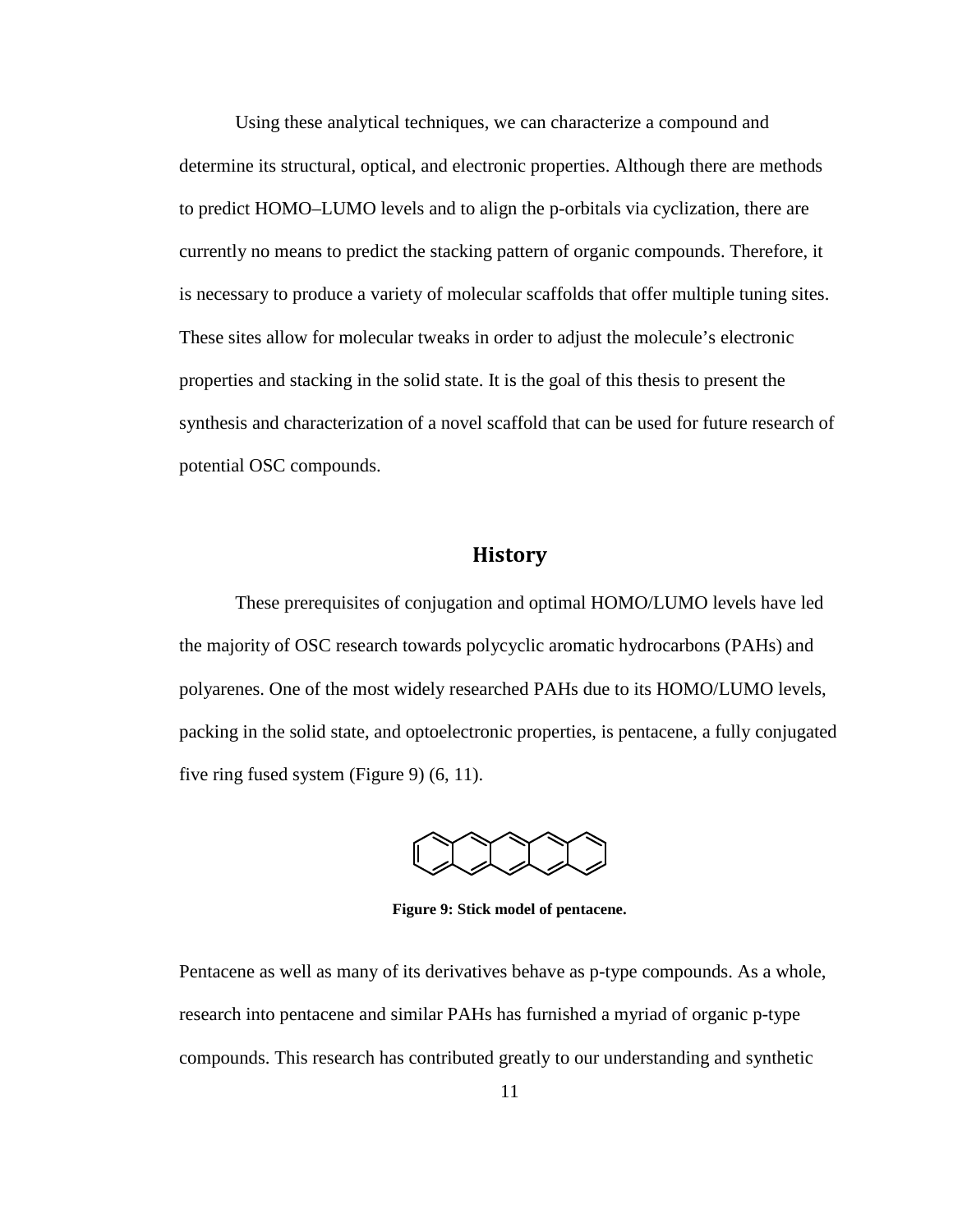knowledge about potential OSCs, but has left a dearth of available n-type organic compounds in its wake (6, 15). At the University of Oregon, however, a new n-type scaffold has excited research, the indenofluorene (IF) (Figure 10).



**Figure 10: Five isomers of indenofluorenes.**

There are 5 different isomers of the IF skeleton, of which the first IF was synthesized by Gabriel in 1884 (16). It was not until the 1950s, however, that indenofluorene synthesis was revived by Chardonnen and Deuschel to afford multiple derivatives of this compound (17, 18). Later, Swager and Komatsu prepared and investigated the semiconducting potential of the [1,2-b] IF dione (19, 20). In the early 2000s, Wang et al. pioneered a simple and effective means for synthesizing IFs through Suzuki cross-coupling reactions (Figure 11) (21). This route opened up new possibilities for efficient synthesis of [1,2-b] IF derivatives. Due to the [1,2-b] IF's remarkable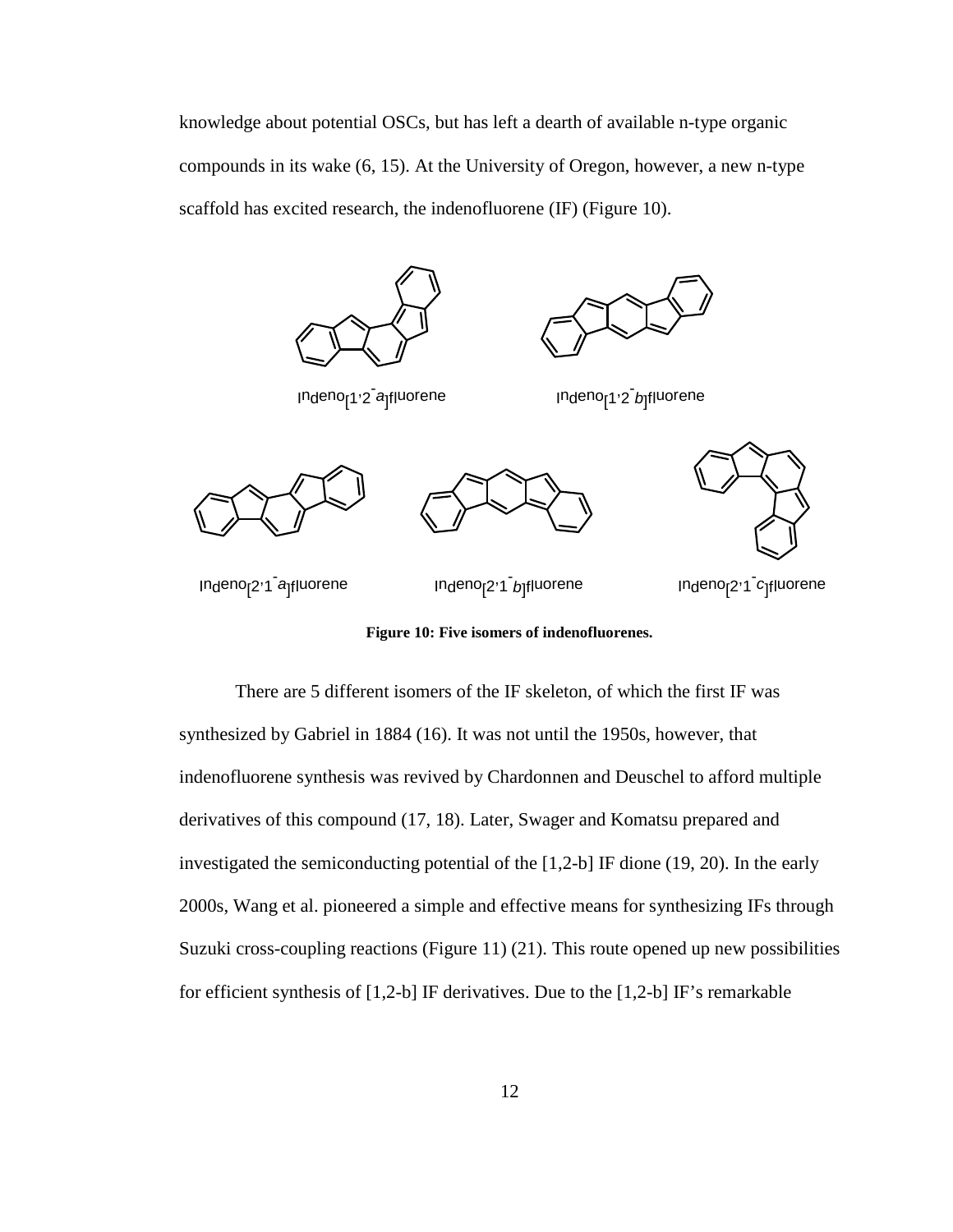electronic properties, stability, and ease of synthesis, it has become the most studied isomer of the IF family (6).



**Figure 11: Synthesis of IFs using Suzuki cross-coupling.**

#### *Functionalization*

Previous research on pentacene was also performed to combat instability of the molecule towards oxidative and photolytic degradation (Figure 12) (11).



**Figure 12: Degradation products of pentacene via oxidative degradation (left) and photolytic degradation (right).**

One of the first functionalization strategies used was the appendage of simple phenyl

substituents to the perimeter of the pentacene, in order to tune the structural

configuration and improve stability (Figure 13) (11).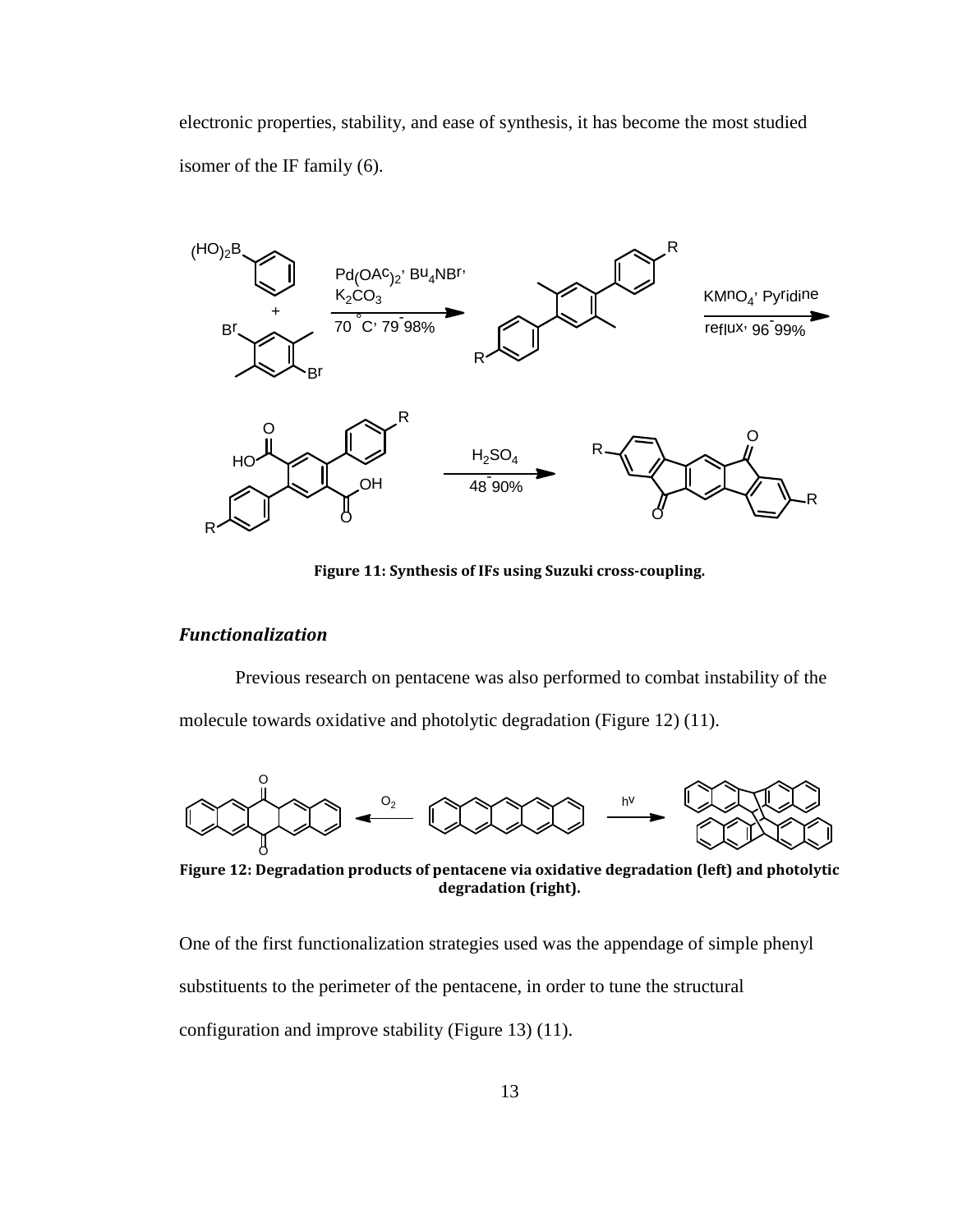

**Figure 13: Aryl-functionalized pentacene.**

This research inspired the Haley group to attempt similar tuning of the [1,2-b] IF, leading to the production of a variety of [1,2-b] IFs substituted at various positions (Figure 14) (22, 23).



**Figure 14: IF derivatives with various sterically bulky groups or electron withdrawing groups appended at the 2 and 8 positions (left), 6 and 12 positions (right).**

As expected, the sterically bulky groups also stabilized the fully conjugated [1,2-b] IF. Optical analysis of these derivatives revealed a correlation between appendage site and  $\lambda_{\text{max}}$ . Substitution at the 2 and 8 positions had very little impact on absorption profiles with  $\lambda_{\text{max}}$  between 561-577 nm, with substitution at the 6 and 12 positions showing a wider variation of  $\lambda_{\text{max}}$  from 533–607 nm (6). The higher potential  $\lambda_{\text{max}}$  is of interest because it can mean a lower LUMO and smaller band gap when substituting at the 6 and 12 positions as opposed to the 2 and 8 positions (9). Electronic analysis also showed favorable HOMO and LUMO energies, between 5.5 and 5.8 eV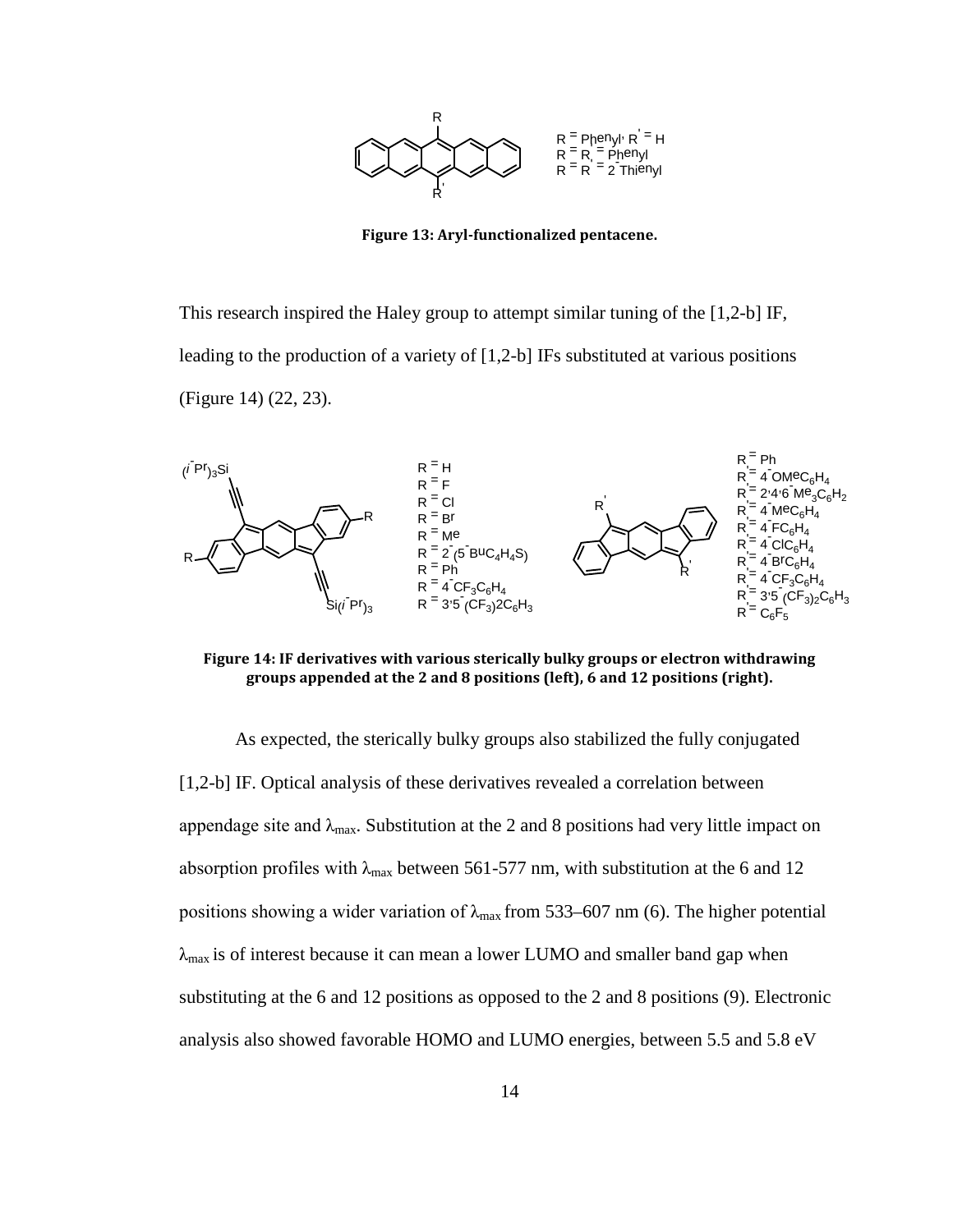and 3.6 to 4.0 eV, respectively for the 6 and 12 substituted derivatives (23). With LUMO levels below 4 eV, these molecules show potential as OSCs (8).

In addition to stabilization by the appendage of sterically bulky groups, pentacene was also stabilized via thieno fusion. In this technique, the outer rings of the pentacene skeleton were substituted for thiophenes, a five membered ring consisting of four carbons and one sulfur. The resulting compound showed reduced susceptibility to oxidative and photolytic degradation as well as a lower energy gap (11). With this in mind, Haley et al. synthesized both isomers of indacenedithiophene (IDT), a structural analogue of the indenofluorenes (Figure 15) (15).



**Figure 15:** *Anti- and syn-* **isomers for the fully reduced indacenedithiophenes.**

As expected, the IDTs showed a destabilized HOMO and stabilized LUMO compared to the IFs, resulting in a lower band gap than the  $[1,2-b]$  IF (15). Through substitution of steric bulky groups or electron withdrawing groups at the "R" position, as well as heteroatom substitution such as thieno fusion, the Haley group showed that one can easily tune the stability and electronic properties of the [1,2-b] IF scaffold.

#### *New Approach*

To further explore molecular tuning of the IFs, it was hypothesized that judicious choice of these substitutions could be performed to furnish asymmetrical IF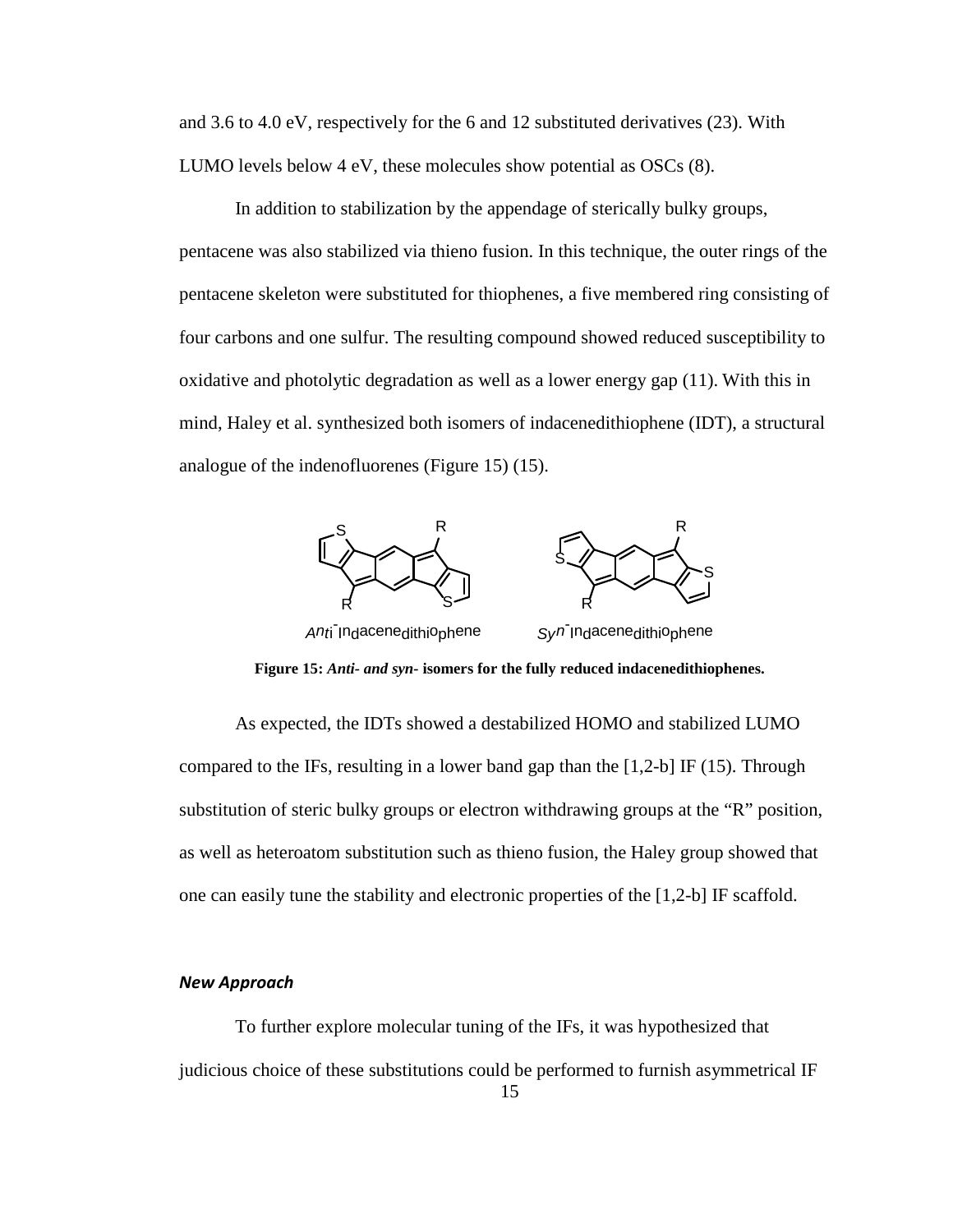derivatives. The idea, would be to place an electron donor on one end and an electron acceptor on the opposite end of a molecule. It is well known that molecules often adopt conformations that maximize interactions between good donor orbitals and good acceptor orbitals (9). Through these interactions, an asymmetrical IF could have unique electronic properties.

To date, there are currently no synthetic means to produce asymmetrical IF derivatives. This thesis presents a methodology that allows for broad asymmetric substitution to the IF core. As proof of concept, I have synthesized and characterized the first asymmetrical IFs, 4,10-dimesitylbenzo[5,6]-s-indacene[1,2-b]thiophene (*anti*-BIT) and 5,11-dimesitylbenzo[5,6]-s-indacene[1,2-b]thiophene (*syn*-BIT) (Figure 16).



**Figure 16:** *Syn***- and** *anti-* **conformations of potential asymmetrical compounds.**

Culminating ideas from previous research, the BITs have sterically bulky groups substituted at the 6 and 12 positions to stabilize the fully conjugated molecules. Moreover, a single thieno fusion further stabilizes the BIT, and places the molecule between the [1,2-b] IF and the IDTs chemically, allowing for easy comparison of electronic properties.

Although not boasting strong electron donors and acceptors, the BITs potentially offer some unique properties that could stem from having a dipole. Sulfur, being more electronegative than carbon, can pull electron density through the conjugated system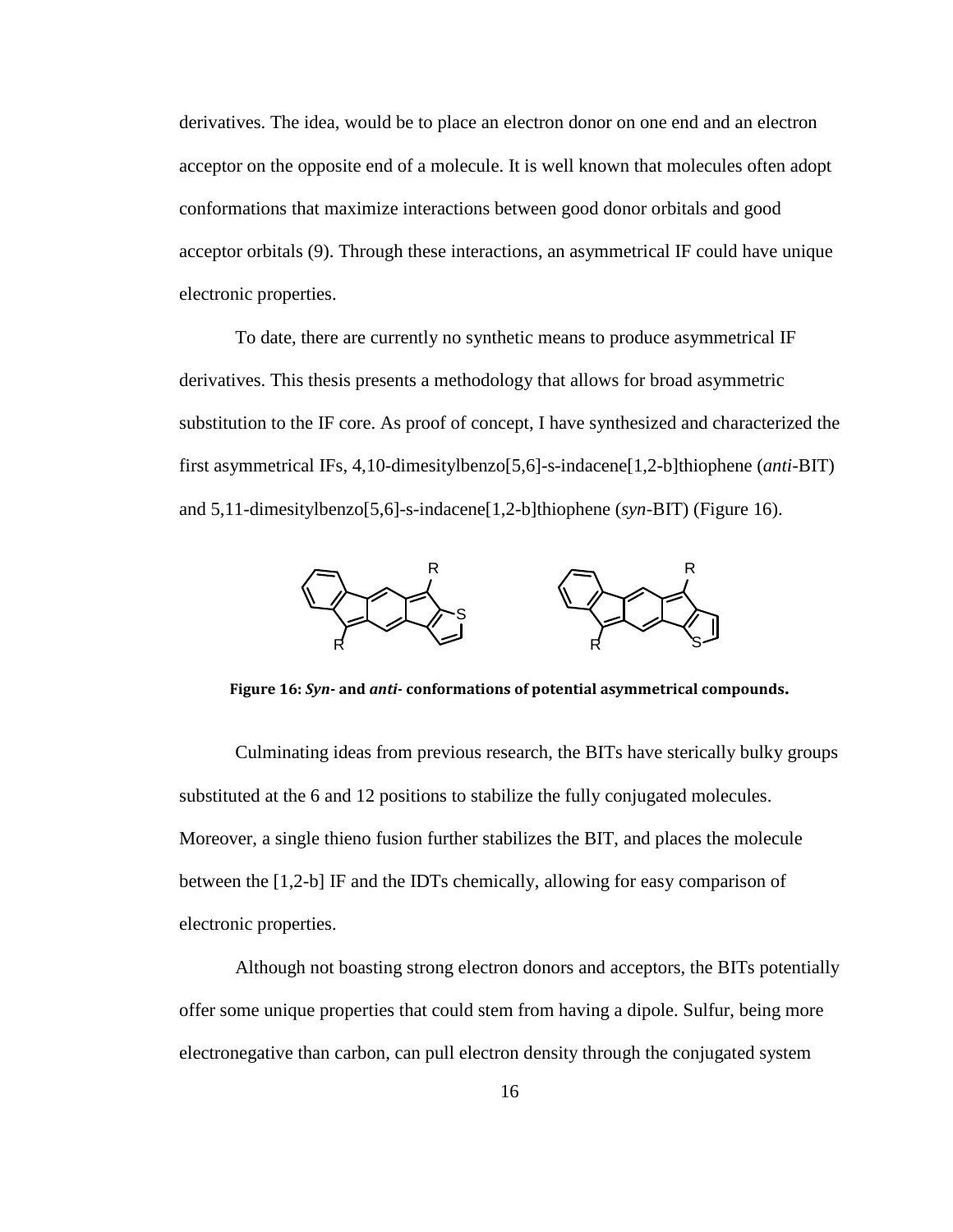leaving a small negative charge near the sulfur; this is referred to as a dipole (10). As a consequence, the carbons on the other side of the BIT would have less electron density leaving them with a positive dipole. Charge-charge interactions between the positive and negative dipoles of adjacent molecules could align the molecules for a more optimal rearrangement in the solid state. These interactions could potentially align the molecules into a "brick and mortar" style packing and allow for optimal orientation for orbital overlap. Moreover, the slight dipole should increase the solubility of BITs in polar solvents, thus increasing the ease of fabrication for these compounds as well as possible future devices. This is because when a molecule can be solvated, it has a higher probability of interacting with other compounds in solution. This allows for faster reactions and more efficient synthesis. Improved solubility is a useful addition when working with oxidized IF cores (known as diones), notorious for their insolubility.

#### **Synthesis**

Synthesis of the fully reduced BITs began with variation of the previous synthesis used to make the [1,2-b] IF and the synthesis of the indacenedithiophenes (15, 22). The former made use of Suzuki cross-coupling reactions (Figure 12), while the latter made use of Stille cross**-**coupling (Figure 17).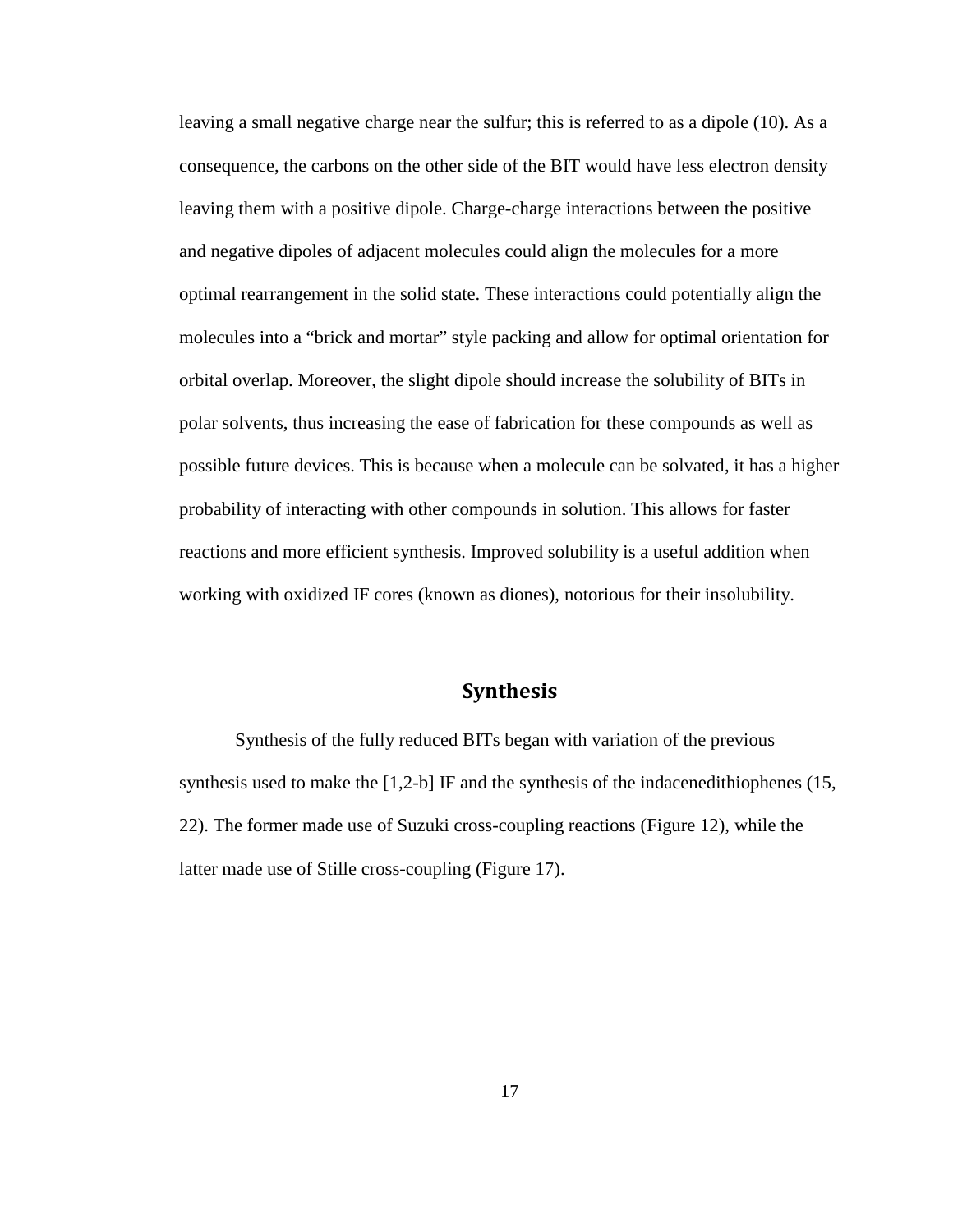

**Figure 17: Generic synthetic scheme for Stille cross-coupling. Stannane (bottom left) is used instead of the boronic acid used in Suzuki cross-coupling reactions.**

Suzuki cross-coupling was chosen over the Stille cross-coupling because boronic acids are safer to work with than the highly toxic stannanes required for Stille reactions. It should be noted, that preliminary research into asymmetric IFs suggests Stille cross-coupling can so also be used. This is further supported by its use in the synthesis for the IDTs (15). Although many methodologies presented in the literature were used, the majority of the compounds presented in this thesis have not been reported in the literature (Figure 18).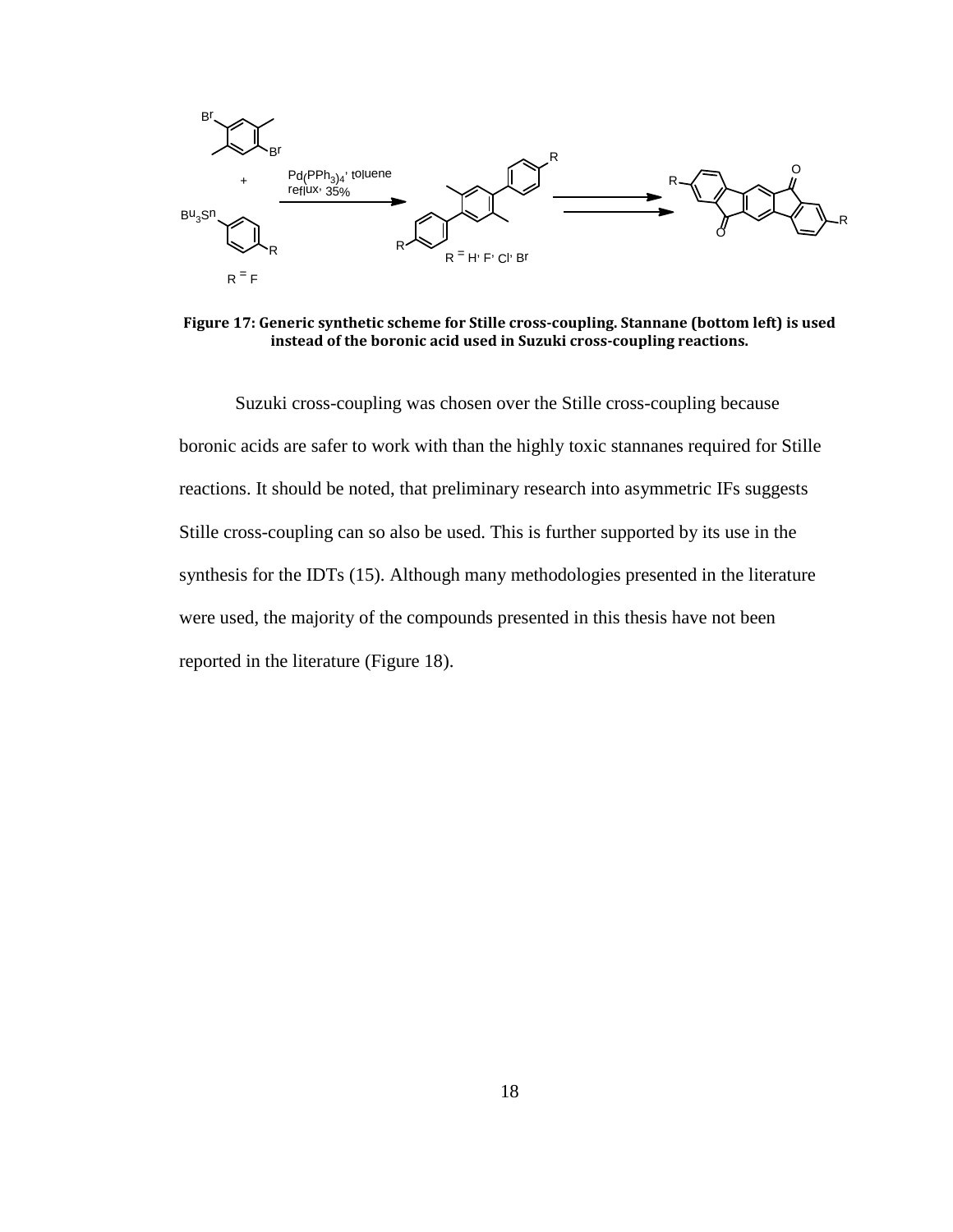



**4 5**





**Figure 18: Complete synthesis of the** *anti-* **BIT isomer.** *Syn-***isomer is not shown but follows the same general procedure.**

The synthesis of the BITs began with the bromination of 2-chloro-para-xylene to produce brominated para-xylene 2. This compound was oxidized with KMnO<sub>4</sub> to produce diacid **3**. Diacid **3** as well as the subsequent compounds were hitherto unknown in the literature. Fischer esterification of diacid **3** produced the core diester **4**. The bromine on diester **4** is more reactive towards oxidative addition than the chlorine.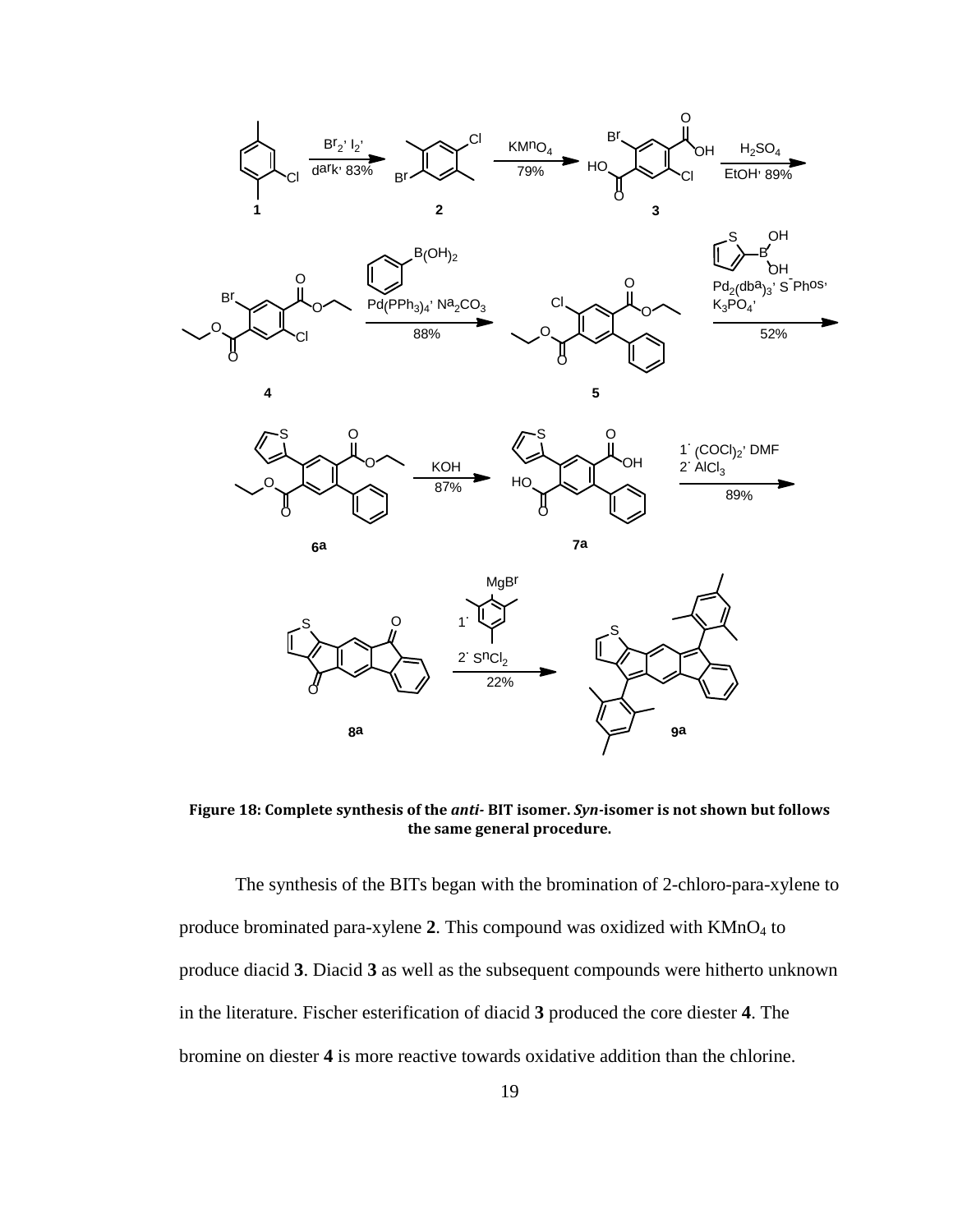Using modern cross-coupling techniques, we can selectively cross-couple onto either the bromine or chlorine. This compound (**4**) is of unique interest for its potential use in future asymmetric IF synthesis.

Mild Suzuki conditions were used to cross-couple phenylboronic acid onto diester **4**. This gratifyingly afforded the phenyl-coupled diester **5** in gram quantities. It should be noted that both 2- and 3-thienyl boronic acid cross-couplings were attempted at this same site. However, the simplest route was determined to be the phenyl crosscoupling before the thiophene addition. Diester **5** allowed for selective addition of 2- or 3-thienyl boronic acid onto the chlorine. Via Suzuki cross-coupling, the respective thienyl boronic acids were cross-coupled onto diester **5**, furnishing diesters **6a** and **6b**. Preliminary research suggests that any boronic acid or pinacol ester can be crosscoupled onto diesters **4** or **5** using the Suzuki conditions presented. Diesters **6a** and **6b**  were saponified to provide the diacids **7a** and **7b**. Friedel-Crafts acylation of diacids **7a**  and **7b** afforded the highly soluble diones **8a** and **8b**. Addition of mesityl Grignard produced the crude diols, which were in turn reacted with  $SnCl<sub>2</sub>$  to afford stable, purple crystals of BITs **9a** and **9b** in modest yields. Typical nucleophilic addition via a lithiate, in this case n-butyllithium, did not afford **9a** but instead produced **9c**. Although structurally similar to **9a**, **9c** has a C4H9 (butyl group) instead of a hydrogen attached to the carbon closest to the sulfur. This was determined via x-ray crystallography.

Further substitution at the 6 and 12 positions were attempted on dione **8a** using triisopropylsylil acetylene; however, the resulting deep purple product appeared to decompose upon concentration to afford a green decomposite. Further substitution onto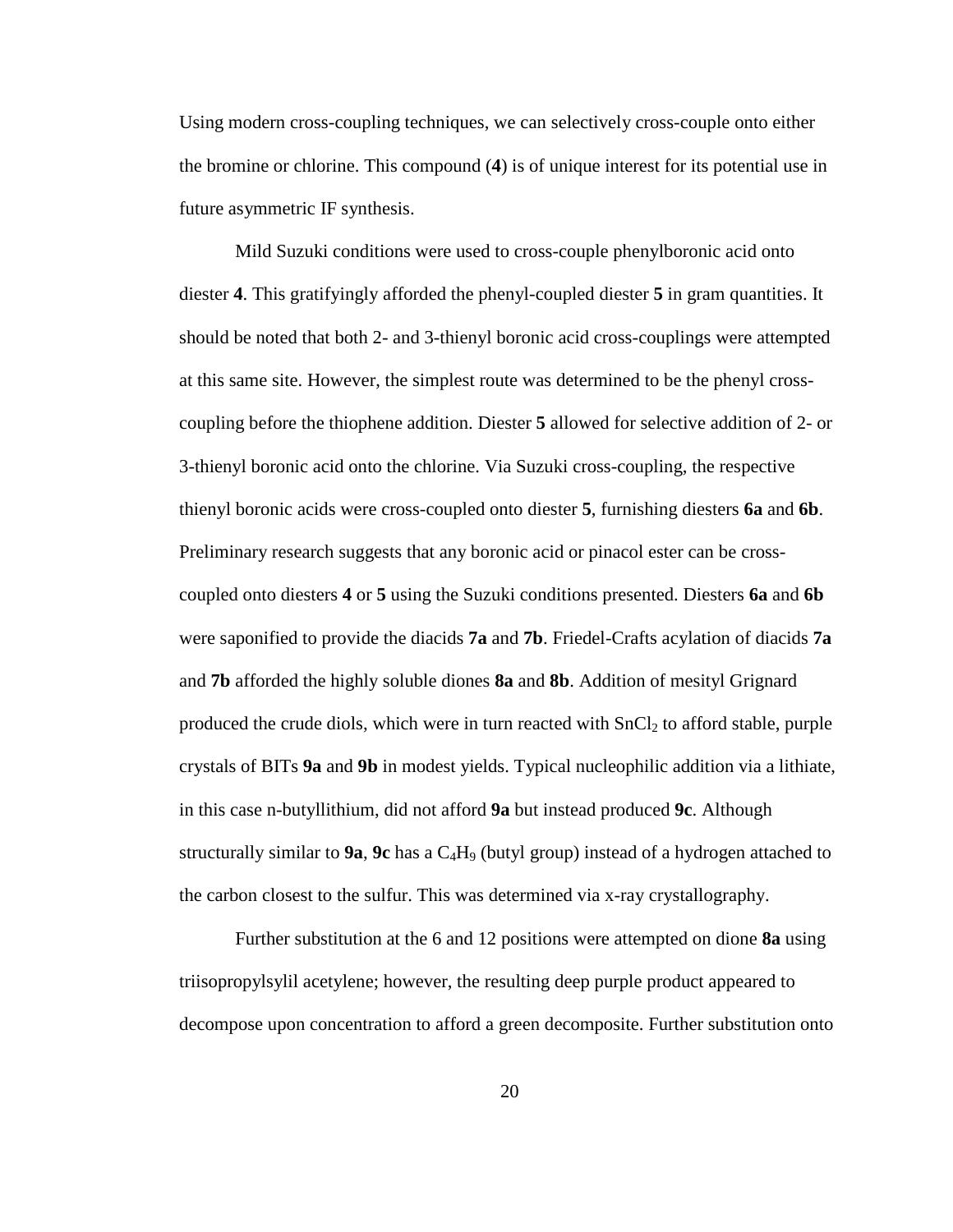the **8b** was not attempted due to the reasonable conclusion that the similarity to the *anti*isomer would produce the same decomposition.

#### **Results and Characterization**

*Ultraviolet and Visible Light Spectroscopy*



**Figure 19: UV/Vis spectrums for 8a, 8b, and 9a. Peaks correspond to absorbances of light at particular wavelengths; the higher the peak, the more light that is absorbed. The longer wave absorptions are due to HOMO/LUMO interactions. Data gathered using an Agilent Technologies Cary 60 UV-Vis Spectrometer. Solvent: DCM.**

The electronic absorption spectra of the diones **8a**, **8b**, and BIT **9a** are shown in Figure 19. The dione spectra display intense light absorptions from approximately 250- 315 nm with broad absorption bands showing weak p-orbital electron transitions in the 450-600 nm range. Diones **8a** and **8b** have a  $\lambda_{\text{max}}$  at 524 nm and 512 nm, respectively. The spectrum of BIT **9a** shows intense absorptions from approximately 275 nm to 350 nm with broad absorptions bands in the 450-550 nm range with  $\lambda_{\text{max}}$  of 532 nm. As expected, these wavelengths fall between the spectra of the [1,2-b] IF and the IDTs (Table 1). Similar to the IDT absorption spectra, the *syn*-isomer for the BITs has lower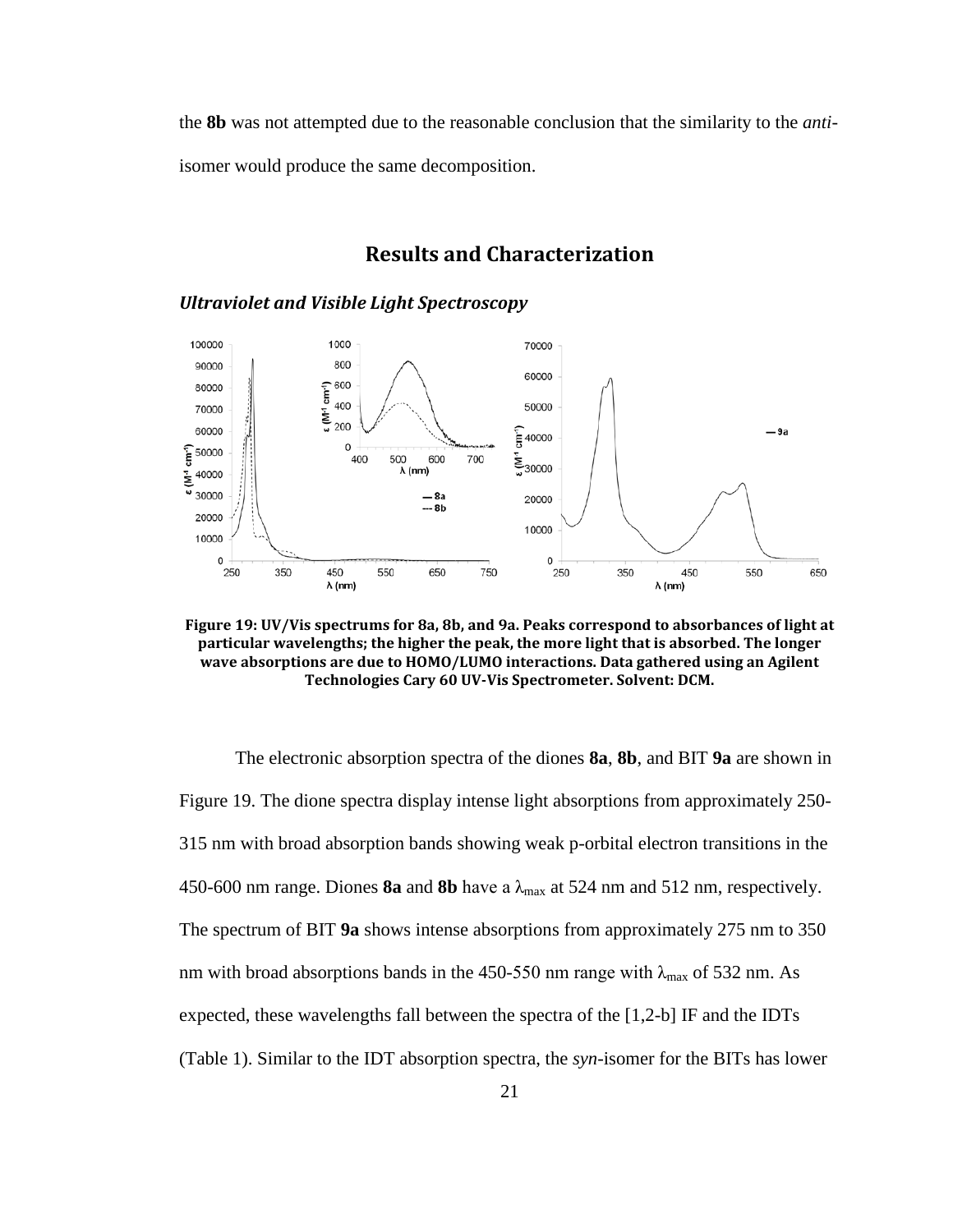$\lambda_{\text{max}}$  than the *anti*-isomer (15). We can also estimate the energy gap between the HOMO and LUMO levels using UV/Vis (14). BIT **9a** exhibits a band gap lower than the fully reduced IF yet higher than the fully reduced IDT. UV/Vis absorption data collection for BIT **9b** is still ongoing.

| Compound                          | Electrochemical  |                 |                 | Optical $b$     |                       |                       |
|-----------------------------------|------------------|-----------------|-----------------|-----------------|-----------------------|-----------------------|
|                                   | $E_{red}^{1}(V)$ | $E_{red}^2(V)$  | $E_{HOMO}$ (eV) | $E_{LUMO}$ (eV) | $\lambda_{\max}$ (nm) | $E_{\text{gap}}$ (eV) |
| <b>8a</b>                         | $-0.86$          | $-1.29^{\circ}$ |                 | $-3.78$         | 524                   | 2.00                  |
| 8b                                | $-0.83$          | $-1.24^c$       |                 | $-3.81$         | 512                   | 2.08                  |
| 9a                                |                  |                 |                 |                 | 532                   | 2.21                  |
| $Anti$ -IDT<br>dione <sup>a</sup> | $-0.91$          | $-1.49$         |                 | $-3.73$         | 566                   | 1.75                  |
| $Syn$ -IDT<br>dione <sup>a</sup>  | $-0.87$          | $-1.27$         |                 | $-3.77$         | 551                   | 1.89                  |
| Anti-IDT                          | $-0.92$          | $-1.69$         | $-5.57$         | $-3.72$         | 561                   | 2.07                  |
| $Syn$ -IDT                        | $-0.94$          | $-1.59$         | $-5.62$         | $-3.70$         | 592                   | 1.96                  |
| IF                                | $-1.12$          | $-1.73$         | $-5.78$         | $-3.56$         | 516                   | 2.29                  |

Table 1: Electrochemical and Optical data for diones **8a** and **8b**, BIT **9a**, reduced and oxidized IDTs, and reduced IF.

Values reported as the half-wave potential (vs SCE) using the  $Fc/Fc^+$  couple (0.46 V) as an internal standard. HOMO and LUMO energy levels in eV were approximated using SCE = -4.67 eV versus vacuum (see Ref. 13) and  $E_{1/2}$  values for reversible processes. <sup>a</sup> Due to poor solubility in CH<sub>2</sub>Cl<sub>2</sub>, odichlorobenzene was used as a solvent for electrochemical measurements. <sup>b</sup> Spectra were obtained in  $CH<sub>2</sub>Cl<sub>2</sub>$ . The optical HOMO/LUMO gap was determined as the intersection of the x-axis and a tangent line passing through the inflection point of the lowest energy absorption. <sup>c</sup> Reported as V at peak current, not half-wave potential.

#### *Cyclic Voltammetry*

The diones **8a** and **8b** were assessed via CV and each displayed two reversible reductions, with no accessible oxidations inside the solvent window (Figure 20).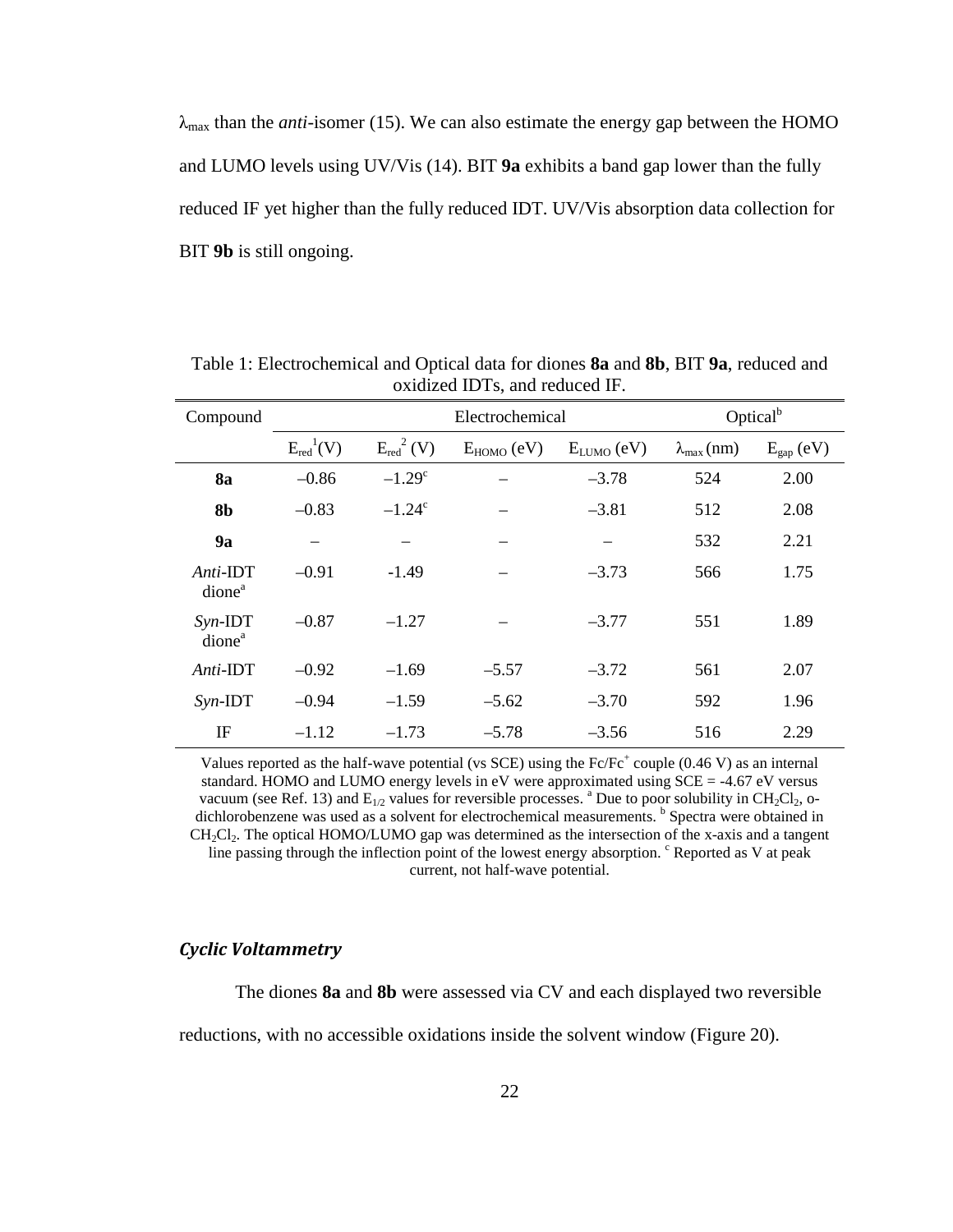

Figure 20: CVs were recorded using 1-5mM of analyte in 0.1 M Bu<sub>4</sub>NBF<sub>4</sub>/CH<sub>2</sub>Cl<sub>2</sub> at a scan rate **of 50 mV s-1 with a glassy carbon working electrode, a Pt coil counter electrode, and a Ag wire pseudo-reference.**

Without the HOMO level, the difference in energy for the band gap cannot be determined from CV; however, LUMO levels can still be estimated from the first reduction (Table 1). We can see similar values for the BIT diones as for the IDT diones with a variation of only 0.04 eV for both the *anti*- and *syn*- isomers (Table 1) (15). CV data collection for **9a** and **9b** is still on going. However, data from the IDT diones compared to their fully conjugated versions suggests that the BIT reductions will result in an overall lower LUMO level than the diones. This is supported by the consistency of the data showing the BIT to behave has a hybrid between the IDTs and the IFs.

#### *X-ray Diffraction*

X-ray diffraction was also performed on the *anti*-BIT dione (**8a**) and fully conjugated *anti*-BIT (**9a**). We have so far been unable to isolate a crystal of either *syn-*BIT (**8b** or **9b**) suitable for x-ray diffraction. Crystal structures for **9a** shared similar characteristics with its predecessor the *anti*-IDT (15). Both crystal structures exhibit the same "herringbone" stacking motif (Figure 19).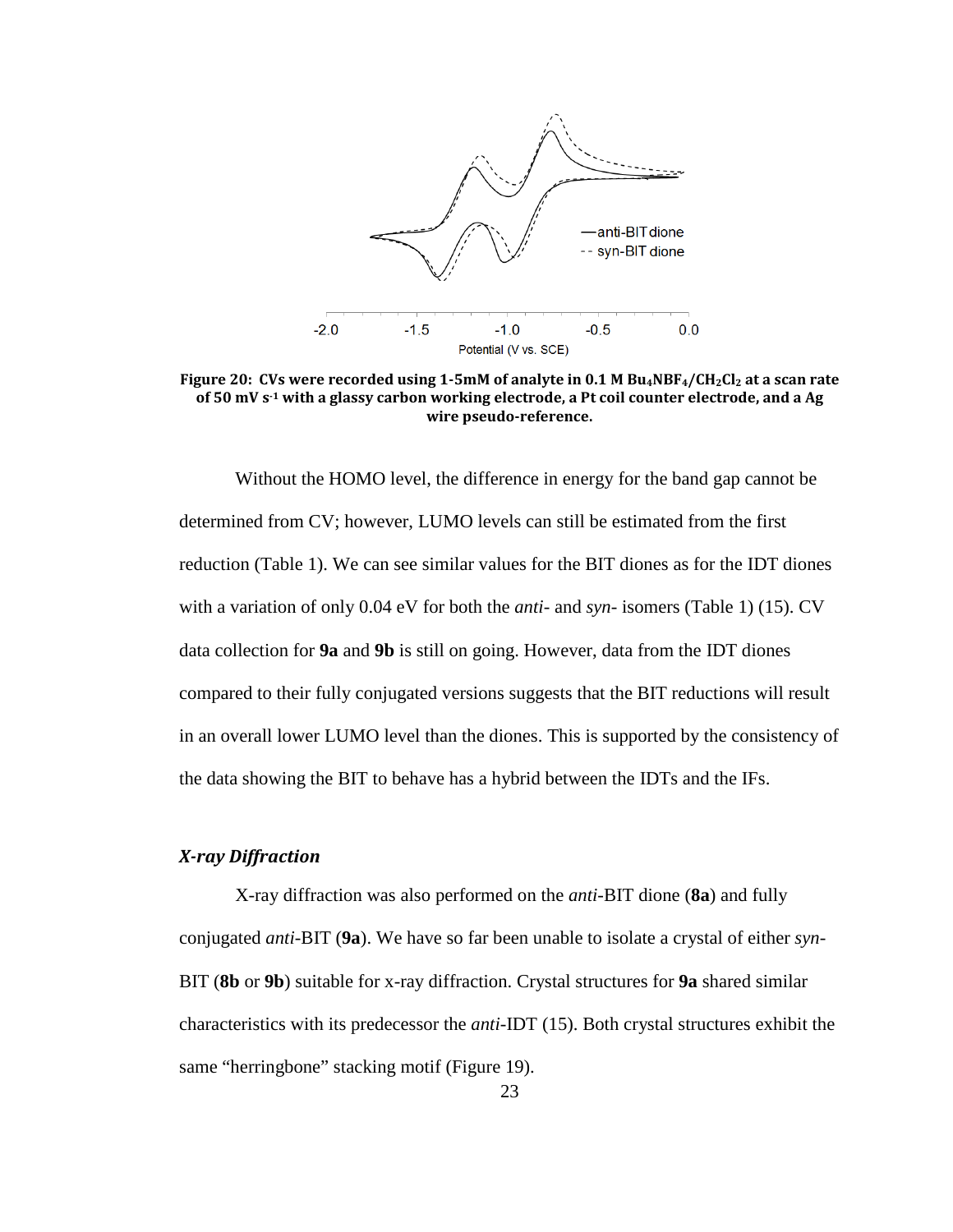

**Figure 21: Crystal structures of dione 8a (top left) and 9a (top center) with numbered carbons for bond lengths in Table 2. The crystal structure for 9c is also presented (top right). Crystal packing for the** *syn-***IDT (bottom left),** *anti-IDT* **(bottom right), and 9a (bottom center) are shown. Packing motifs are 1D - columnar packing and herringbone, respectively.**

The similarities in the crystal structures as well as the similarities in the previous data between the BITs and the IDTs, suggest that the *syn*-BIT (**9b**) might have some favorable stacking given the distinct crystal structure of the *syn*-IDT favoring a parallel arrangement of the 1D columns (Figure 21). Upon further data collection, a definitive conclusion will be drawn. XRD also reveals that the bond lengths of **9a** also fall between the lengths of the *anti-*IDT and the IF (Table 2).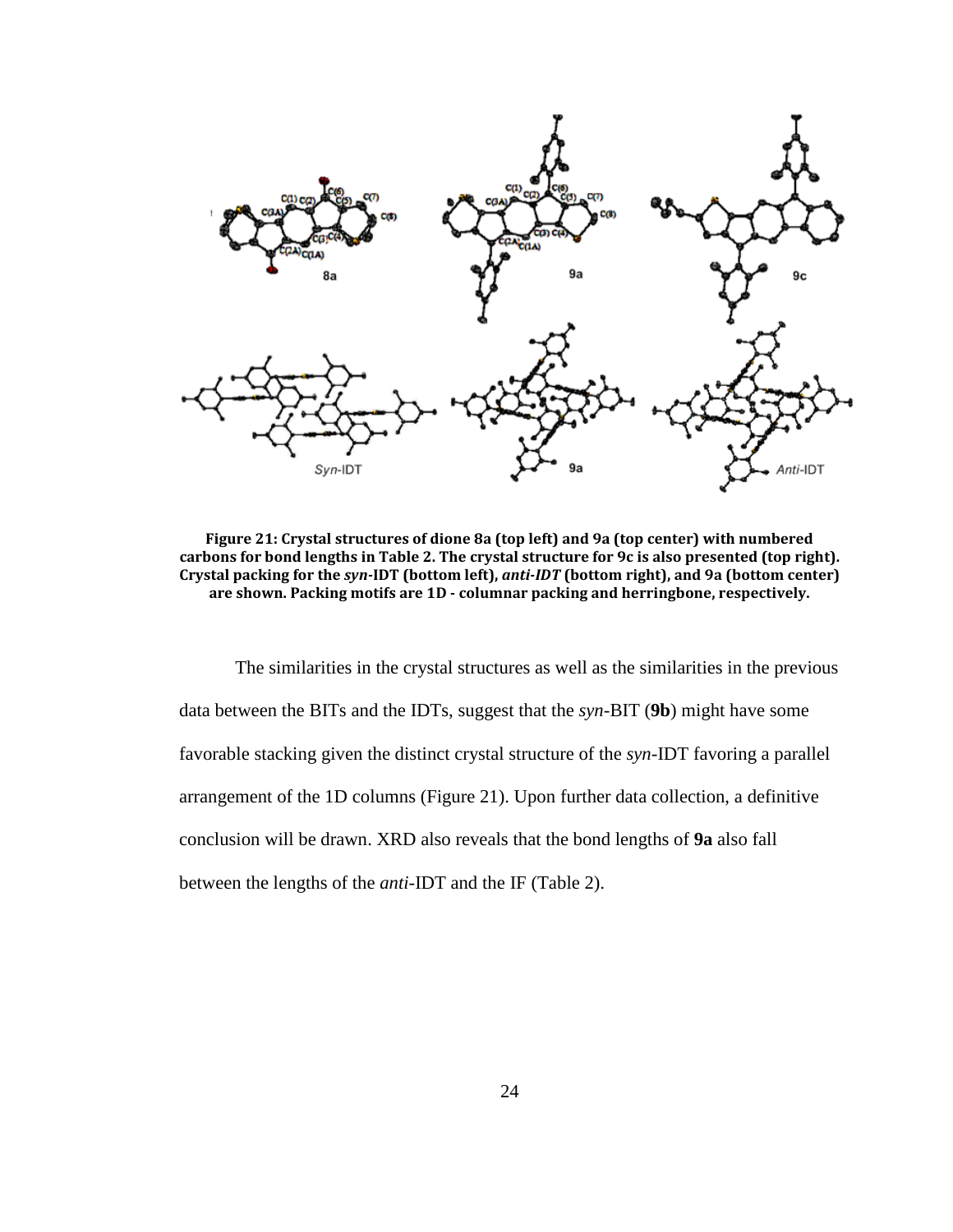| Bond       | $\bf{8}_a$ | $10_a$ | Anti-IDT | $Syn$ -IDT | IF    |
|------------|------------|--------|----------|------------|-------|
| $C1-C2$    | 1.381      | 1.428  | 1.431    | 1.418      | 1.433 |
| $C1 - C3A$ | 1.391      | 1.361  | 1.360    | 1.363      | 1.356 |
| $C2-C3$    | 1.411      | 1.460  | 1.469    | 1.456      | 1.467 |
| $C2-C6$    | 1.506      | 1.384  | 1.388    | 1.398      | 1.380 |
| $C3 - C4$  | 1.464      | 1.456  | 1.452    | 1.461      | 1.469 |

Table 2: Select Bond Lengths (Ǻ) of **8a**, **9a**, *Anti-*IDT, *Syn-*IDT, and IF

Numbering scheme shown in Figure 21. C4–C8 bond lengths not shown as the fused ring is centrosymmetric.

It should be further noted that the crystal packing of both the *anti*-BIT dione and fully reduced compounds were disordered over two centrosymmetric points. This is significant because it implies that the dipole did not play a part during the solid packing of BIT **9a**. In other words, XRD observed an equal number of thiophenes and benzenes in the same average position within the unit cell, meaning there was no preferred alignment because of the dipole.

#### **Concluding Remarks**

Once more data is collected and the relationship between the *syn-* and *anti*isomers, as well as the BITs and IDTs can be clarified, there will be more options for future research. The synthesis outlined in this thesis opens up the possibility for a variety of potential asymmetrical IFs. The next step in asymmetrical research will be to synthesize an asymmetrical IF with a stronger electron withdrawing group. This will allow for a better understanding of the dipole effect on these compounds. Electron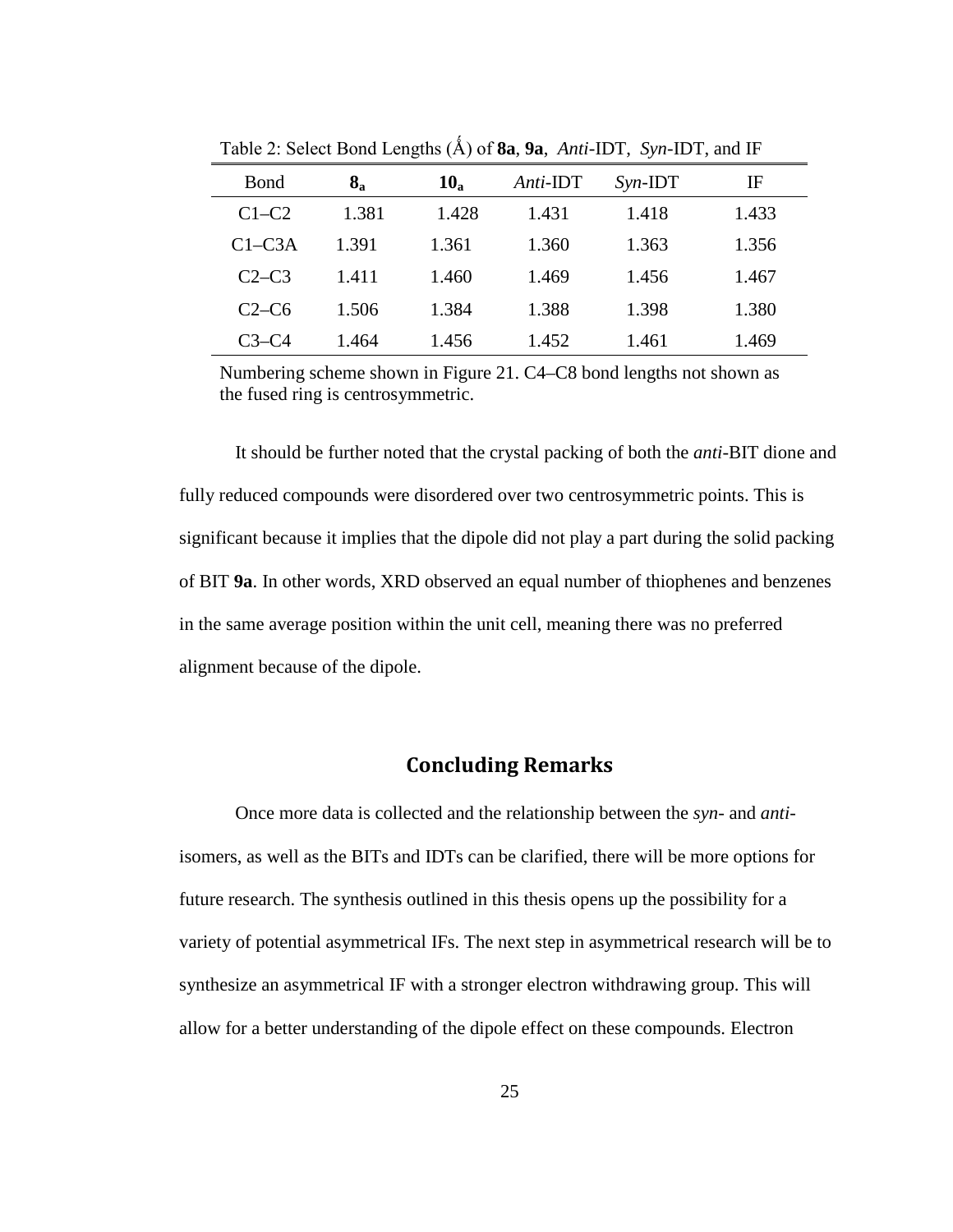donating and accepting groups will also be asymmetrically added to the IF core, further influencing the electronic properties these compounds.

In the immediate future, the serendipitous discovery of the reactivity of the alpha-hydrogen on the thiophene of BIT **8a** (producing **9c**) has our research looking into the possibility of homo-coupling the asymmetric IFs. The properties of the resulting dimer will undoubtedly harbor valuable information for future OSC research.

#### **Experimental Details**

Air sensitive manipulations were performed using standard Schlenk line techniques. THF, toluene, and diethyl ether were refluxed with sodium benzophenone ketyl for 24 h prior to distillation. All other reagents were used without prior purification. 2-Thienyl boronic, 3-thienyl boronic, phenylboronic acid, tetrakis(triphenylphosphine)palladium(0), and tris(dibenzylideneacetone)dipalladium(0) were purchased from Sigma Aldrich. S-Phos (2-dicyclohexylphosphino-2',6' dimethoxybiphenyl) was purchased from Matrix Chemicals. Chromatography was performed on 230-400 mesh silica gel purchased from Sigma Aldrich. NMR spectra were recorded on Varian Inova 500 ( ${}^{1}$ H: 500.11 MHz) or Inova 300 ( ${}^{1}$ H: 300 MHz) NMR spectrometer. Chemical shifts  $(\delta)$  are expressed in ppm relative to the residual chloroform ( ${}^{1}$ H: 7.26 ppm) or dimethyl sulfoxide ( ${}^{1}$ H: 2.51ppm) as noted.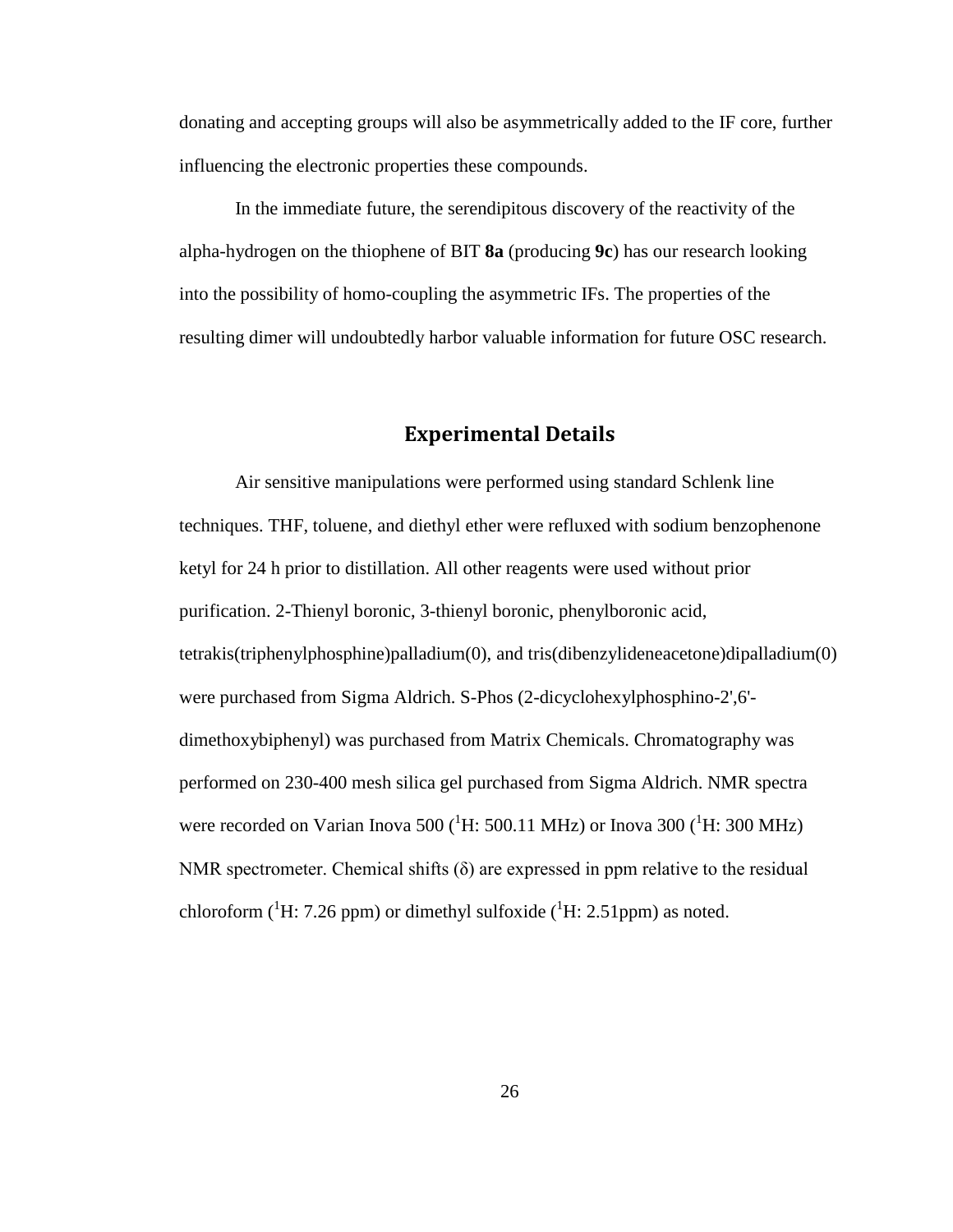#### *Synthesis*



**2-Bromo-5-chloro-1,4-dimethylbenzene 2:** 2-Chloro-1,4-dimethylbenzene **1** (9.44 mL, 71.2 mmol, 1 equiv), iodine (9 mg, 0.356 mmol, 0.005 equiv), and DCM (100 mL) were degassed with N<sub>2</sub> for 15 min and cooled to  $0^{\circ}$ C. After cooling, bromine (3.85) mL, 74.7 mmol, 1.05 equiv) was added dropwise to the reaction mixture and then stirred for 18 h in the dark while warming to rt. The reaction mixture was quenched with 10% KOH solution. The mixture was extracted 3x with DCM and 3x with brine, dried with MgSO<sub>4</sub> and filtered, the solvent was removed under reduced pressure. The crude product was recrystallized from EtOH to yield **2** (12.9 g, 83%) as white crystals. <sup>1</sup>H NMR (300 MHz, CDCl<sub>3</sub>) δ 7.41 (s, 1H), 7.22 (s, 1H), 2.35 (s, 3H), 2.33 (s, 3H).



**1-Bromo-4-chloroterepthalic acid 3:** 2-Bromo-5-chloro-1,4-dimethylbenzene **2** (5.01 g, 22.78 mmol, 1 equiv),  $KMnO_4$  (7.92 g, 50.1 mmol, 2.2 equiv), H<sub>2</sub>O (37.5 mL), t-BuOH (37.5 mL) were stirred at reflux for 1 hour. The reaction mixture was cooled to rt and  $KMnO<sub>4</sub>$  (7.92 g, 50.1 mmol, 2.2 equiv) was added. The mixture was refluxed for 18 h. After cooling, the reaction mixture was filtered using vacuum filtration. The diacid was precipitated from the filtrate by careful addition of concentrated HCl solution to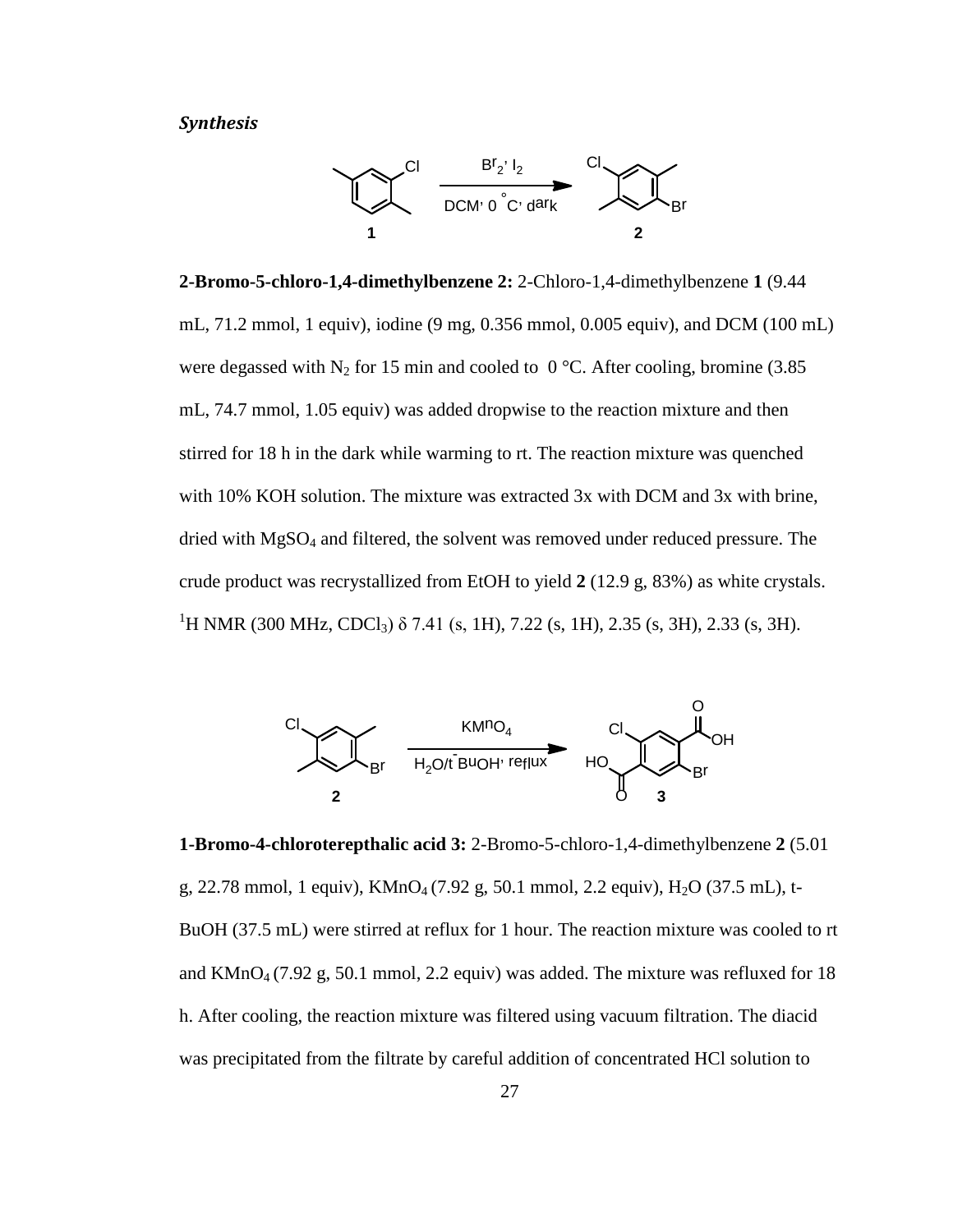yield **3** (5.02 g, 79%) as a white solid. <sup>1</sup>H NMR (300 MHz, DMSO-d<sub>6</sub>) δ 14.1 (br s, 2H), 8.06 (s, 1H), 7.87 (s, 1H).



**Diethyl 2-bromo-5-chloroterepthalate 4:** 2-Bromo-5-chloroterephthalic acid **3** (4.98 g, 15.4 mmol, 1 equiv),  $H_2SO_4$  (18.4 M, 16.78 mL, 309 mmol), and EtOH (125 mL) were stirred at reflux 18 h. After cooling, EtOH was removed under reduced pressure. The reaction mixture was diluted with saturated  $NaHCO<sub>3</sub>$  and carefully neutralized with KOH. The precipitate was collected via vacuum filtration and then dissolved in DCM. The DCM was dried with MgSO4, filtered, and the solvent was removed under reduced pressure to afford the diester  $4(4.60 \text{ g}, 89\%)$  as white solid. <sup>1</sup>H NMR (300 MHz, CDCl<sub>3</sub>)  $\delta$  8.10 (s, 1H), 7.86 (s, 1H), 4.446 (q, J = 7.2 Hz 2H), 4.444 (q, J = 7.1 Hz, 2H), 1.444 (t,  $J = 7.1$  Hz, 3H), 1.441 (t,  $J = 7.1$  Hz, 3H).



**Diester 5:** Diethyl 2-bromo-5-chloroterephthalate **4** (4.64 g, 13.8 mmol, 1 equiv), phenylboronic acid (2.02 g, 16.6 mmol, 1.2 equiv),  $Na_2CO_3$  (2.93 g, 27.6 mmol, 2 equiv),  $H_2O$  (25 mL), and toluene (225 mL) were stirred and degassed for 30 min with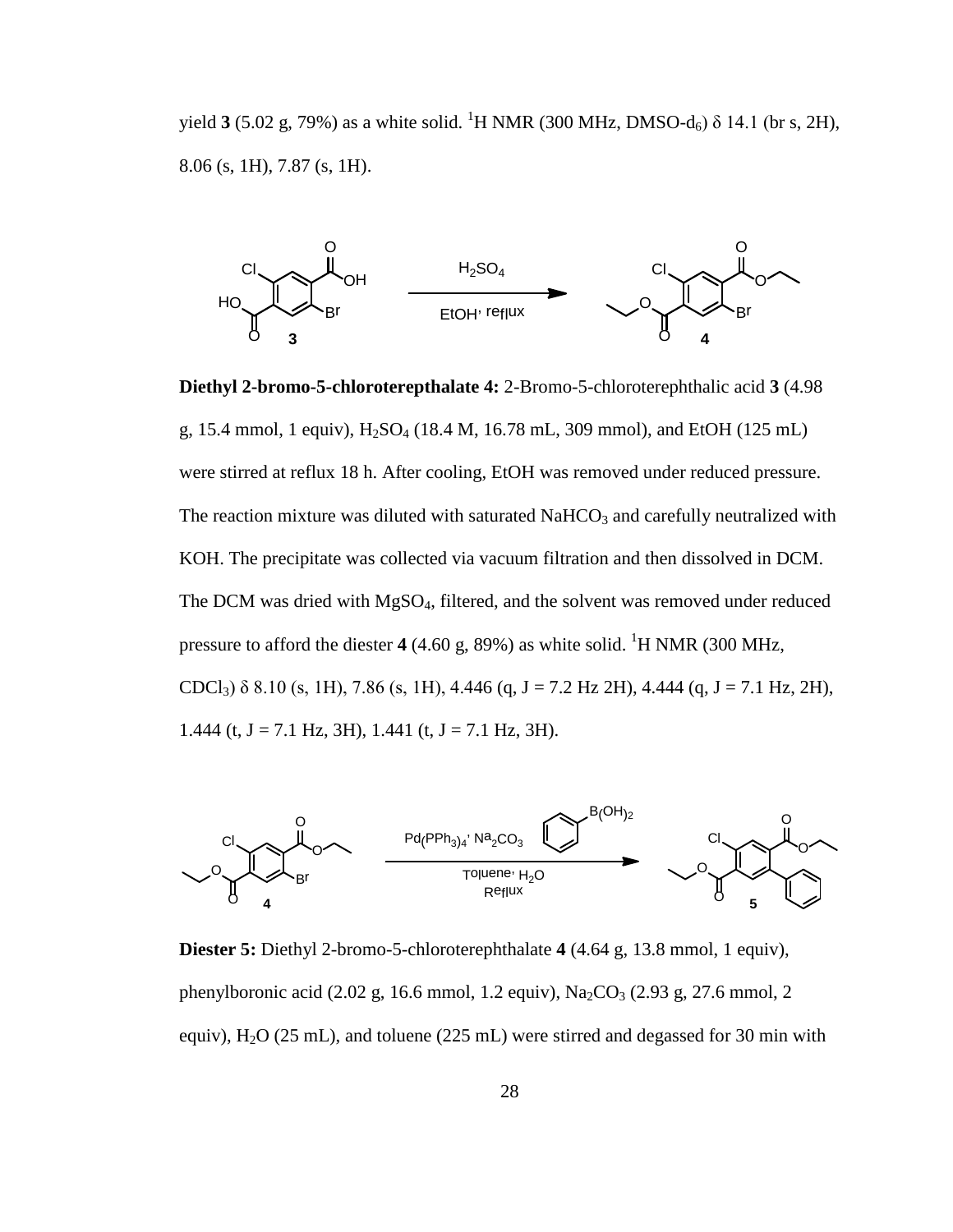$N_2$ . Tetrakis(triphenylphosphine)palladium (0.319 g, 0.276 mmol, 0.02 equiv) was then added and degassed for a further 10 min. The reaction mixture was then stirred at reflux for 18 h. After cooling, the reaction mixture was quenched with  $H_2O$ , extracted 3x with  $Et<sub>2</sub>O$  and brine, dried with  $MgSO<sub>4</sub>$ , and the solvent was removed under reduced pressure. The product was purified via silica gel chromatography (9:1 hexanes:EtOAc) to provide  $5$  (4.03 g, 88%) as a colorless highly viscous oil. <sup>1</sup>H NMR (300 MHz, CDCl<sub>3</sub>)  $\delta$  7.76 (s, 1H), 7.67 (s, 1H), 7.32–7.12 (m, 5H), 4.29 (q, J = 7.0 Hz, 2H), 3.98  $(q, J = 7.1 \text{ Hz}, 2H), 1.27 \text{ (t, } J = 7.0 \text{ Hz}, 3H), 0.89 \text{ (t, } J = 7.1 \text{ Hz}, 3H).$ 

#### *Anti-BIT Synthesis*



**Diester 6a:** Diester **5** (2 g, 5.99 mmol, 1 equiv), 2-thienylboronic acid (1.15 g, 8.99 mmol, 1.5 equiv), SPhos (0.195 g, 0.479 mmol, 0.08 equiv), K<sub>3</sub>PO<sub>4</sub> (2.54 g, 11.9 mmol, 2 equiv), and n-butanol (175 mL) were stirred and degassed with  $N_2$  for 30 min. Tris(dibenzylideneacetone)dipalladium (0.03 g, 0.15 mmol, 0.02 equiv) was added to the reaction mixture and the resulting solution was degassed for an additional 10 min. The solution was left at reflux for 18 h. After cooling, the reaction mixture was quenched with H<sub>2</sub>O, extracted 3x with Et<sub>2</sub>O, and washed 3x brine, dried with MgSO<sub>4</sub> and filtered. The solvent was removed under reduced pressure and the product was purified via recrystallization in EtOH to yield  $6a$  (1.21 g, 52%) as a white solid. <sup>1</sup>H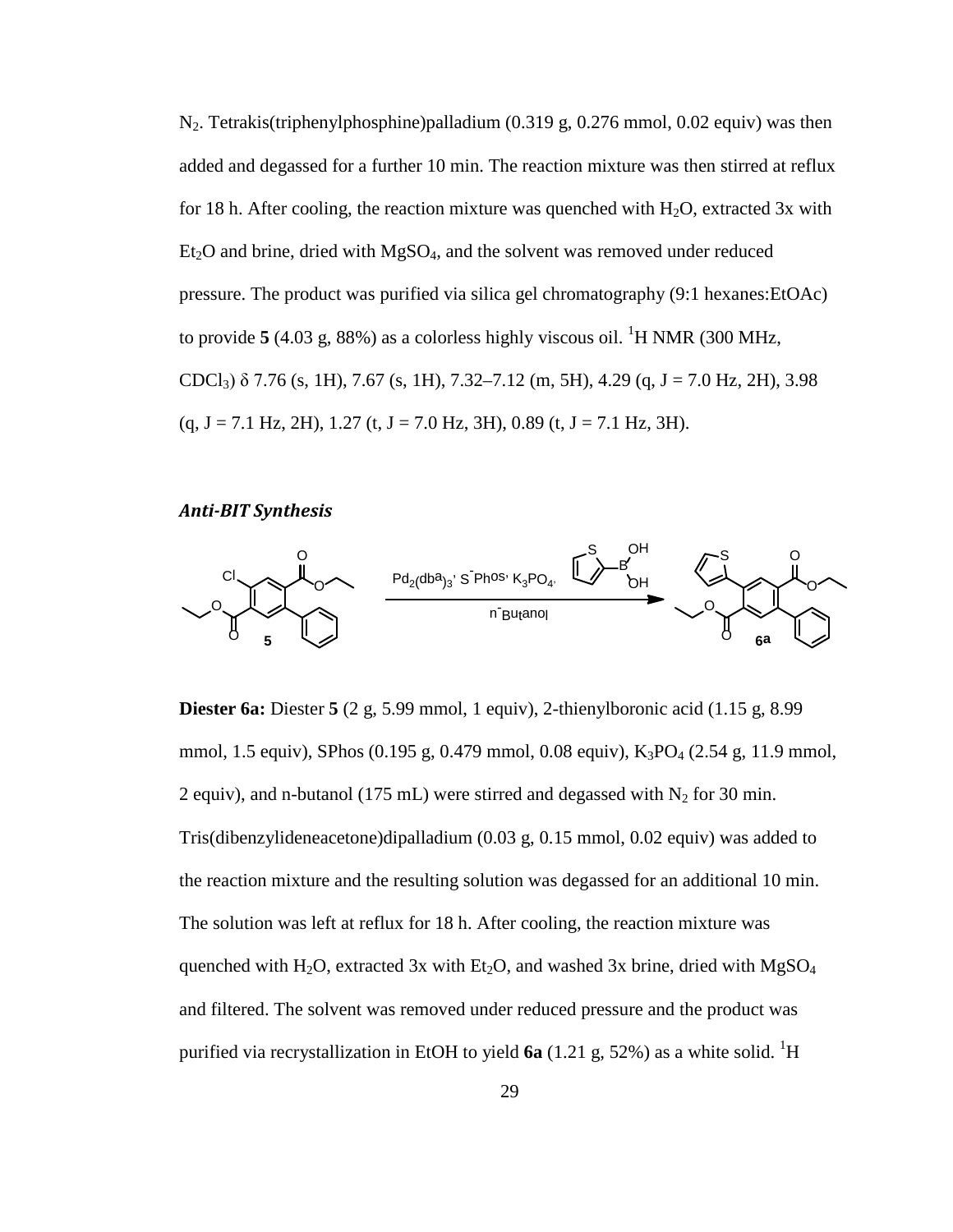NMR (300 MHz, CDCl<sub>3</sub>) δ 7.93 (s, 1H), 7.73 (s, 1H), 7.46–7.34 (m, 5H), 7.14–7.07 (m, 3H), 4.18 (apparent t, J = 6.6 Hz, 2H), 4.08 (apparent t, J = 6.5 Hz, 2H), 0.88 (t, J = 7.3 Hz, 3H),  $0.82$  (t, J = 7.3 Hz, 3H).



**Diacid 7a:** Diester **6a** (1.21 g, 3.17 mmol, 1 equiv), KOH (2.84 g, 50.9 mmol, 16 equiv),  $H_2O$  (25.5 mL) and EtOH (97.5 mL) were stirred at reflux for 18 h. After cooling, the EtOH was removed under reduced pressure. The reaction mixture was diluted with  $H_2O$  and acidified carefully using concentrated HCl. The precipitate was collected and recrystallized in EtOH to yield  $7a$  (0.905 g, 87%) as a white solid. <sup>1</sup>H NMR (300 MHz, DMSO-d<sub>6</sub>)  $\delta$  13.30 (br s, 2H), 7.80 (s, 1H), 7.69 (d, J = 5.2 Hz, 1H), 7.61 (s, 1H), 7.48–7.37 (m, 5H), 7.27 (d, J = 3.5 Hz, 1H), 7.17 (t, J = 4.4 Hz, 1H).



**Dione 8a:** To an air-free, oven-dried round bottom flask were added diacid **7a** (0.8 g, 2.45 mmol, 1 equiv), oxalyl chloride (0.84 mL, 10.9 mmol, 4 equiv) and dry DCM (40 mL). After cooling to 0 °C, dimethylformamide (0.38 mL, 4.9 mmol, 2 equiv) was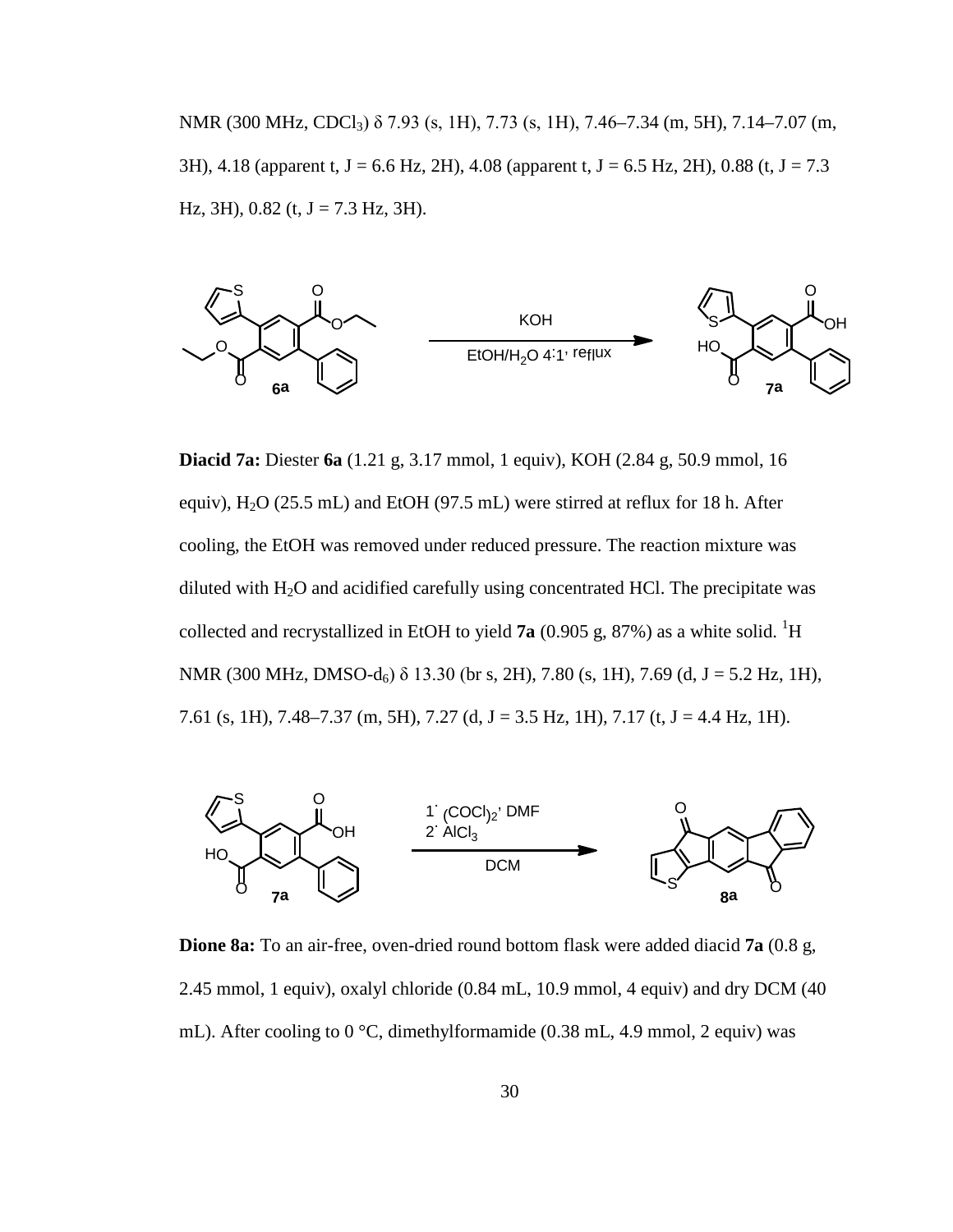added under  $N_2$  to the reaction mixture. This was allowed to warm to rt while stirring overnight. In the morning, the solvent was removed under reduced pressure, the mixture was placed under  $N_2$  and suspended in dry DCM (40 mL) under  $N_2$ . Solid AlCl<sub>3</sub> (1.54 g, 11.5 mmol, 4.7 equiv) was added, the reaction mixture was stirred at rt overnight. The reaction mixture was then poured into a 1:1 10% HCl and ice mixture to precipitate the dione. The precipitate was collected via vacuum filtration and washed with  $H_2O$  to afford **8a** (0.635 g, 90%) as a dark blue solid. <sup>1</sup>H NMR (500 MHz, CDCl<sub>3</sub>) δ 7.70–7.66 (m, 1H), 7.58–7.52 (m, 1H), 7.46 (s, 1H), 7.36 (apparent t, 7.1 Hz 1H), 7.30–7.24 (m, 2H), 7.20 (d, 4.8 Hz,1H), 7.17 (d, 4.9 Hz, 1H).



*Anti***-diol:** A mixture of dione **8a** (100 mg, 0.35 mmol, 1 equiv) and THF (25 mL) under N<sub>2</sub> was cooled to –78 °C. Mesitylmagnesium bromide (1.0M, 1.73 mL, 1.73 mmol, 5 equiv) was slowly added and the reaction mixture was stirred 18 h while warming to room temperature. A 1:1 ratio of 10% HCl solution and ice were used to quench the reaction to afford a red-orange solution. The mixture was extracted  $3x$  with  $Et<sub>2</sub>O$  and washed 3x with brine, dried with MgSO<sub>4</sub> and filtered. The solvent was removed under reduced pressure to afford crude *anti*-diol that was carried on without further purification or characterization.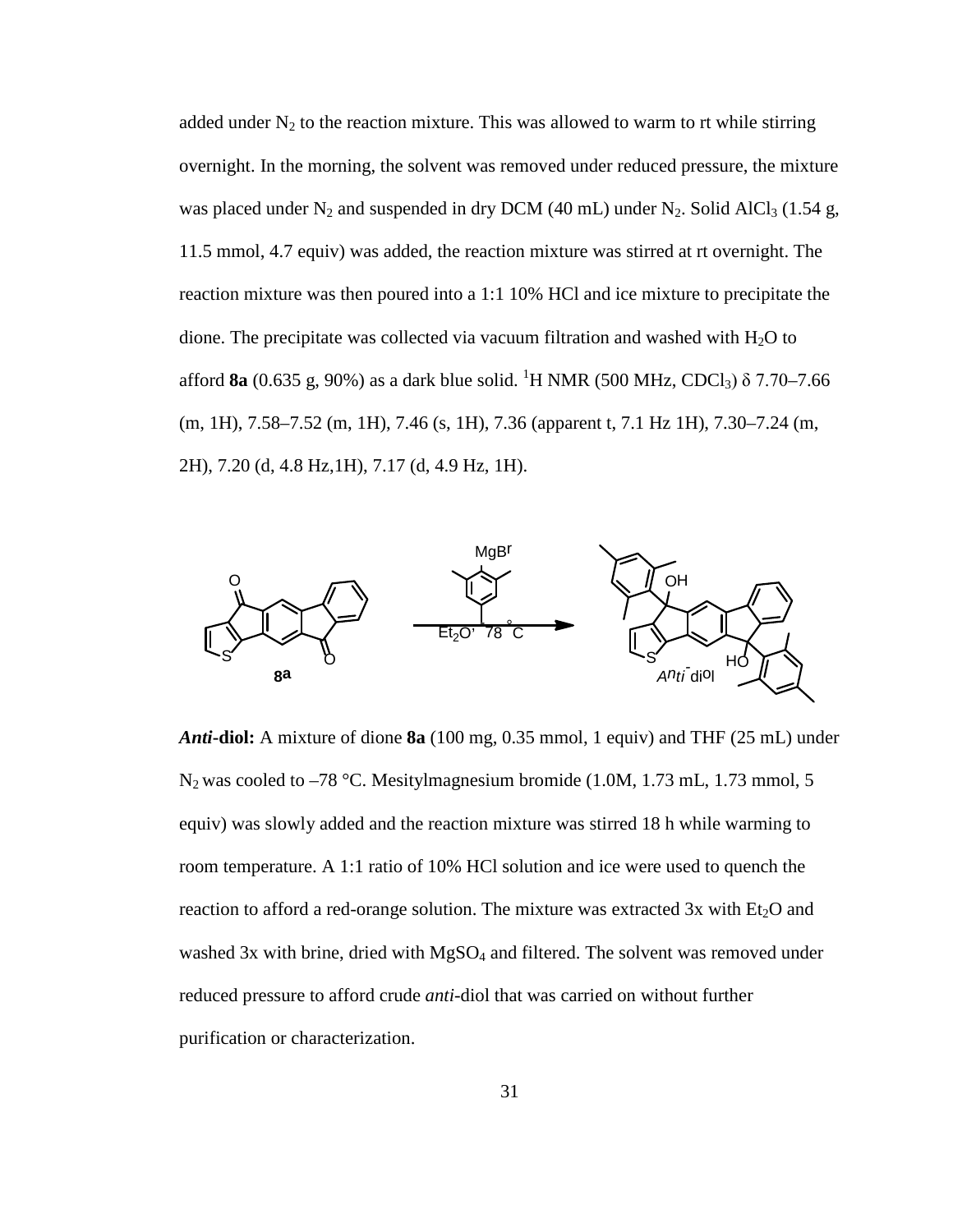

**BIT 9a:** Crude *anti*-diol (367 mg, 0.69 mmol, 1 equiv), SnCl<sub>2</sub> (526 mg, 2.8 mmol, 4 equiv), and toluene (25 mL) were combined in a flask under  $N_2$ . The reaction mixture was stirred for 18 h and washed over a pad of silica (2:1 hexanes:DCM). The solvent was removed under reduced pressure and recrystallized in chlorobenzene to afford BIT **9a** (77.2 mg, 22%) as a dark red solid. <sup>1</sup>H NMR (300 MHz,CDCl<sub>3</sub>)  $\delta$  7.14 (d, J = 7.3 Hz, 1H), 7.00 (s, 4H), 6.96-6.89 (m, 2H), 6.83 (apparent t, J = 7.6 Hz, 1H), 6.59 (d, J = 7.6 Hz, 1H), 6.53 (s, 1H), 6.48 (s, 1H), 6.39 (d, J = 4.8 Hz, 1H), 2.38 (s, 6H), 2.28 (s, 6H), 2.19 (s, 6H).

*Syn-BIT Synthesis*



**Diester 6b:** Diester **5** (1.6 g, 4.80 mmol, 1 equiv), 3-thienylboronic acid (0.92 g, 7.20 mmol, 1.5 equiv), SPhos (0.16 g, 0.38 mmol, 0.08 equiv), K<sub>3</sub>PO<sub>4</sub> (2.32 g, 9.59 mmol, 2 equiv), and n-butanol (125 mL) were stirred and degassed with  $N_2$  for 30 min.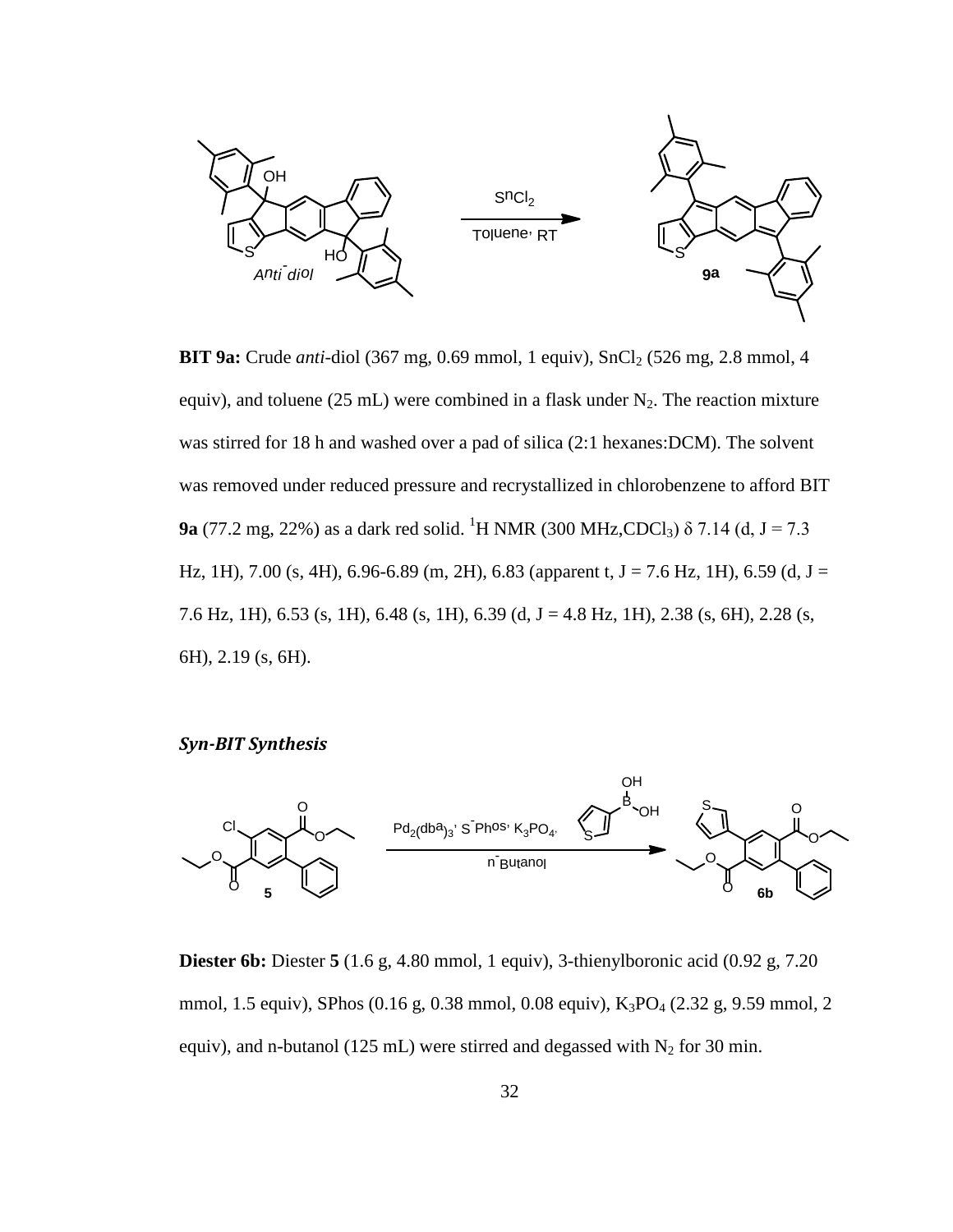Tris(dibenzylideneacetone)dipalladium (0.02 g, 0.096 mmol, 0.02 equiv) was added to the reaction mixture and degassed with  $N_2$  for a further 10 min. The solution refluxed for 18 h. After cooling the reaction mixture was quenched with  $H_2O$ , extracted 3x with  $Et<sub>2</sub>O$  and 3x with brine, dried with MgSO<sub>4</sub>, and filtered. The solvent was removed under reduced pressure and the product was purified via recrystallization in EtOH to yield **6b** (0.66 g, 40%) as white crystals. <sup>1</sup>H NMR (300 MHz, CDCl<sub>3</sub>)  $\delta$  7.86 (s, 1H), 7.80 (s, 2H), 7.76 (s, 1H), 7.44–7.31 (m, 5H), 7.15 (dd, J = 4.9, 1.4 Hz, 2H), 4.15 (apparent t,  $J = 6.6$  Hz, 4H), 4.06 (apparent t,  $J = 6.5$  Hz, 2H), 0.86 (t,  $J = 7.4$  Hz, 5H),  $0.80$  (t, J = 7.3 Hz, 3H).



**Diacid 7b:** Diester **6b** (0.83 g, 2.17 mmol, 1 equiv), KOH (1.95 g, 34.7 mmol, 16 equiv), H<sub>2</sub>O (17 mL) and EtOH (85 mL) were stirred and refluxed at 110 °C for 18 h. After cooling, the EtOH was removed under reduced pressure. The reaction mixture was diluted with H<sub>2</sub>O and acidified carefully using concentrated HCl. The precipitate was collected to yield **7b** (0.697 g, 98%) as a while solid. <sup>1</sup>H NMR (500 MHz, DMSO $d<sub>6</sub>$ ) δ 13.16 (br s, 2H), 7.77 (s, 1H), 7.68 (d, 6.9 Hz, 2H), 7.63 (s, 2H), 7.50–7.37 (m, 4H), 7.24 (d, 4.7 Hz, 1H).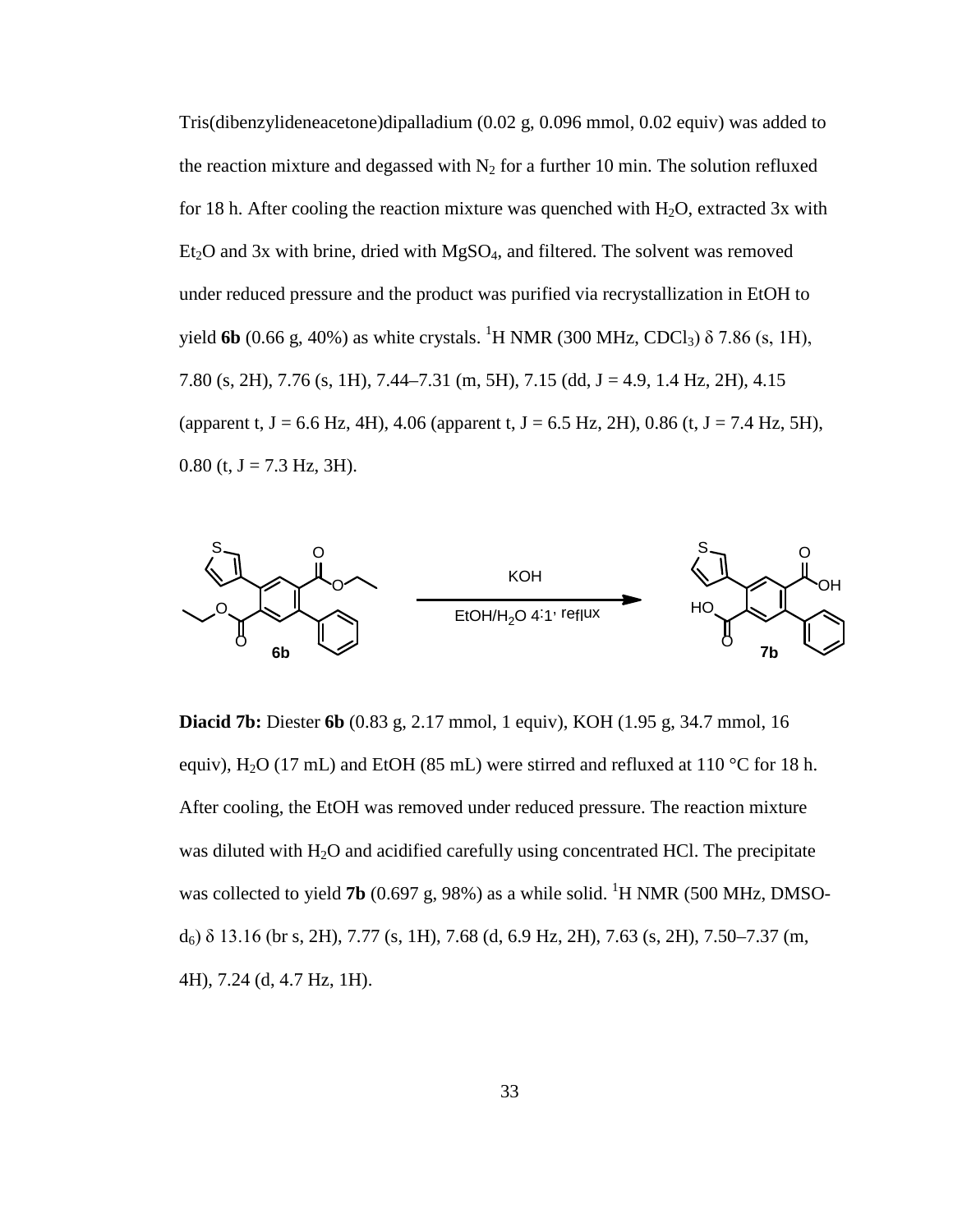

**Dione 8b:** Diacid **7b** (0.943 g, 2.89 mmol, 1 equiv), oxalyl chloride (0.99 mL, 11.5 mmol, 4 equiv) and dry DCM (40 mL) were stirred and cooled to 0  $^{\circ}$ C under N<sub>2</sub>. Dimethylformamide (0.49 mL, 5.77 mmol, 2 equiv) was added to the reaction mixture and stirred 18 h. The solvent was removed under reduced pressure. The mixture was then suspended in dry DCM (40 mL) under  $N_2$ . AlCl<sub>3</sub> (1.81 g, 13.6 mmol, 4.7 equiv) was added and the reaction mixture was stirred for 18 h. The reaction mixture was then poured into a 1:1 10% HCl and ice mixture to precipitate the dione. The precipitate was collected via vacuum filtration and washed with  $H_2O$  to afford **8b** (0.721 g, 86%) as a dark green solid. <sup>1</sup>H NMR (500 MHz, CDCl<sub>3</sub>) δ 7.86 (d, 4.7 Hz, 1H), 7.82 (d, 4.7 Hz, 1H), 7.68–7.66 (m, 1H), 7.57–7.51 (m, 1H), 7.49 (s, 1H), 7.37–7.32 (m, 1H), 7.19 (d, 4.7 Hz, 1H), 7.15 (d, 4.7 Hz, 1H).



*Syn***-diol:** A mixture of dione **8b** (100 mg, 0.35 mmol, 1 equiv) and THF (25 mL) under  $N_2$  was cooled to –78 °C. Mesitylmagnesium bromide (1.0 M, 1.73 mL, 1.73 mmol, 5 equiv) was slowly added and the reaction mixture was stirred 18 h. A 1:1 ratio of 10%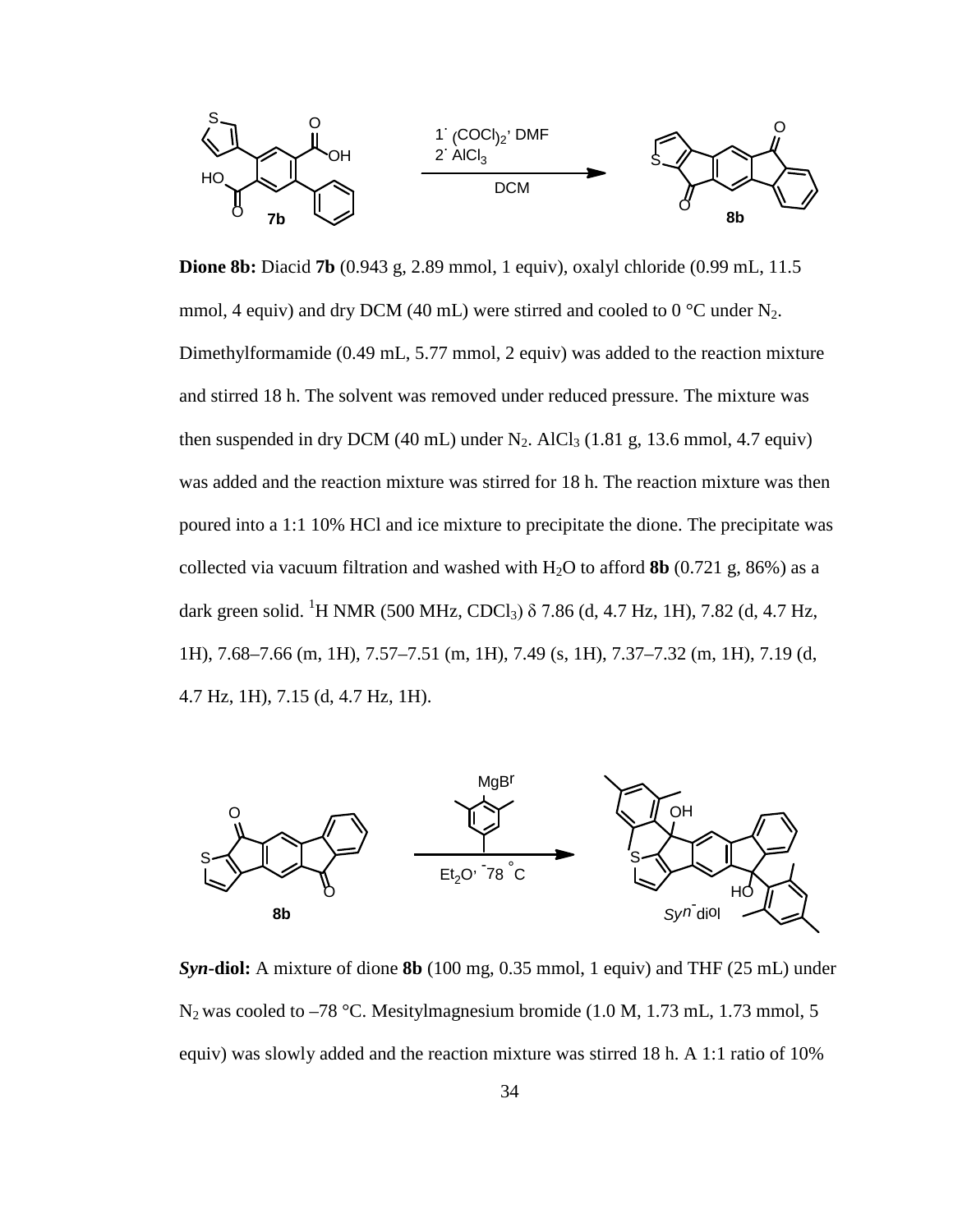HCl solution and ice were used to quench the reaction to afford a red-orange solution. The mixture was extracted 3x with  $Et_2O$  and washed 3x with brine, dried with  $MgSO_4$ , filtered, and the solvent was removed under reduced pressure to afford the crude *syn*diol that was carried on without further purification or characterization.



**BIT 9b:** Crude *syn-*diol (30 mg, 0.09 mmol, 1 equiv), SnCl<sub>2</sub> (69.2 mg, 0.37 mmol, 4 equiv), and toluene (25 mL) were combined in flask under  $N_2$ . The reaction mixture was stirred for 18 h and washed over a pad of silica (2:1 hexanes:DCM) to afford BIT **9b** (7.1 mg, 16%) as a dark purple solid. NMR data analysis is ongoing.

#### *Butylated Anti-BIT Synthesis*



*Anti-***diol':** Dione **8a** (100 mg, 0.35 mmol, 1 equiv), and THF (25 mL) were added to an under N<sub>2</sub> and cooled to –78 °C. Mesityl bromide (0.26 mL, 2.13 mmol, 6 equiv), n-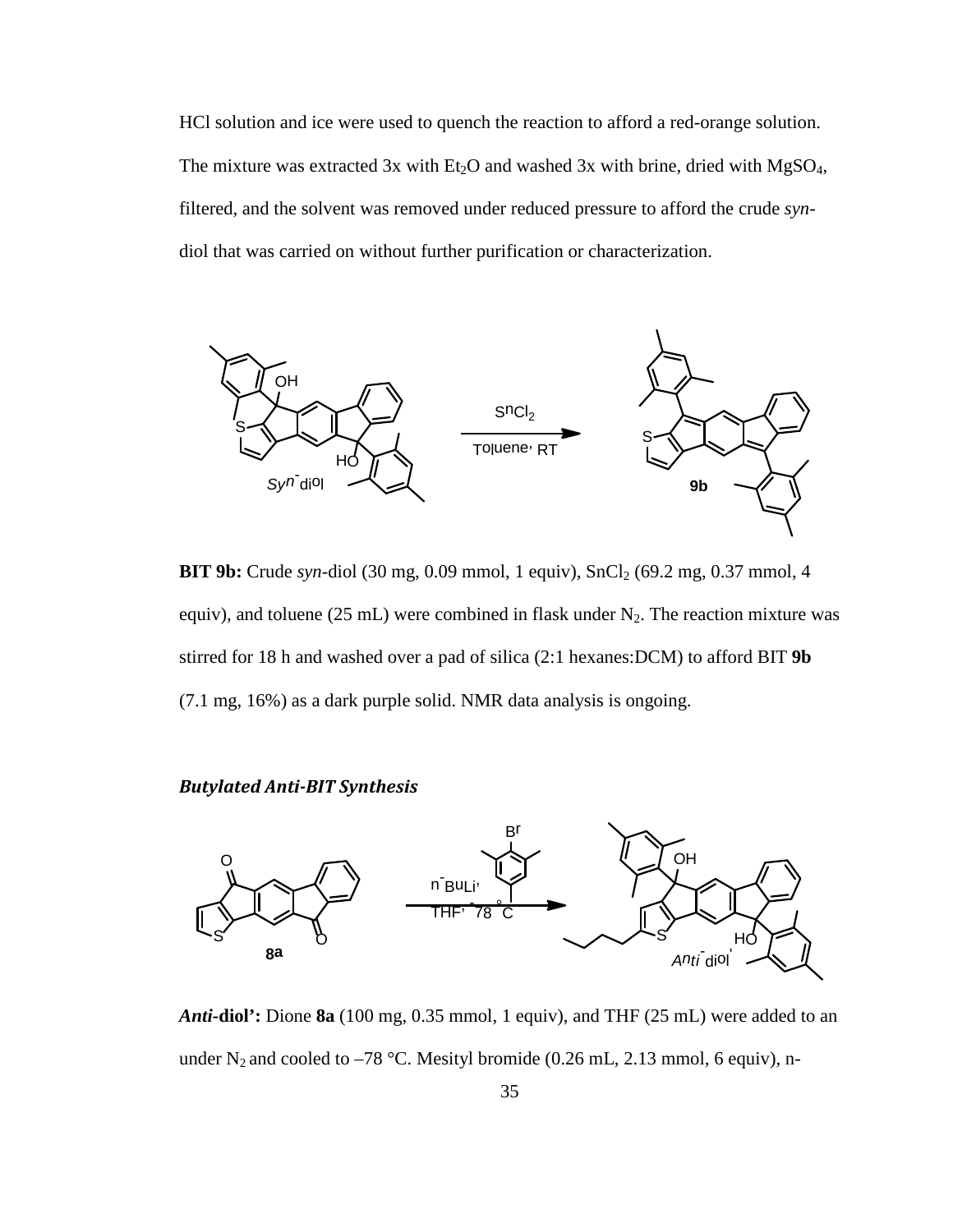butyllithium (2.5M, 0.68 mL, 1.77 mmol, 5 equiv), and THF (25 mL) were added to an oven-dried round bottom flask and cooled to –78 °C. After 1 h, the reaction mixture was added to the flask containing the dione **8a** suspended in THF. The resulting mixture was stirred 18 h. A 1:1 ratio of 10% HCl solution and ice were used to quench the reaction to afford a red-orange solution. The mixture was extracted  $3x$  with  $Et<sub>2</sub>O$  and washed  $3x$ with brine, dried with MgSO<sub>4</sub>, filtered, and the solvent was removed under reduced pressure to afford the crude *anti*-diol' that was carried on without further purification or characterization.



**BIT 9c:** Crude anti-diol' (367 mg, 0.69 mmol, 1 equiv), SnCl<sub>2</sub> (526 mg, 2.77 mmol, 4 equiv), and toluene (25 mL) were combined in an oven-dried round bottom flask under  $N_2$ . The reaction mixture was stirred for 18 h and washed over a pad of silica (4:1) DCM:hexanes) to afford BIT  $9c$  (0.19 g, 27% yield) as a dark red solid. <sup>1</sup>H NMR (300 MHz, CDCl<sub>3</sub>)  $\delta$  7.09 (d, J = 7.3 Hz, 1H), 6.99 (s, 2H), 6.98 (s, 2H), 6.90 (apparent t, J = 7.2 Hz, 1H), 6.81 (apparent t, J = 7.1 Hz, 1H), 6.56 (d, J = 7.4 Hz, 1H), 6.46 (s, 1H), 6.35 (s, 1H), 6.09 (s, 1H), 2.62 (t, J = 7.6 Hz, 1H), 2.38 (s, 3H), 2.37 (s, 3H), 2.28 (s, 6H), 2.19 (s, 6H), 1.56 (t, J = 7.5 Hz, 1H), 1.34 (q, J = 7.5 Hz, 1H), 0.89 (t, J = 7.3 Hz, 1H).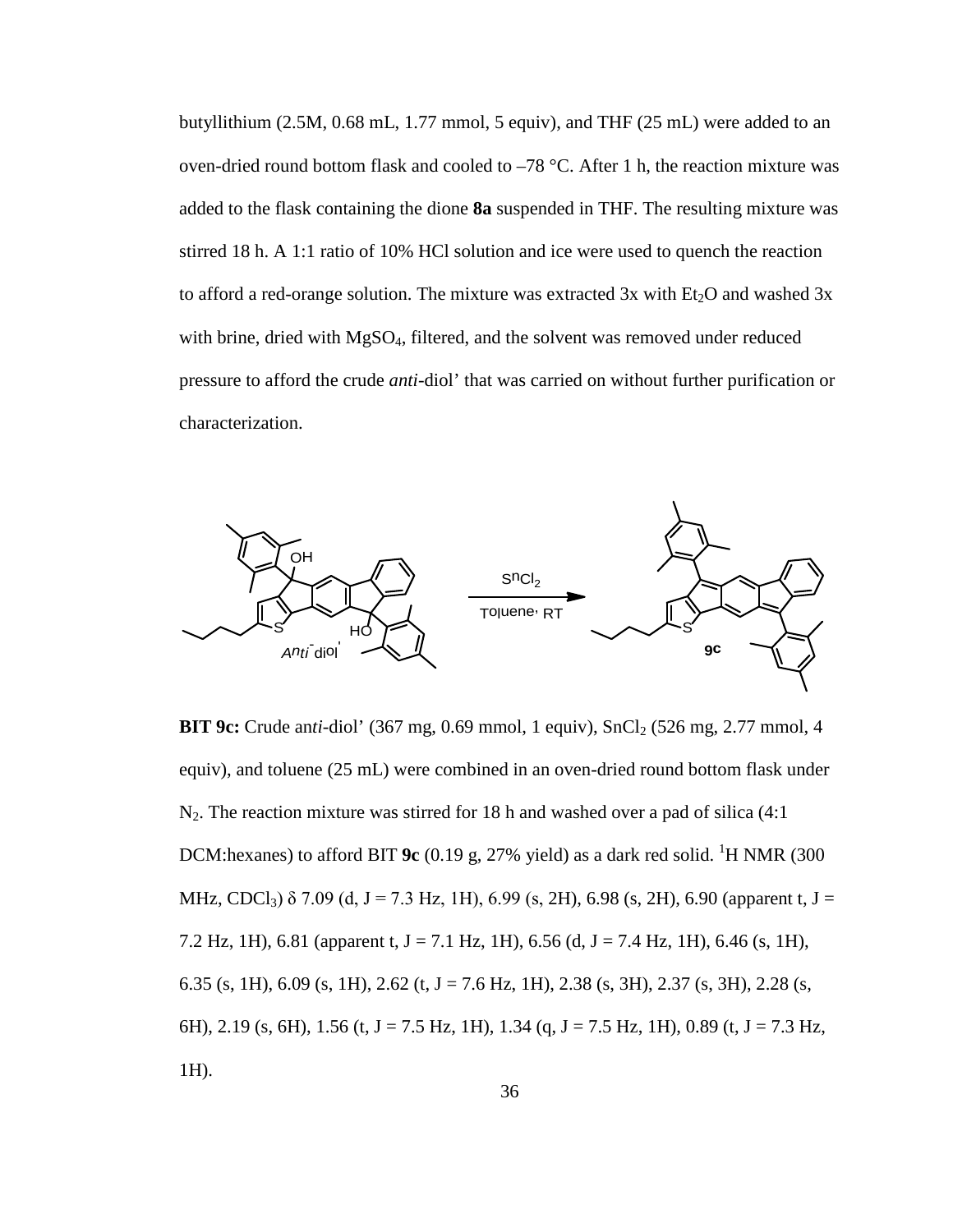#### **Glossary**

The following terms may not be familiar to the reader. They hey have been defined here to the extent relevant for this project.

**Aromatic:** Term given to cyclic organic compounds that have "4n+2" electrons in their pi systems, where "n" is an integer.

**Conduct**: The ability to transfer electrons.

**Current**: Flow of electric charge.

**Charge**: When neutrality is disrupted by the presence or lack of presence of an electron.

More electrons = negative charge, less electrons = positive charge.

**Density:** The amount of population in a given space, often measured using mass/volume.

**Electron**: Negatively charged particle that occupies the outside of an atom, attracted to the positively charged proton core.

**Electron Acceptor:** These are single or multi element structures that are exceptional at adding electrons to its system, generally made up of elements with high

#### **electronegativity.**

**Electron Donor:** These are single or multi element structures that are exceptional at giving up electrons, generally made up of elements with low **electronegativity**.

**Electronegativity**: Experimental value representative of how much an element "attracts" electrons.

**Electron Transfer**: What occurs when an electron moves from one atom to another, either through single atoms, or through a molecule.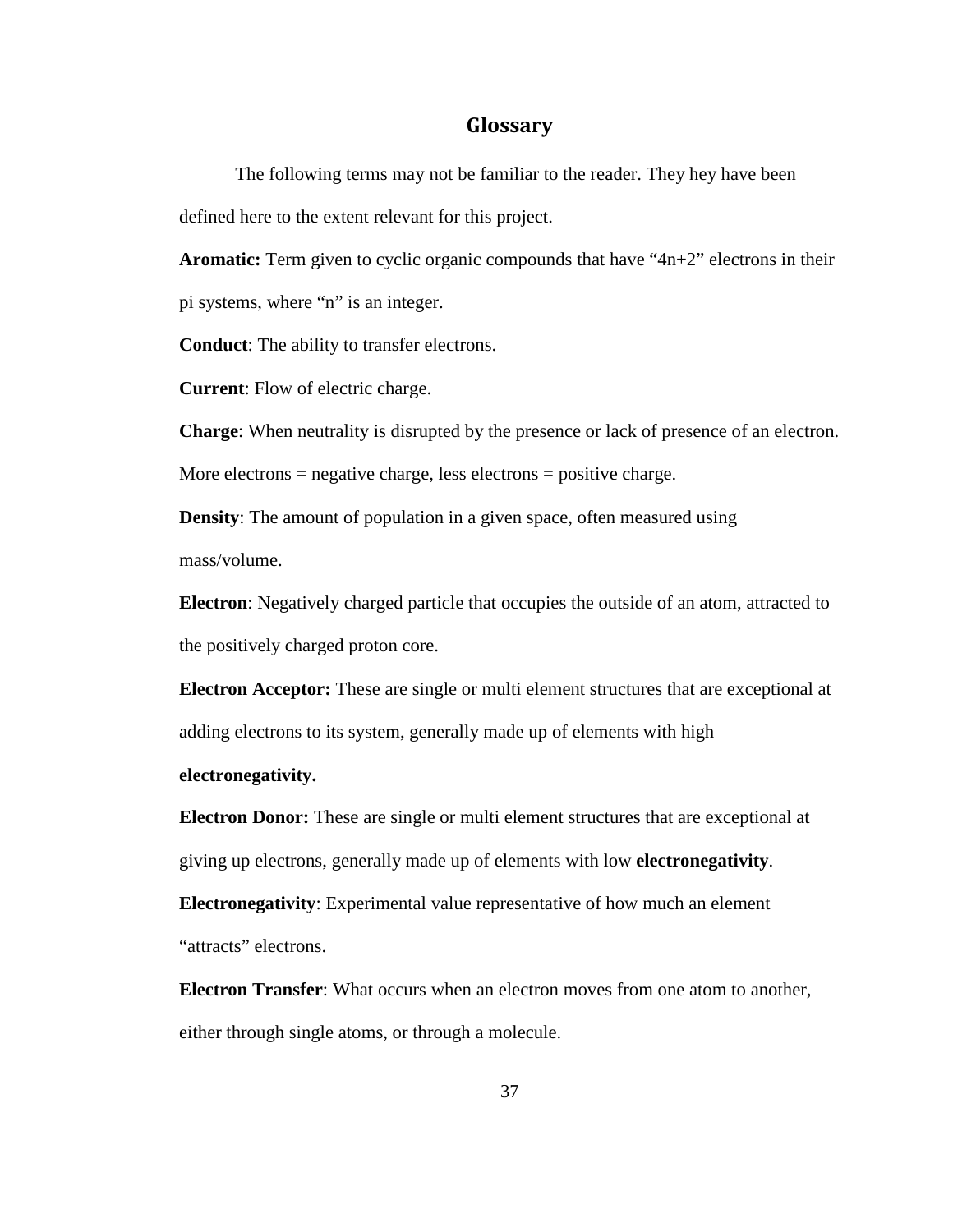**Fourier Transform**: Mathematical function used to decompose signals into its constituent frequencies.

**Free Rotation**: The ability to turn about an axis (the bond) without impediment.

**Functionalization**: The activity of manipulating a molecular structure through additions or changes to or of its atoms.

**Hole**: The lack of an electron in a system, considered to be a positive charge from a physics point of view.

**Intra-molecularly**: Within a chemical structure.

**Inter-molecularly**: Between two or more chemical structures.

**Isomer:** A compound is considered an isomer if it has the same chemical formula but a different structure.

**Kinetic**: Caused by motion, compounds can be kinetically stabilized via the restriction of movement.

**Orbitals**: Probability that electrons are occupying a given space at a given time. These are depicted as oval in shape, often similar to the form of an "8" where the cross section is the center of the atom.

**Organic**: Any carbon based structure, always involving carbon and often, nitrogen,

oxygen, hydrogen, and sulfur.

**Oxidation:** Process of losing electrons.

**Pi System**: Electrons in the conjugated p-orbitals of a molecule.

**Potential**: Amount of work done by an electric field.

**Reduction**: Process of gaining electrons.

**Scaffold**: Basic structure that offers a lot of sites for "tuning", see **tuning sites**.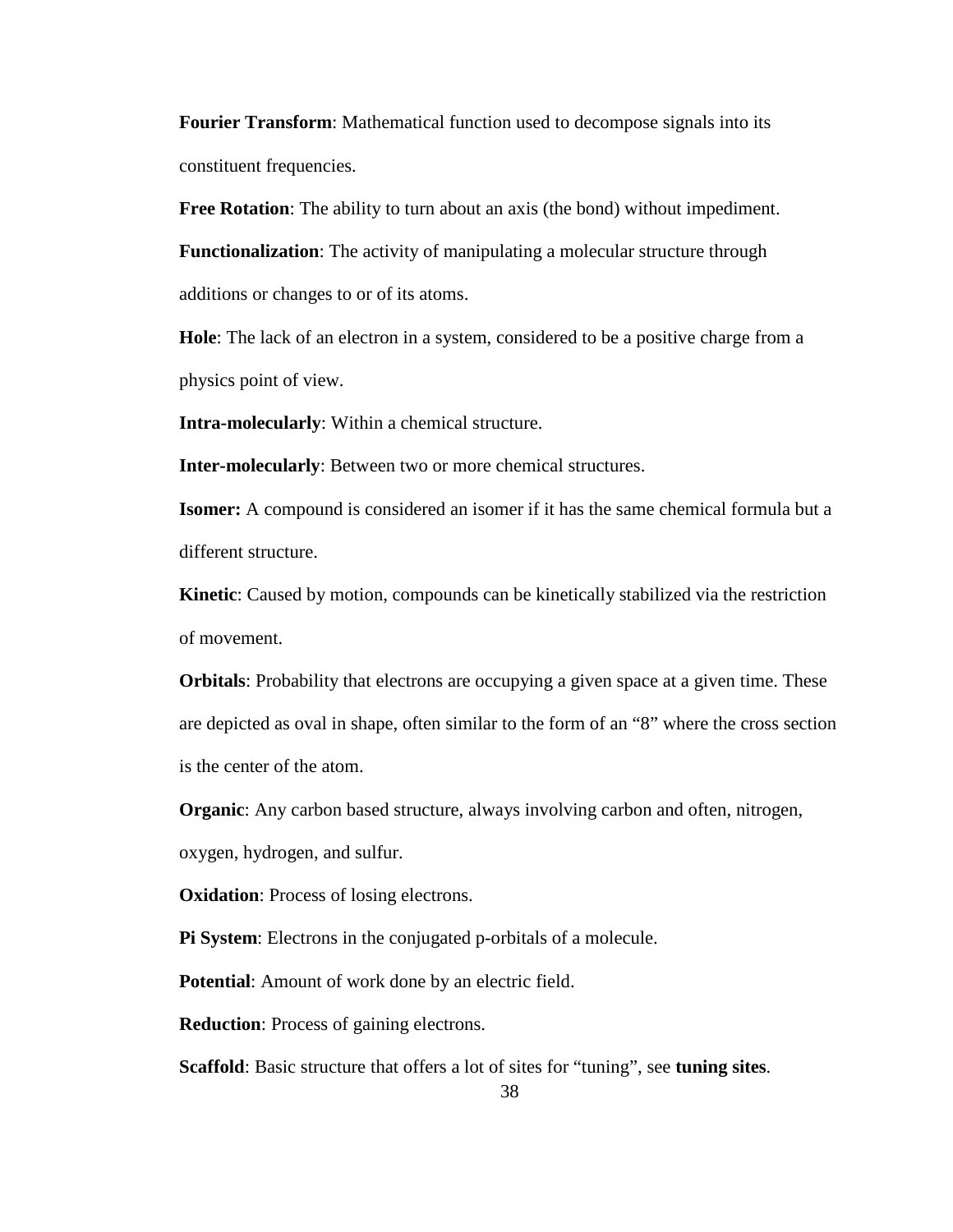**Solvate**: To dissolve a compound in a liquid, one solvates something to create a solution.

**Sterics:** The reduction of kinetic movement in and around a molecular structure. A sterically bulky group reduces the amount of flexibility, rotation, and access of/to a molecule.

**Tuning Sites**: Locations on a chemical structure that can be altered with various elements/compounds, done to make small changes to the properties of the molecule. **Unit Cell**: The smallest area of volume that contains all of the structural and symmetry information of a molecular structure.

**Van der Waal's radius**: The distance at which atomic particles interact.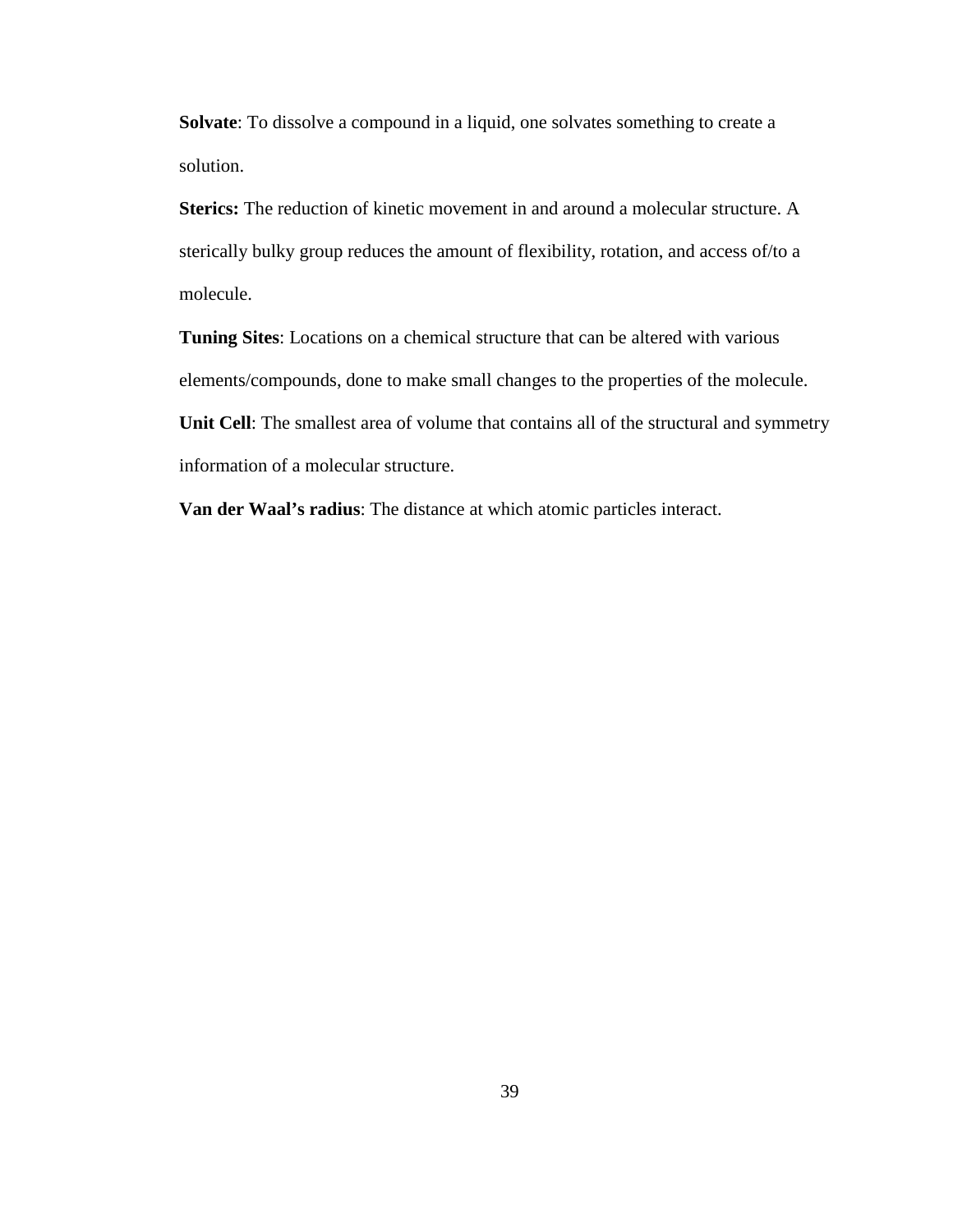#### **Bibliography**

(1) Neamen, D. A.; Boris, P. *Semiconductor Physics and Devices: Basic Principles*. Vol. 3. McGraw-Hill: NY, **2003**.

(2) Schubert, E. F, ed. *Delta-doping of Semiconductors*. Cambridge University Press: Cambridge, UK, **1996**.

(3) Aleksic, J.; Paul Z.; Janusz A. S. *Ann. New York Acad. Sci.* **2002**, 972,158-163.

(4) Petrucci, R. H., Harwood, W. S., Herring, G. F., Madura, J. D. *General Chemistry:Principles and Modern Applications*. Pearson Education International. Canada, **2007**.

(5) Nomura, K. et al. *Nature* **2004**, *432*, 488-492.

(6) Marshall, J. L.; Haley, M. M. *Organic Redox Systems: Synthesis, Properties and Applications*; Nishinaga, T., Ed.; Wiley-Blackwell: NY, in press.

(7) McQuarrie, D. A.; Simon, J. D. *Physical Chemistry: a Molecular Approach*. Vol 1, University Science Books: Sausalito, CA, **1997**.

(8) West, A. R. *Basic Solid State Chemistry*. John Wiley & Sons Inc.: NJ, **1999**.

(9) Anslyn, E. V.; Dougherty D. A. *Modern Physical Organic Chemistry*. University Science Books: CA, **2006.**

(10) Maitland, J. Jr,; Fleming, S. A. *Organic Chemistry*. W.W. Norton & Company, Inc.: NY, **2010.**

(11) Anthony, J. E. *Chem. Rev.* **2006**, *106*, 5028-5048.

(12) Keeler, J. *Understanding NMR Spectroscopy*. John Wiley & Sons: NJ, **2011**.

(13) Bard, A. J.; Faulkner L. R. *Electrochemical Methods: Fundamentals and Applications*, Vol. 2, Wiley: NY, **1980**.

(14) Ashkan, S.; Salleh M. M.; Yahaya, M. *Sains Malaysiana* **2011**, *40*, 173-176.

(15) Young, B. S.; Chase, D. T.; Marshall, J. L.; Vonnegut, C. L.; Zakharov, L. N.; Haley, M. M. *Chem. Sci.* **2014**, *5*, 1008-1014.

(16) Gabriel, S. *Ber. Dt. Chem. Ges.* **1884**, *17*, 1389.